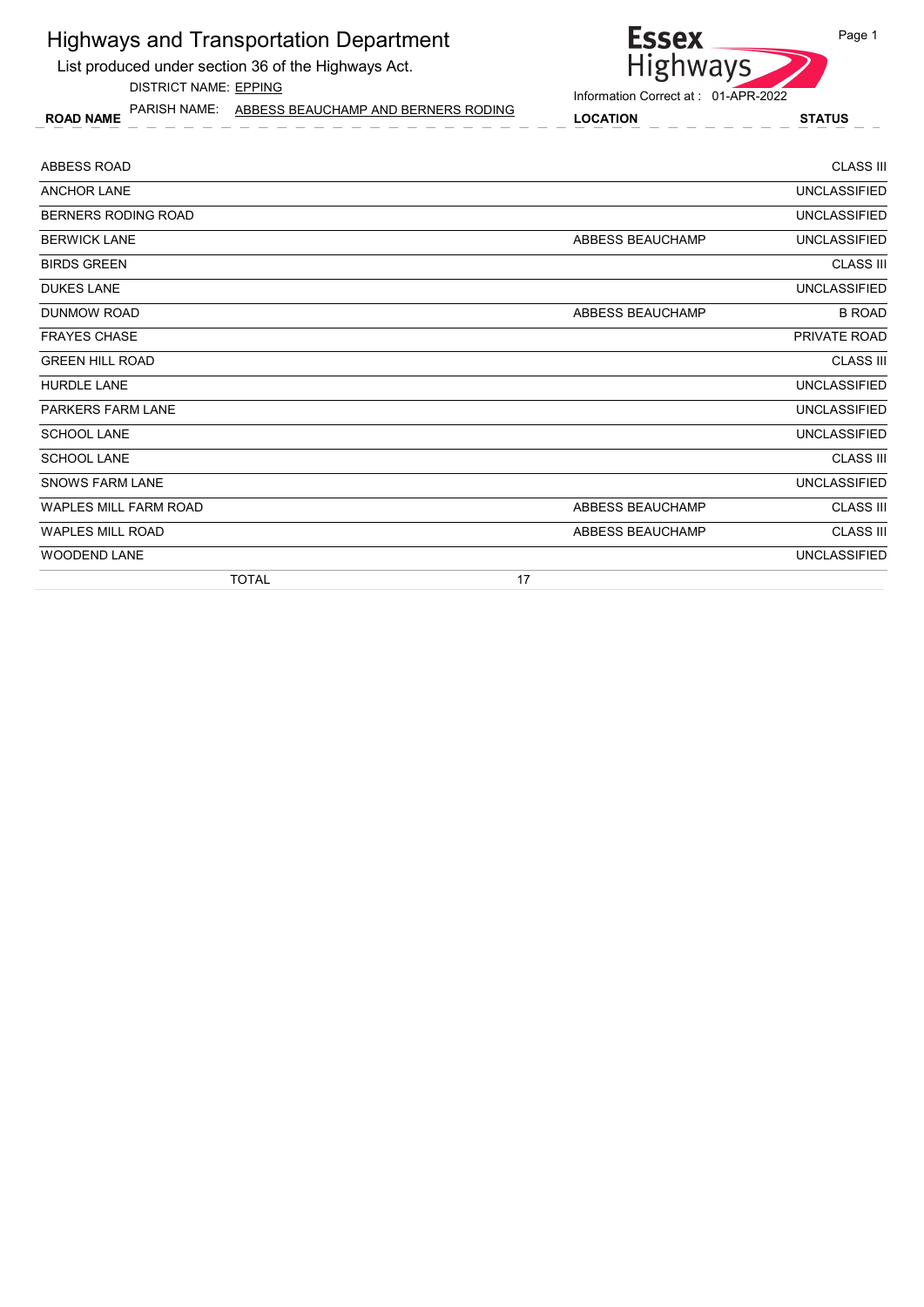List produced under section 36 of the Highways Act.

DISTRICT NAME: EPPING

ROAD NAME LOCATION STATUS PARISH NAME: BOBBINGWORTH



| <b>ASHLYNS LANE</b>      |                     | <b>UNCLASSIFIED</b> |
|--------------------------|---------------------|---------------------|
| <b>BLAKE HALL ROAD</b>   |                     | <b>CLASS III</b>    |
| <b>BOBBINGWORTH MILL</b> | <b>BOBBINGWORTH</b> | <b>UNCLASSIFIED</b> |
| <b>BRIDGE ROAD</b>       |                     | <b>CLASS III</b>    |
| <b>EPPING ROAD</b>       |                     | A ROAD              |
| <b>GAINSTHORPE ROAD</b>  |                     | <b>UNCLASSIFIED</b> |
| <b>HOBBANS FARM ROAD</b> | <b>BOBBINGWORTH</b> | <b>UNCLASSIFIED</b> |
| LOWER BOBBINGWORTH GREEN |                     | <b>UNCLASSIFIED</b> |
| <b>MORETON BRIDGE</b>    |                     | <b>CLASS III</b>    |
| <b>MORETON ROAD</b>      |                     | <b>UNCLASSIFIED</b> |
| <b>MORETON ROAD</b>      |                     | <b>CLASS III</b>    |
| <b>NEWHOUSE LANE</b>     |                     | <b>UNCLASSIFIED</b> |
| PEDLARS END              |                     | <b>UNCLASSIFIED</b> |
| PENSON'S LANE            |                     | <b>UNCLASSIFIED</b> |
| <b>STONY LANE</b>        |                     | <b>UNCLASSIFIED</b> |
| <b>TOTAL</b>             | 15                  |                     |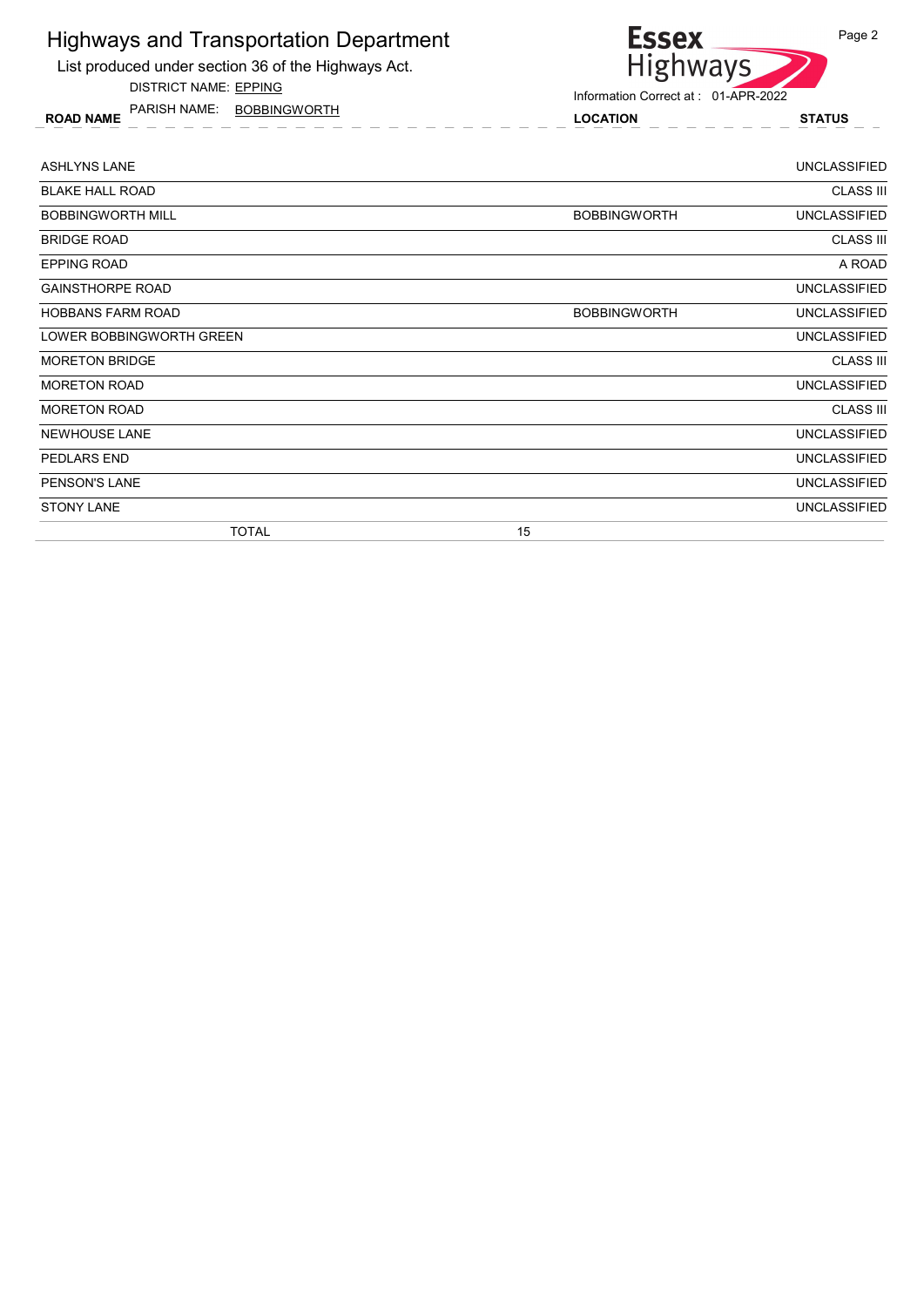List produced under section 36 of the Highways Act.

DISTRICT NAME: EPPING

PARISH NAME: BUCKHURST HILL



Information Correct at : 01-APR-2022

| <b>FANOLINAME.</b><br><b>BUCKHONG FILLE</b><br><b>ROAD NAME</b> | <b>LOCATION</b>       | <b>STATUS</b>       |
|-----------------------------------------------------------------|-----------------------|---------------------|
| ALBANY VIEW                                                     | <b>BUCKHURST HILL</b> | <b>UNCLASSIFIED</b> |
| ALBERT ROAD                                                     | <b>BUCKHURST HILL</b> | <b>CLASS III</b>    |
| ALBERT TERRACE                                                  | <b>BUCKHURST HILL</b> | <b>UNCLASSIFIED</b> |
| ALFRED ROAD                                                     | <b>BUCKHURST HILL</b> | <b>UNCLASSIFIED</b> |
| AMBERLEY ROAD                                                   | <b>BUCKHURST HILL</b> | <b>UNCLASSIFIED</b> |
| ANDREWS CLOSE                                                   | <b>BUCKHURST HILL</b> | <b>UNCLASSIFIED</b> |
| ARDMORE LANE                                                    | <b>BUCKHURST HILL</b> | <b>UNCLASSIFIED</b> |
| BACK LANE                                                       | <b>BUCKHURST HILL</b> | <b>UNCLASSIFIED</b> |
|                                                                 |                       |                     |
| BEATRICE COURT                                                  | <b>BUCKHURST HILL</b> | <b>UNCLASSIFIED</b> |
| BEECH AVENUE                                                    | <b>BUCKHURST HILL</b> | <b>UNCLASSIFIED</b> |
| BEECH LANE                                                      | <b>BUCKHURST HILL</b> | <b>UNCLASSIFIED</b> |
| BIRCH CLOSE                                                     | <b>BUCKHURST HILL</b> | <b>UNCLASSIFIED</b> |
| BLACKMORE ROAD                                                  |                       | <b>PRIVATE ROAD</b> |
| BLACKMORE ROAD                                                  |                       | <b>UNCLASSIFIED</b> |
| <b>BOLEYN COURT</b>                                             |                       | <b>PRIVATE ROAD</b> |
| BOLEYN COURT                                                    |                       | <b>UNCLASSIFIED</b> |
| <b>BOXTED CLOSE</b>                                             |                       | <b>UNCLASSIFIED</b> |
| BRADWELL ROAD                                                   |                       | <b>UNCLASSIFIED</b> |
| BRIAR CLOSE                                                     | <b>BUCKHURST HILL</b> | <b>UNCLASSIFIED</b> |
| BROADFIELD WAY                                                  | <b>BUCKHURST HILL</b> | <b>UNCLASSIFIED</b> |
| BROOK ROAD                                                      | <b>BUCKHURST HILL</b> | <b>CLASS III</b>    |
| BROOK ROAD                                                      | <b>BUCKHURST HILL</b> | <b>UNCLASSIFIED</b> |
| <b>BUCKHURST COURT</b>                                          | <b>BUCKHURST HILL</b> | PRIVATE ROAD        |
| BUCKHURST HILL HOUSE ROAD                                       |                       | PRIVATE ROAD        |
| BUCKHURST WAY                                                   |                       | <b>CLASS III</b>    |
| CASCADE CLOSE                                                   | <b>BUCKHURST HILL</b> | <b>UNCLASSIFIED</b> |
| <b>CASCADE ROAD</b>                                             | <b>BUCKHURST HILL</b> | <b>UNCLASSIFIED</b> |
| CEDAR CLOSE                                                     | <b>BUCKHURST HILL</b> | <b>UNCLASSIFIED</b> |
| CHANDOS CLOSE                                                   |                       | <b>UNCLASSIFIED</b> |
| CHANDOS CLOSE                                                   |                       | PRIVATE ROAD        |
| CHEQUERS                                                        |                       | PRIVATE ROAD        |
| CHEQUERS                                                        |                       | PRIVATE ROAD        |
| CHESTNUT AVENUE                                                 | <b>BUCKHURST HILL</b> | <b>UNCLASSIFIED</b> |
| CHESTNUT CLOSE                                                  | <b>BUCKHURST HILL</b> | <b>UNCLASSIFIED</b> |
| CHURCH ROAD                                                     | <b>BUCKHURST HILL</b> | <b>UNCLASSIFIED</b> |
| <b>DENE ROAD</b>                                                | <b>BUCKHURST HILL</b> | <b>UNCLASSIFIED</b> |
| DEVON CLOSE                                                     | <b>BUCKHURST HILL</b> | <b>UNCLASSIFIED</b> |
| <b>DUCHESS GROVE</b>                                            |                       | PRIVATE ROAD        |
| <b>DUCHESS GROVE</b>                                            |                       | <b>UNCLASSIFIED</b> |
| ELGAR CLOSE                                                     | <b>BUCKHURST HILL</b> | <b>UNCLASSIFIED</b> |
| ELM CLOSE                                                       | <b>BUCKHURST HILL</b> | <b>UNCLASSIFIED</b> |
| EPPING NEW ROAD                                                 |                       | A ROAD              |
|                                                                 |                       |                     |

EPPING NEW ROAD SERVICE ROAD NORTH BUCKHURST HILL UNCLASSIFIED EPPING NEW ROAD SERVICE ROAD SOUTH UNCLASSIFIED

FAIRLANDS AVENUE UNCLASSIFIED

FARM CLOSE BUCKHURST HILL UNCLASSIFIED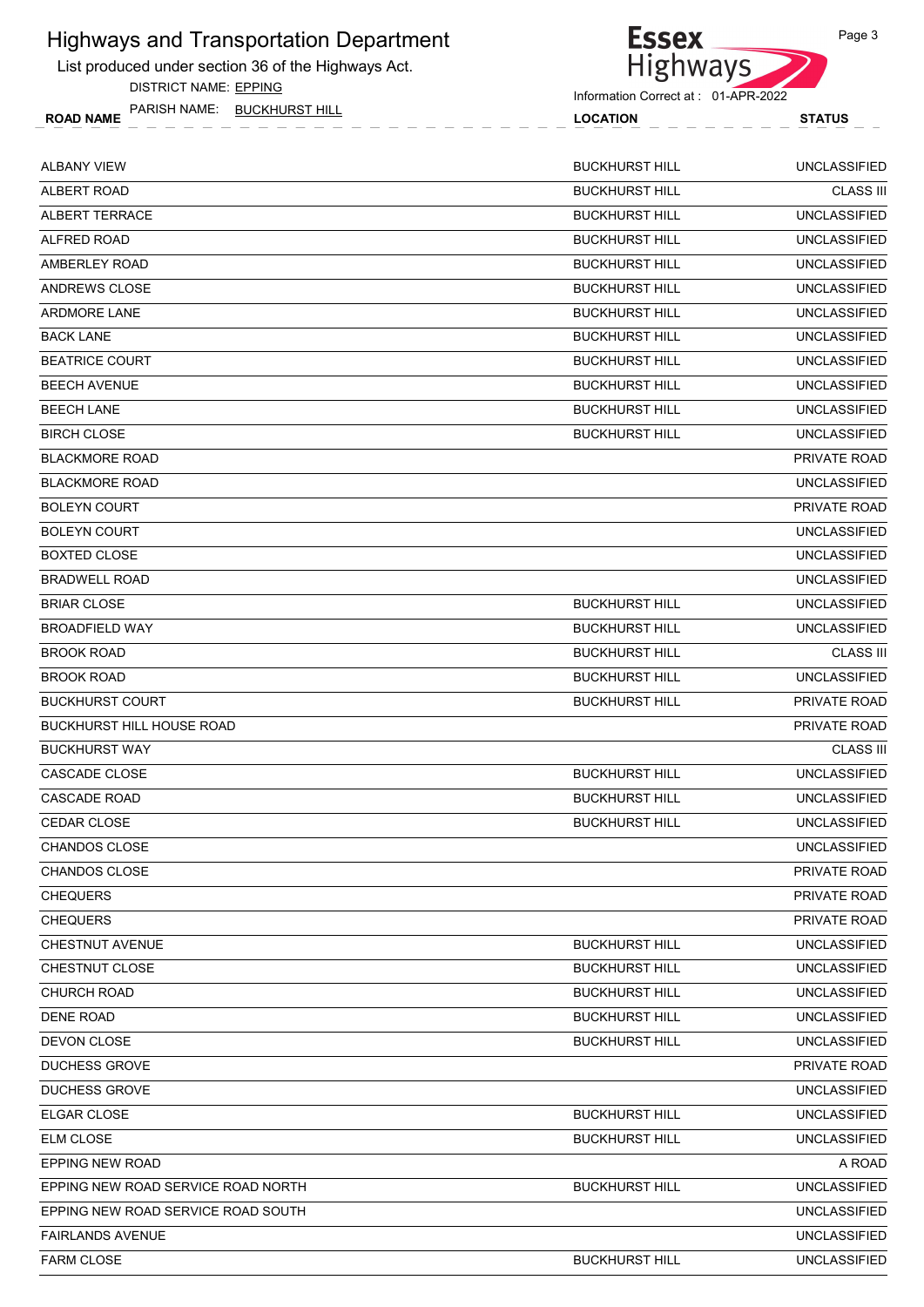

Page 4

| List produced under section 36 of the Highways Act. | Highways<br>Information Correct at: 01-APR-2022 |                     |  |
|-----------------------------------------------------|-------------------------------------------------|---------------------|--|
| <b>DISTRICT NAME: EPPING</b>                        |                                                 |                     |  |
| PARISH NAME: BUCKHURST HILL<br><b>ROAD NAME</b>     | <b>LOCATION</b>                                 | <b>STATUS</b>       |  |
| <b>FARM WAY</b>                                     | <b>BUCKHURST HILL</b>                           | <b>UNCLASSIFIED</b> |  |
| <b>FELSTEAD ROAD</b>                                |                                                 | <b>UNCLASSIFIED</b> |  |
| <b>FERNBANK</b>                                     |                                                 | PRIVATE ROAD        |  |
| FERNSIDE                                            | <b>BUCKHURST HILL</b>                           | <b>UNCLASSIFIED</b> |  |
| FIELD CLOSE                                         | <b>BUCKHURST HILL</b>                           | <b>UNCLASSIFIED</b> |  |
| <b>FOREST EDGE</b>                                  | <b>BUCKHURST HILL</b>                           | <b>UNCLASSIFIED</b> |  |
| <b>FOREST HEIGHTS</b>                               |                                                 | PRIVATE ROAD        |  |
| <b>FOREST SIDE</b>                                  | <b>BUCKHURST HILL</b>                           | <b>UNCLASSIFIED</b> |  |
| <b>GLADSTONE ROAD</b>                               | <b>BUCKHURST HILL</b>                           | <b>UNCLASSIFIED</b> |  |
| <b>GREENHILL</b>                                    | <b>BUCKHURST HILL</b>                           | <b>UNCLASSIFIED</b> |  |
| <b>GUNNELS COURT</b>                                |                                                 | PRIVATE ROAD        |  |
| <b>HAWSTED</b>                                      |                                                 | <b>UNCLASSIFIED</b> |  |
| <b>HERON CLOSE</b>                                  | <b>BUCKHURST HILL</b>                           | <b>UNCLASSIFIED</b> |  |
| <b>HIGH ROAD</b>                                    |                                                 | PRIVATE ROAD        |  |
| HIGH ROAD                                           |                                                 | A ROAD              |  |
| <b>HILLS ROAD</b>                                   | <b>BUCKHURST HILL</b>                           | <b>UNCLASSIFIED</b> |  |
| <b>HOLLY CLOSE</b>                                  | <b>BUCKHURST HILL</b>                           | <b>UNCLASSIFIED</b> |  |
| <b>HORNBEAM CLOSE</b>                               | <b>BUCKHURST HILL</b>                           | <b>UNCLASSIFIED</b> |  |
| <b>HORNBEAM ROAD</b>                                | <b>BUCKHURST HILL</b>                           | <b>UNCLASSIFIED</b> |  |
| <b>HURST ROAD</b>                                   | <b>BUCKHURST HILL</b>                           | <b>UNCLASSIFIED</b> |  |
| KINGS AVENUE                                        |                                                 | <b>UNCLASSIFIED</b> |  |
| KINGS COURT                                         | <b>BUCKHURST HILL</b>                           | PRIVATE ROAD        |  |
| KINGS PLACE                                         |                                                 | <b>UNCLASSIFIED</b> |  |
| KNIGHTON GRFFN                                      |                                                 | PRIVATE ROAD        |  |

| <b>KNIGHTON LANE</b> |                           | <b>UNCLASSIFIED</b>     |  |  |
|----------------------|---------------------------|-------------------------|--|--|
| LANGFORDS            | `HILL<br><b>BUCKHURST</b> | <b>ASSIFIED</b><br>UNCL |  |  |

LIME CLOSE BUCKHURST HILL UNCLASSIFIED LITTLE PLUCKETTS WAY BUCKHURST HILL UNCLASSIFIED

LOUGHTON WAY UNCLASSIFIED LOUGHTON WAY PRIVATE ROAD

LOUGHTON WAY CLASS III LOWER QUEENS ROAD BUCKHURST HILL UNCLASSIFIED LUCTONS AVENUE BUCKHURST HILL UNCLASSIFIED

MANOR ROAD CLASS III

MAPLE CLOSE BUCKHURST HILL UNCLASSIFIED MARLBOROUGH COURT **EXAMPLE ROAD** 

MONARCH PLACE BUCKHURST HILL UNCLASSIFIED

MOUNTBATTEN COURT BUCKHURST HILL UNCLASSIFIED

NORTH END BUCKHURST HILL UNCLASSIFIED

OAK RISE UNCLASSIFIED

ORMONDE RISE UNCLASSIFIED

OSBORNE ROAD UNCLASSIFIED

PALACE GARDENS BUCKHURST HILL UNCLASSIFIED

PALMERSTON ROAD PRIVATE ROAD PRIVATE ROAD PRIVATE ROAD PRIVATE ROAD PRIVATE ROAD

PALMERSTON ROAD B ROAD

PARKSIDE UNCLASSIFIED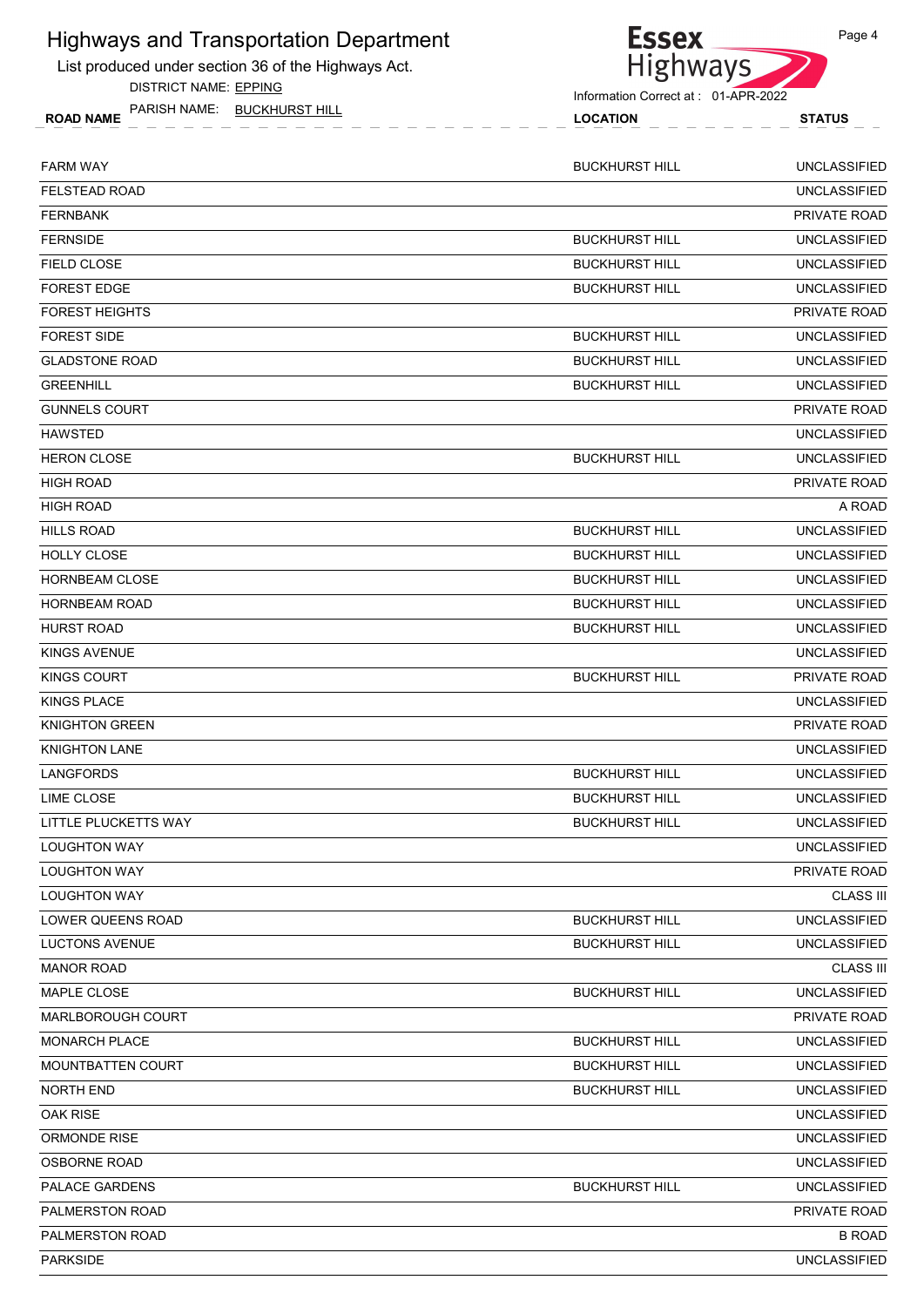List produced under section 36 of the Highways Act.

DISTRICT NAME: EPPING

PARISH NAME: B

| PARISH NAME: BUCKHURST HILL<br><b>ROAD NAME</b> | <b>LOCATION</b>       | <b>STATUS</b>       |
|-------------------------------------------------|-----------------------|---------------------|
| PENTLOW WAY                                     |                       | <b>UNCLASSIFIED</b> |
| POWELL ROAD                                     | <b>BUCKHURST HILL</b> | <b>UNCLASSIFIED</b> |
| PRINCES ROAD                                    | <b>BUCKHURST HILL</b> | <b>UNCLASSIFIED</b> |
| PRINCES WAY                                     | <b>BUCKHURST HILL</b> | <b>UNCLASSIFIED</b> |
| QUEENS COURT                                    |                       | <b>PRIVATE ROAD</b> |
| QUEENS ROAD                                     | <b>BUCKHURST HILL</b> | <b>UNCLASSIFIED</b> |
| RANGERS ROAD                                    |                       | A ROAD              |
| REGENCY LODGE                                   | <b>BUCKHURST HILL</b> | <b>UNCLASSIFIED</b> |
| RIVER ROAD                                      | <b>BUCKHURST HILL</b> | <b>UNCLASSIFIED</b> |
| RODING LANE                                     |                       | <b>B ROAD</b>       |
| RODING VIEW                                     | <b>BUCKHURST HILL</b> | <b>UNCLASSIFIED</b> |
| ROEBUCK LANE                                    | <b>BUCKHURST HILL</b> | <b>UNCLASSIFIED</b> |
| ROUS ROAD                                       |                       | PRIVATE ROAD        |
| ROUS ROAD                                       |                       | <b>UNCLASSIFIED</b> |
| RUSSELL ROAD                                    | <b>BUCKHURST HILL</b> | <b>UNCLASSIFIED</b> |
| SALISBURY GARDENS                               | <b>BUCKHURST HILL</b> | <b>UNCLASSIFIED</b> |
| SCOTLAND ROAD                                   | <b>BUCKHURST HILL</b> | <b>UNCLASSIFIED</b> |
| SOMERSET COURT                                  |                       | PRIVATE ROAD        |
| ST JOHNS COURT                                  | <b>BUCKHURST HILL</b> | <b>UNCLASSIFIED</b> |
| STAG LANE                                       |                       | <b>CLASS III</b>    |
| STAG LANE                                       |                       | PRIVATE ROAD        |
| <b>STARLING CLOSE</b>                           | <b>BUCKHURST HILL</b> | <b>UNCLASSIFIED</b> |
| STATION APPROACH                                | <b>BUCKHURST HILL</b> | PRIVATE ROAD        |
| STATION WAY                                     | <b>BUCKHURST HILL</b> | <b>UNCLASSIFIED</b> |
| STRADBROKE GROVE                                | <b>BUCKHURST HILL</b> | <b>UNCLASSIFIED</b> |
| THAXTED ROAD                                    |                       | <b>UNCLASSIFIED</b> |
| THAXTED ROAD                                    |                       | PRIVATE ROAD        |
| THE AVENUE                                      |                       | PRIVATE ROAD        |
| THE CEDARS                                      | <b>BUCKHURST HILL</b> | <b>UNCLASSIFIED</b> |
| THE DRIVE                                       | <b>BUCKHURST HILL</b> | <b>UNCLASSIFIED</b> |
| THE DRUMMONDS                                   |                       | <b>UNCLASSIFIED</b> |
| THE MEADWAY                                     | <b>BUCKHURST HILL</b> | <b>UNCLASSIFIED</b> |
| THE RISE                                        | <b>BUCKHURST HILL</b> | <b>UNCLASSIFIED</b> |
| THE STABLES                                     |                       | <b>UNCLASSIFIED</b> |
| THE WINDSORS                                    | <b>BUCKHURST HILL</b> | <b>UNCLASSIFIED</b> |
| TORA COURT                                      |                       | PRIVATE ROAD        |
| TRENT ROAD                                      |                       | <b>UNCLASSIFIED</b> |
| <b>VICTORIA ROAD</b>                            | <b>BUCKHURST HILL</b> | <b>UNCLASSIFIED</b> |
|                                                 |                       |                     |

| THE WINDSORS   | <b>BUCKHURST HILL</b> | <b>UNCLASSIFIED</b> |
|----------------|-----------------------|---------------------|
| TORA COURT     |                       | <b>PRIVATE ROAD</b> |
| TRENT ROAD     |                       | <b>UNCLASSIFIED</b> |
| VICTORIA ROAD  | <b>BUCKHURST HILL</b> | <b>UNCLASSIFIED</b> |
| WALNUT WAY     | <b>BUCKHURST HILL</b> | UNCLASSIFIED        |
| WESTBURY COURT |                       | <b>PRIVATE ROAD</b> |
| WESTBURY LANE  | <b>BUCKHURST HILL</b> | UNCLASSIFIED        |
| WESTBURY ROAD  | <b>BUCKHURST HILL</b> | <b>UNCLASSIFIED</b> |
| WILLOW CLOSE   | <b>BUCKHURST HILL</b> | UNCLASSIFIED        |
| WIMBORNE CLOSE | <b>BUCKHURST HILL</b> | <b>UNCLASSIFIED</b> |
| WOODSIDE       | <b>BUCKHURST HILL</b> | UNCLASSIFIED        |
| YEW CLOSE      | <b>BUCKHURST HILL</b> | UNCLASSIFIED        |

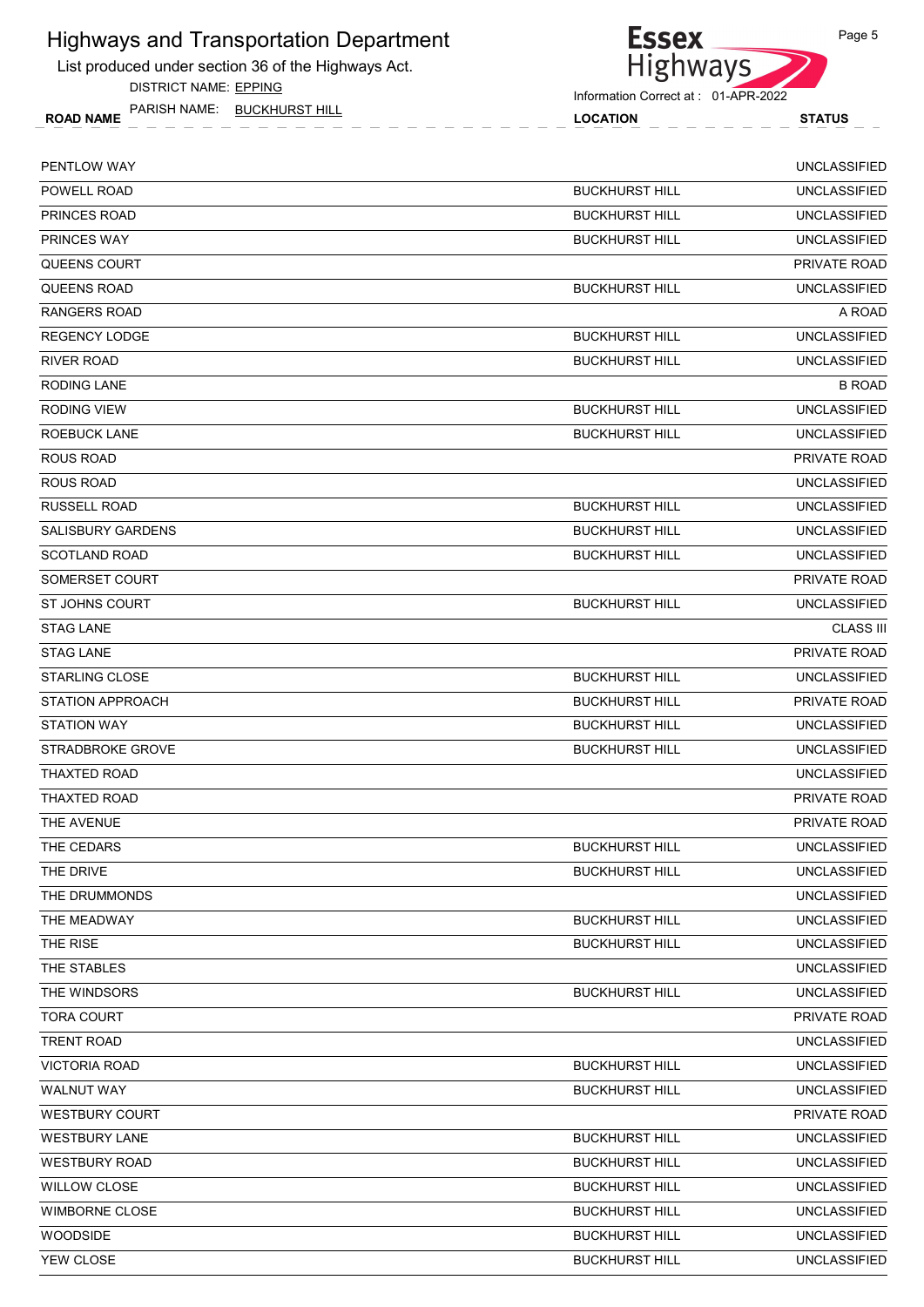List produced under section 36 of the Highways Act.

DISTRICT NAME: EPPING

ROAD NAME LOCATION STATUS PARISH NAME: BUCKHURST HILL

TOTAL 138

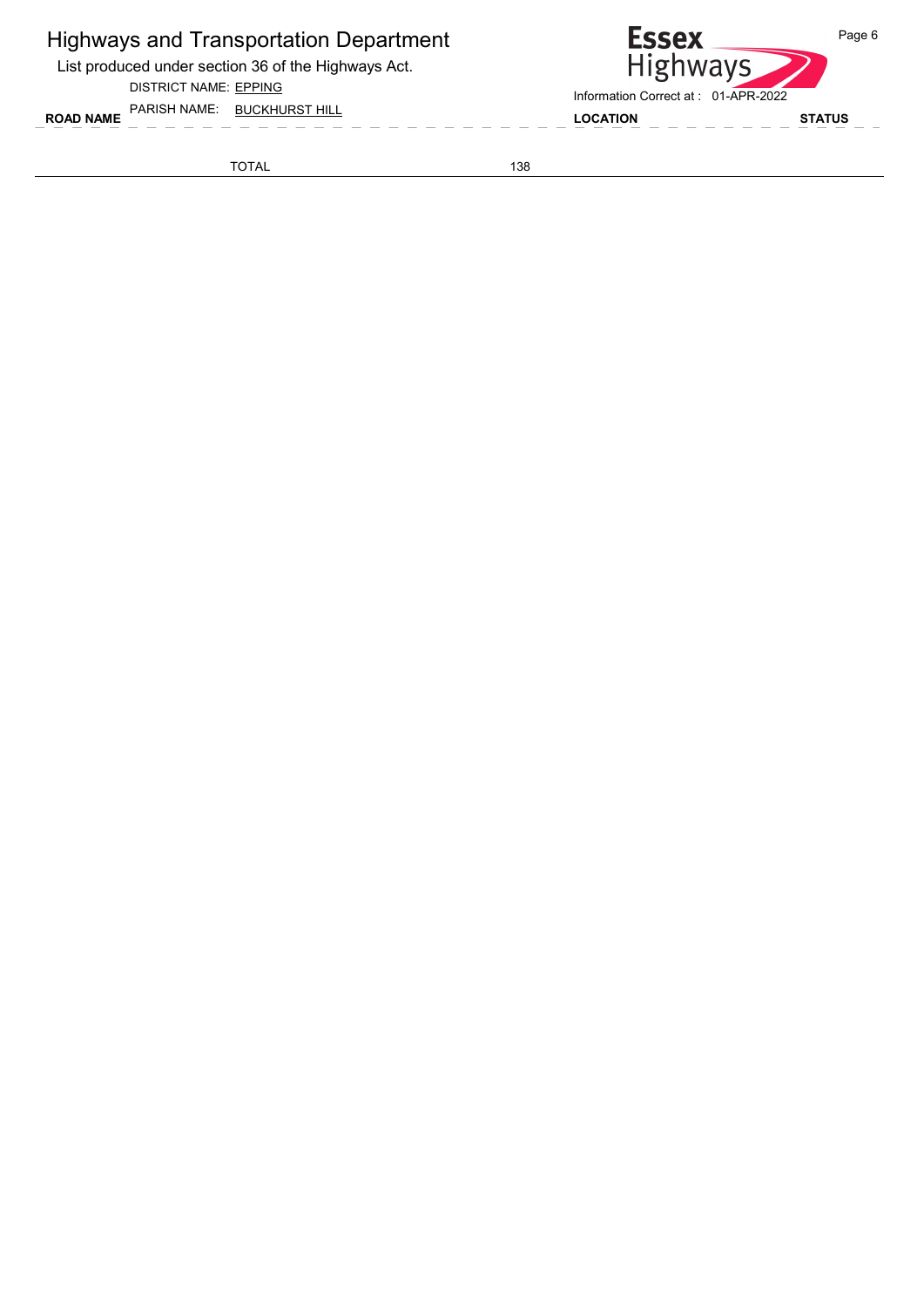List produced under section 36 of the Highways Act.

DISTRICT NAME: EPPING

ROAD NAME LOCATION STATUS PARISH NAME: CHIGWELL



Information Correct at : 01-APR-2022

| <b>ABRIDGE ROAD</b>                   |                     | A ROAD              |
|---------------------------------------|---------------------|---------------------|
| ABRIDGE ROAD ROUNDABOUT               |                     | A ROAD              |
| ALL SAINTS CLOSE                      | <b>CHIGWELL ROW</b> | <b>UNCLASSIFIED</b> |
| AMANDA CLOSE                          |                     | <b>UNCLASSIFIED</b> |
| <b>ASH ROAD</b>                       |                     | <b>PRIVATE ROAD</b> |
| <b>AUDLEIGH PLACE</b>                 | <b>CHIGWELL</b>     | <b>UNCLASSIFIED</b> |
| <b>BARNABY WAY</b>                    | <b>CHIGWELL</b>     | <b>UNCLASSIFIED</b> |
| <b>BARTON CLOSE</b>                   | <b>CHIGWELL</b>     | <b>UNCLASSIFIED</b> |
| <b>BRACKEN DRIVE</b>                  |                     | <b>UNCLASSIFIED</b> |
| <b>BROADHURST GARDENS</b>             | <b>CHIGWELL</b>     | <b>UNCLASSIFIED</b> |
| <b>BROOK PARADE</b>                   | <b>CHIGWELL</b>     | <b>UNCLASSIFIED</b> |
| <b>BROOK PARADE REAR SERVICE ROAD</b> | <b>CHIGWELL</b>     | <b>UNCLASSIFIED</b> |
| <b>BROOK RISE</b>                     | <b>CHIGWELL</b>     | <b>UNCLASSIFIED</b> |
| <b>BROOK WAY</b>                      | <b>CHIGWELL</b>     | <b>UNCLASSIFIED</b> |
| <b>BRUNEL ROAD</b>                    |                     | <b>UNCLASSIFIED</b> |
| CANTERBURY CLOSE                      | <b>CHIGWELL ROW</b> | <b>UNCLASSIFIED</b> |
| <b>CHAPEL LANE</b>                    | <b>CHIGWELL ROW</b> | PRIVATE ROAD        |
| <b>CHASE LANE</b>                     | <b>CHIGWELL ROW</b> | PRIVATE ROAD        |
| <b>CHESTER ROAD</b>                   | <b>CHIGWELL</b>     | <b>UNCLASSIFIED</b> |
| <b>CHIGWELL LANE</b>                  |                     | A ROAD              |
| CHIGWELL LANE INTERSECTION            |                     | A ROAD              |
| <b>CHIGWELL PARK</b>                  | <b>CHIGWELL</b>     | <b>UNCLASSIFIED</b> |
| <b>CHIGWELL PARK DRIVE</b>            | <b>CHIGWELL</b>     | <b>UNCLASSIFIED</b> |
| <b>CHIGWELL RISE</b>                  |                     | <b>B ROAD</b>       |
| <b>CHIGWELL ROAD</b>                  |                     | A ROAD              |
| <b>CLAYSIDE</b>                       | <b>CHIGWELL</b>     | <b>UNCLASSIFIED</b> |
| COOLGARDIE AVENUE                     | <b>CHIGWELL</b>     | <b>UNCLASSIFIED</b> |
| COOPERS CLOSE                         | <b>CHIGWELL ROW</b> | <b>UNCLASSIFIED</b> |
| <b>COPPERFIELD</b>                    | <b>CHIGWELL</b>     | PRIVATE ROAD        |
| COPPERFIELD                           | <b>CHIGWELL</b>     | <b>UNCLASSIFIED</b> |
| COURTLAND DRIVE                       | <b>CHIGWELL</b>     | <b>UNCLASSIFIED</b> |
| DACRE CLOSE                           | <b>CHIGWELL</b>     | <b>UNCLASSIFIED</b> |
| DACRE GARDENS                         | <b>CHIGWELL</b>     | <b>UNCLASSIFIED</b> |
| DALESIDE GARDENS                      | <b>CHIGWELL</b>     | <b>UNCLASSIFIED</b> |
| DAYLOP DRIVE                          | <b>CHIGWELL ROW</b> | <b>UNCLASSIFIED</b> |
| <b>DICKENS RISE</b>                   | <b>CHIGWELL</b>     | <b>UNCLASSIFIED</b> |
| DOVES COTTAGE                         | CHIGWELL ROW        | PRIVATE ROAD        |
| <b>ELY PLACE</b>                      |                     | <b>UNCLASSIFIED</b> |
| <b>EMMAUS WAY</b>                     |                     | <b>UNCLASSIFIED</b> |
| <b>FAVERSHAM CLOSE</b>                |                     | <b>UNCLASSIFIED</b> |
| <b>FENCEPIECE ROAD</b>                |                     | A ROAD              |
| FONTAYNE AVENUE                       |                     | <b>UNCLASSIFIED</b> |
| <b>FOREST AVENUE</b>                  |                     | <b>UNCLASSIFIED</b> |
| <b>FOREST LANE</b>                    |                     | <b>UNCLASSIFIED</b> |
| <b>GLEBELANDS</b>                     | CHIGWELL ROW        | <b>UNCLASSIFIED</b> |
| <b>GLENSIDE</b>                       | <b>CHIGWELL</b>     | <b>UNCLASSIFIED</b> |
|                                       |                     |                     |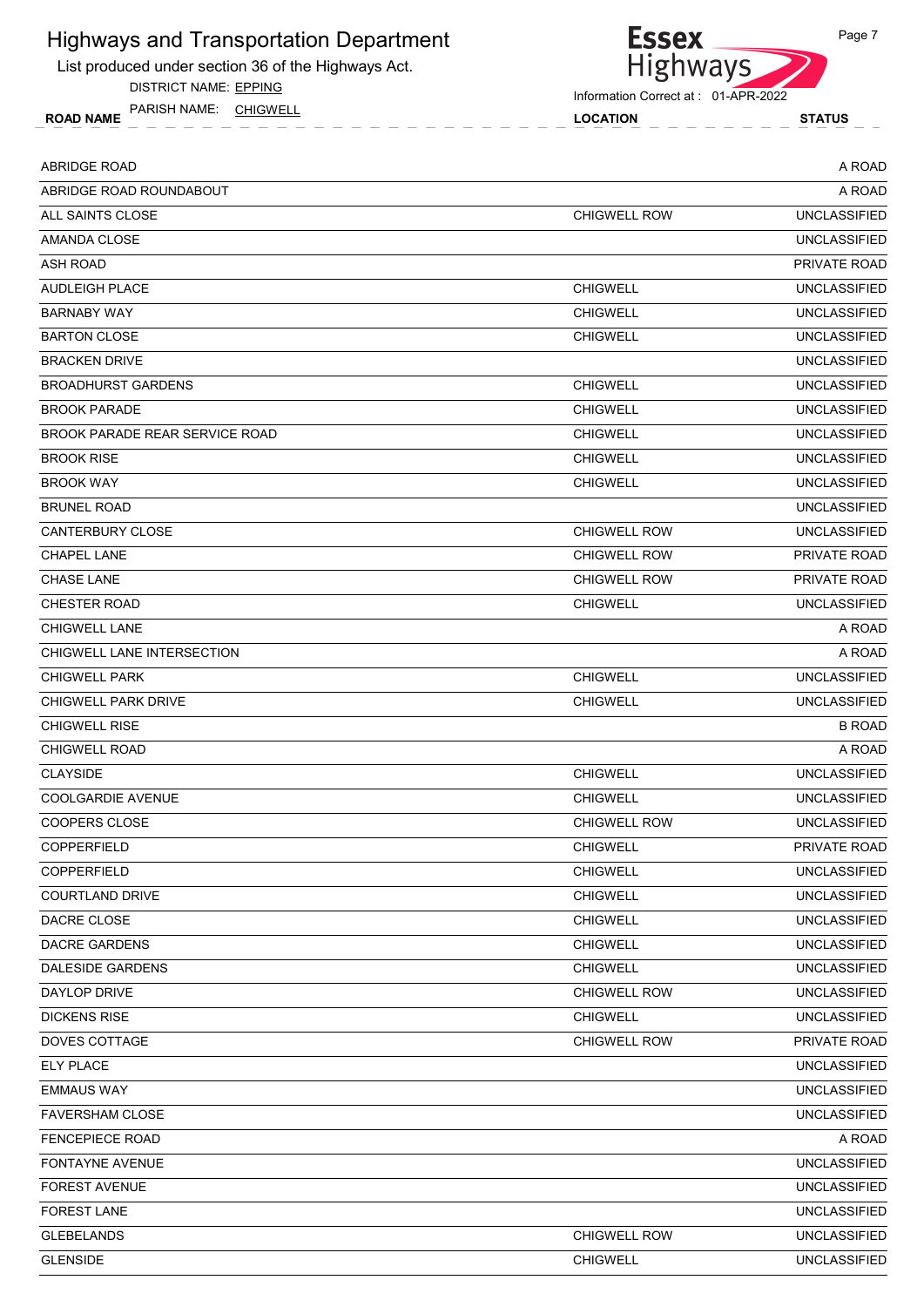List produced under section 36 of the Highways Act.

DISTRICT NAME: EPPING

PARISH NAME: CHIGWELL



Page 8

Information Correct at : 01-APR-2022

| <b>FAINOLITIANE.</b><br>$U$ IIUWLLL<br><b>ROAD NAME</b> | <b>LOCATION</b>     | <b>STATUS</b>       |
|---------------------------------------------------------|---------------------|---------------------|
| <b>GRANGE CRESCENT</b>                                  | <b>CHIGWELL</b>     | <b>UNCLASSIFIED</b> |
| <b>GRANGE FARM LANE</b>                                 |                     | <b>UNCLASSIFIED</b> |
| <b>GRAVEL CLOSE</b>                                     |                     | <b>UNCLASSIFIED</b> |
| <b>GRAVEL LANE</b>                                      |                     | A ROAD              |
| <b>GREAT OAKS</b>                                       | <b>CHIGWELL</b>     | <b>UNCLASSIFIED</b> |
| <b>GREAT OWL ROAD</b>                                   | <b>CHIGWELL</b>     | <b>UNCLASSIFIED</b> |
| <b>GROVE LANE</b>                                       | <b>CHIGWELL ROW</b> | <b>UNCLASSIFIED</b> |
| <b>GROVEWOOD PLACE</b>                                  |                     | <b>UNCLASSIFIED</b> |
| <b>HAINAULT GROVE</b>                                   |                     | <b>UNCLASSIFIED</b> |
| <b>HAINAULT ROAD</b>                                    |                     | A ROAD              |
| <b>HATCH SIDE</b>                                       |                     | <b>UNCLASSIFIED</b> |
| <b>HAWTHORN WAY</b>                                     |                     | <b>UNCLASSIFIED</b> |
| <b>HENWOOD SIDE</b>                                     | <b>CHIGWELL</b>     | <b>UNCLASSIFIED</b> |
| <b>HIGH ELMS</b>                                        | <b>CHIGWELL ROW</b> | PRIVATE ROAD        |
| <b>HIGH ELMS</b>                                        | <b>CHIGWELL ROW</b> | <b>UNCLASSIFIED</b> |
| HIGH MEAD                                               | <b>CHIGWELL</b>     | <b>UNCLASSIFIED</b> |
| <b>HIGH MEADOWS</b>                                     | <b>CHIGWELL</b>     | <b>UNCLASSIFIED</b> |
| <b>HIGH ROAD</b>                                        |                     | A ROAD              |
| <b>HILL TOP VIEW</b>                                    | <b>CHIGWELL</b>     | <b>UNCLASSIFIED</b> |
| <b>HOME FARM LANE</b>                                   | <b>CHIGWELL</b>     | <b>UNCLASSIFIED</b> |
| <b>HYCLIFFE GARDENS</b>                                 |                     | <b>UNCLASSIFIED</b> |
| <b>INGLEBY GARDENS</b>                                  |                     | <b>UNCLASSIFIED</b> |
| <b>KEATS CLOSE</b>                                      | <b>CHIGWELL</b>     | <b>UNCLASSIFIED</b> |
| <b>LAMBOURNE CLOSE</b>                                  | <b>CHIGWELL ROW</b> | <b>UNCLASSIFIED</b> |
| <b>LAMBOURNE CRESCENT</b>                               | <b>CHIGWELL ROW</b> | <b>UNCLASSIFIED</b> |
| LAMBOURNE ROAD                                          |                     | <b>CLASS III</b>    |
| <b>LAMBOURNE ROAD</b>                                   |                     | <b>B ROAD</b>       |
| LECHMERE AVENUE                                         | <b>CHIGWELL</b>     | <b>UNCLASSIFIED</b> |
| LEE GROVE                                               | <b>CHIGWELL</b>     | <b>UNCLASSIFIED</b> |
| <b>LIMES AVENUE</b>                                     | <b>CHIGWELL</b>     | <b>UNCLASSIFIED</b> |
| <b>LIMES AVENUE</b>                                     | <b>CHIGWELL</b>     | PRIVATE ROAD        |
| <b>LINGMERE CLOSE</b>                                   | <b>CHIGWELL</b>     | <b>UNCLASSIFIED</b> |
| <b>LINKSIDE</b>                                         | <b>CHIGWELL</b>     | <b>UNCLASSIFIED</b> |
| LODGE CLOSE                                             | CHIGWELL ROW        | <b>UNCLASSIFIED</b> |
| LOVE LANE                                               | <b>CHIGWELL</b>     | <b>UNCLASSIFIED</b> |
| LUXBOROUGH LANE                                         |                     | PRIVATE ROAD        |
| LYNDHURST RISE                                          | <b>CHIGWELL</b>     | <b>UNCLASSIFIED</b> |
| M11 BETWEEN JUNCTIONS 4 AND 5                           |                     | <b>MOTORWAY</b>     |
| M11 BETWEEN JUNCTIONS 5 AND 6                           |                     | <b>MOTORWAY</b>     |
| MAINTENANCE SERVICE WAY                                 |                     | PRIVATE ROAD        |
| <b>MANOR ROAD</b>                                       |                     | <b>B ROAD</b>       |
| MAPLE DRIVE                                             |                     | PRIVATE ROAD        |
| MAYPOLE DRIVE                                           | <b>CHIGWELL</b>     | <b>UNCLASSIFIED</b> |
| <b>MEADOW WAY</b>                                       | <b>CHIGWELL</b>     | <b>UNCLASSIFIED</b> |
| MILLERS CLOSE                                           |                     | <b>UNCLASSIFIED</b> |

MILLERS LANE UNCLASSIFIED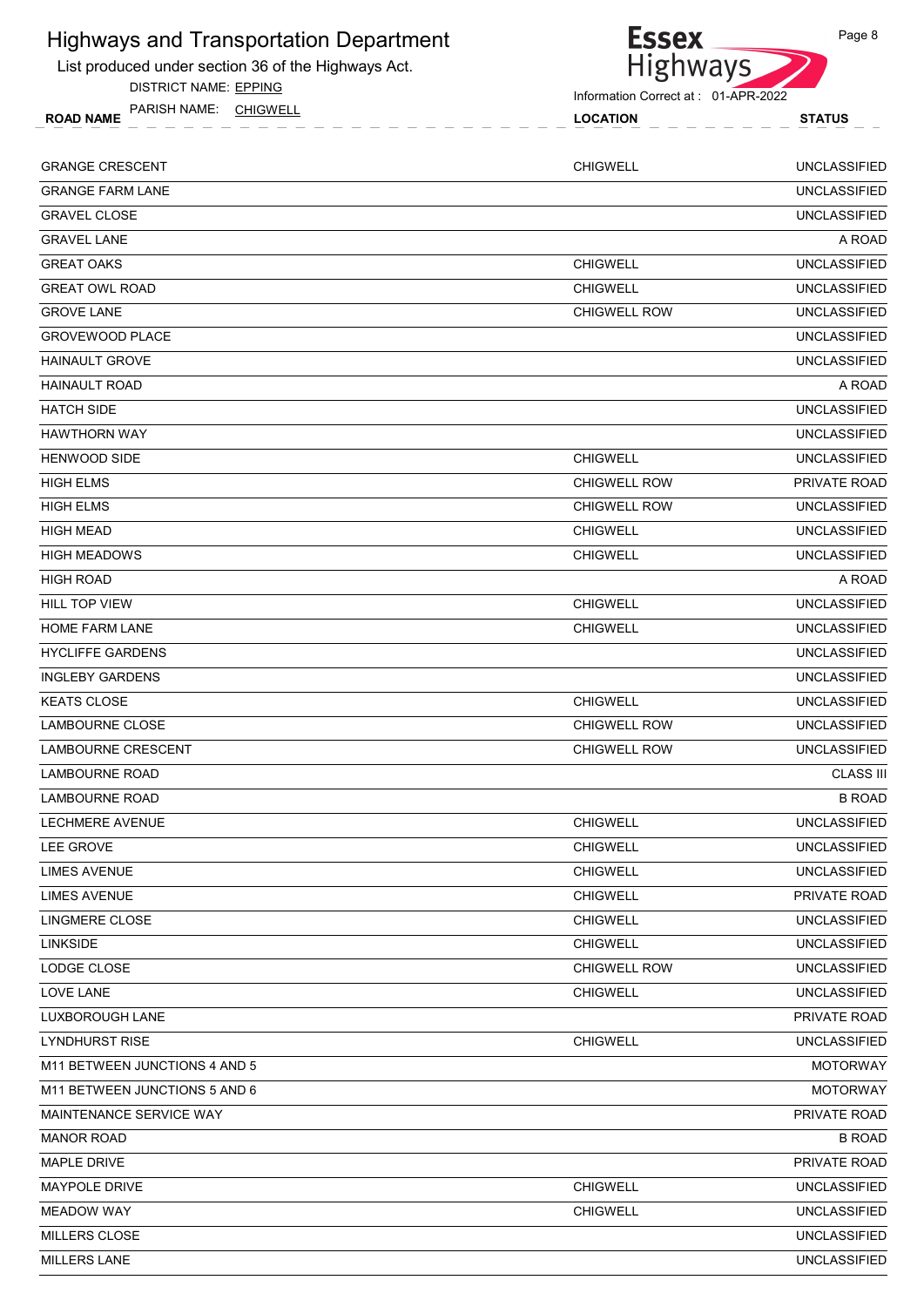

DISTRICT NAME: EPPING



Page 9

Information Correct at : 01-APR-2022

| PARISH NAME: CHIGWELL<br><b>ROAD NAME</b> | <b>LOCATION</b>     | <b>STATUS</b>       |
|-------------------------------------------|---------------------|---------------------|
|                                           |                     |                     |
| MILLWELL CRESCENT                         | <b>CHIGWELL</b>     | <b>UNCLASSIFIED</b> |
| MOUNT PLEASANT ROAD                       | <b>CHIGWELL</b>     | <b>UNCLASSIFIED</b> |
| MURTWELL DRIVE                            |                     | <b>UNCLASSIFIED</b> |
| NEW BARNS WAY                             | <b>CHIGWELL</b>     | PRIVATE ROAD        |
| NEW BARNS WAY                             | <b>CHIGWELL</b>     | <b>UNCLASSIFIED</b> |
| NEW FOREST LANE                           | <b>CHIGWELL</b>     | <b>UNCLASSIFIED</b> |
| NORTHDENE                                 | <b>CHIGWELL</b>     | <b>UNCLASSIFIED</b> |
| OAK LODGE AVENUE                          |                     | <b>UNCLASSIFIED</b> |
| ORCHARD WAY                               |                     | <b>UNCLASSIFIED</b> |
| PARKLAND CLOSE                            | <b>CHIGWELL</b>     | <b>UNCLASSIFIED</b> |
| PARKLANDS                                 | <b>CHIGWELL</b>     | <b>UNCLASSIFIED</b> |
| PUDDING LANE                              |                     | <b>UNCLASSIFIED</b> |
| RAYMOND GARDENS                           | <b>CHIGWELL ROW</b> | UNCLASSIFIED        |
| REGENCY CLOSE                             | <b>CHIGWELL</b>     | <b>UNCLASSIFIED</b> |
| RETREAT WAY                               | <b>CHIGWELL ROW</b> | <b>UNCLASSIFIED</b> |
| RETREAT WAY                               | <b>CHIGWELL ROW</b> | <b>PRIVATE ROAD</b> |
| RODING LANE                               |                     | <b>UNCLASSIFIED</b> |
| RODING LANE                               |                     | <b>B ROAD</b>       |
| ROMFORD ROAD                              |                     | A ROAD              |
| SCHOOL LANE                               |                     | <b>UNCLASSIFIED</b> |
| <b>SCHOOL LANE</b>                        |                     | PRIVATE ROAD        |
| SHILLIBEER WALK                           | <b>CHIGWELL ROW</b> | <b>UNCLASSIFIED</b> |
| SHRUBLANDS CLOSE                          | <b>CHIGWELL</b>     | <b>UNCLASSIFIED</b> |
| SLIP FROM LOUGHTON TO SOUTHBOUND M11      |                     | <b>MOTORWAY</b>     |
| SLIP FROM M11 NORTHBOUND TO LOUGHTON      |                     | <b>MOTORWAY</b>     |
| SMEATON ROAD                              | <b>CHIGWELL</b>     | <b>UNCLASSIFIED</b> |
| SOUTHDALE                                 | <b>CHIGWELL</b>     | <b>UNCLASSIFIED</b> |
| ST MARYS WAY                              | <b>CHIGWELL</b>     | <b>UNCLASSIFIED</b> |
| ST WINIFRED'S CLOSE                       | <b>CHIGWELL</b>     | <b>UNCLASSIFIED</b> |
| <b>STANWYCK DRIVE</b>                     | <b>CHIGWELL</b>     | <b>UNCLASSIFIED</b> |
| <b>STATION ROAD</b>                       |                     | <b>UNCLASSIFIED</b> |

STRADBROKE DRIVE AND THE STRADBROKE DRIVE A STRADBROKE DRIVE AND THE STRADBROKE DRIVE A STRADBROKE ON THE STRA SUNNYMEDE CHIGWELL ROW UNCLASSIFIED SYLVAN WAY CHIGWELL ROW UNCLASSIFIED THE BRAMBLES CHIGWELL CHIGWELL UNCLASSIFIED THE CHASE CHIGWELL AND CHIGWELL CHIGWELL CHIGWELL CHIGWELL CHIGWELL CHIGWELL CHIGWELL CHIGWELL CHIGWELL CHIGWE THE CHILDERS GENERAL EXECUTIVE CHIGWELL AND CHIGWELL CHIGWELL CHIGWE CHIGWE CHIGWE CHIGWE CHIGWE CHIGWE CHIGWE THE SHRUBBERIES **CHIGWELL CHIGWELL** UNCLASSIFIED TOMSWOOD ROAD UNCLASSIFIED TROTWOOD UNCLASSIFIED TUDOR CLOSE CHIGWELL UNCLASSIFIED TURPINS LANE UNCLASSIFIED VICARAGE LANE UNCLASSIFIED VIEW CLOSE UNCLASSIFIED WARREN COURT **UNCLASSIFIED** WESTMEDE UNCLASSIFIED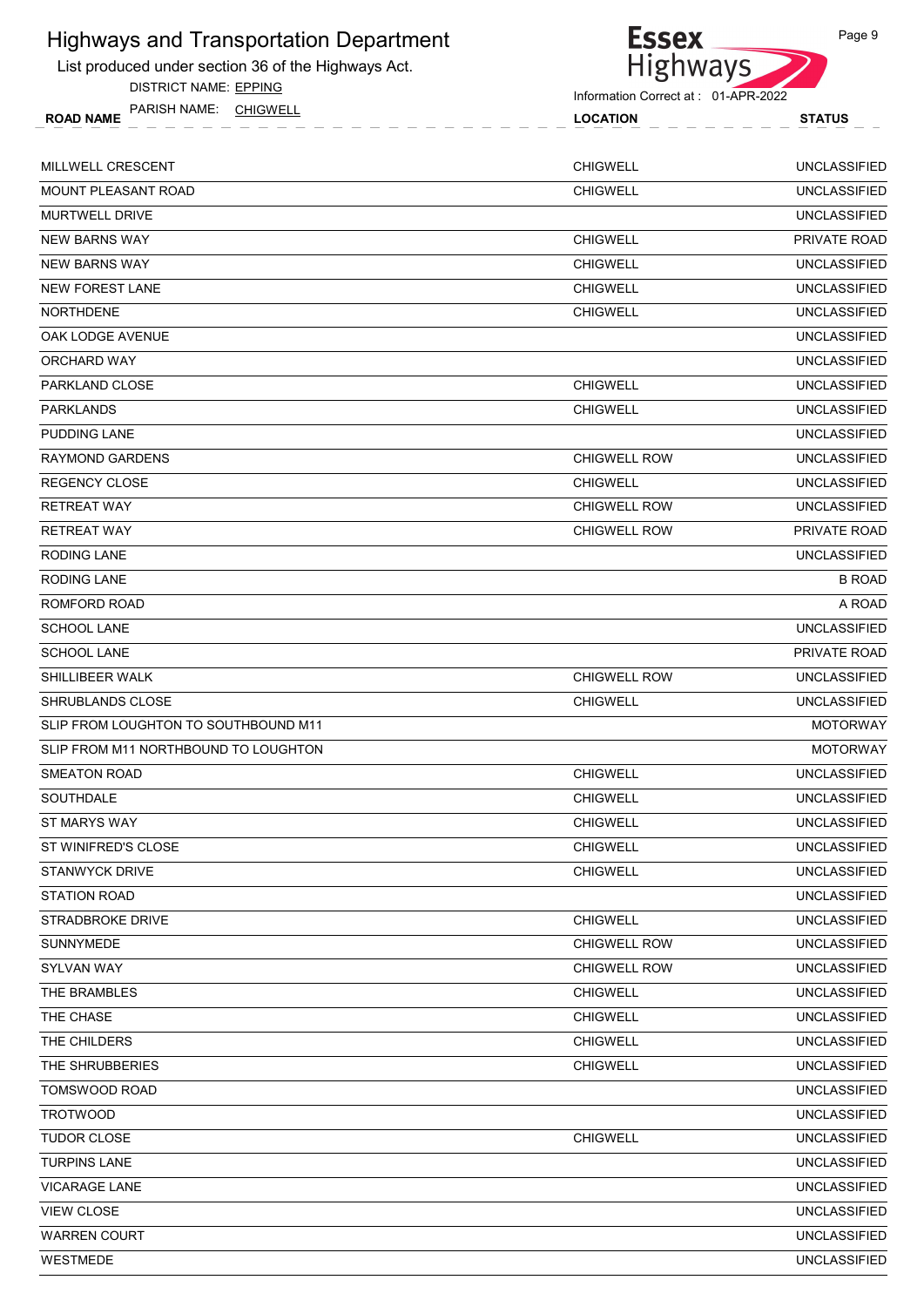| <b>Highways and Transportation Department</b><br>List produced under section 36 of the Highways Act.<br><b>DISTRICT NAME: EPPING</b> |     | <b>Essex</b><br><b>Highways</b><br>Information Correct at: 01-APR-2022 | Page 10             |
|--------------------------------------------------------------------------------------------------------------------------------------|-----|------------------------------------------------------------------------|---------------------|
| PARISH NAME:<br>CHIGWELL<br><b>ROAD NAME</b>                                                                                         |     | <b>LOCATION</b>                                                        | <b>STATUS</b>       |
| <b>WHITEHALL CLOSE</b>                                                                                                               |     | <b>CHIGWELL ROW</b>                                                    | <b>UNCLASSIFIED</b> |
| <b>WILLOW ROAD</b>                                                                                                                   |     |                                                                        | <b>UNCLASSIFIED</b> |
| <b>WILLOWMEAD</b>                                                                                                                    |     |                                                                        | <b>UNCLASSIFIED</b> |
| WOODLAND ROAD                                                                                                                        |     |                                                                        | <b>UNCLASSIFIED</b> |
| <b>WOOLHAMPTON WAY</b>                                                                                                               |     |                                                                        | UNCLASSIFIED        |
| <b>TOTAL</b>                                                                                                                         | 143 |                                                                        |                     |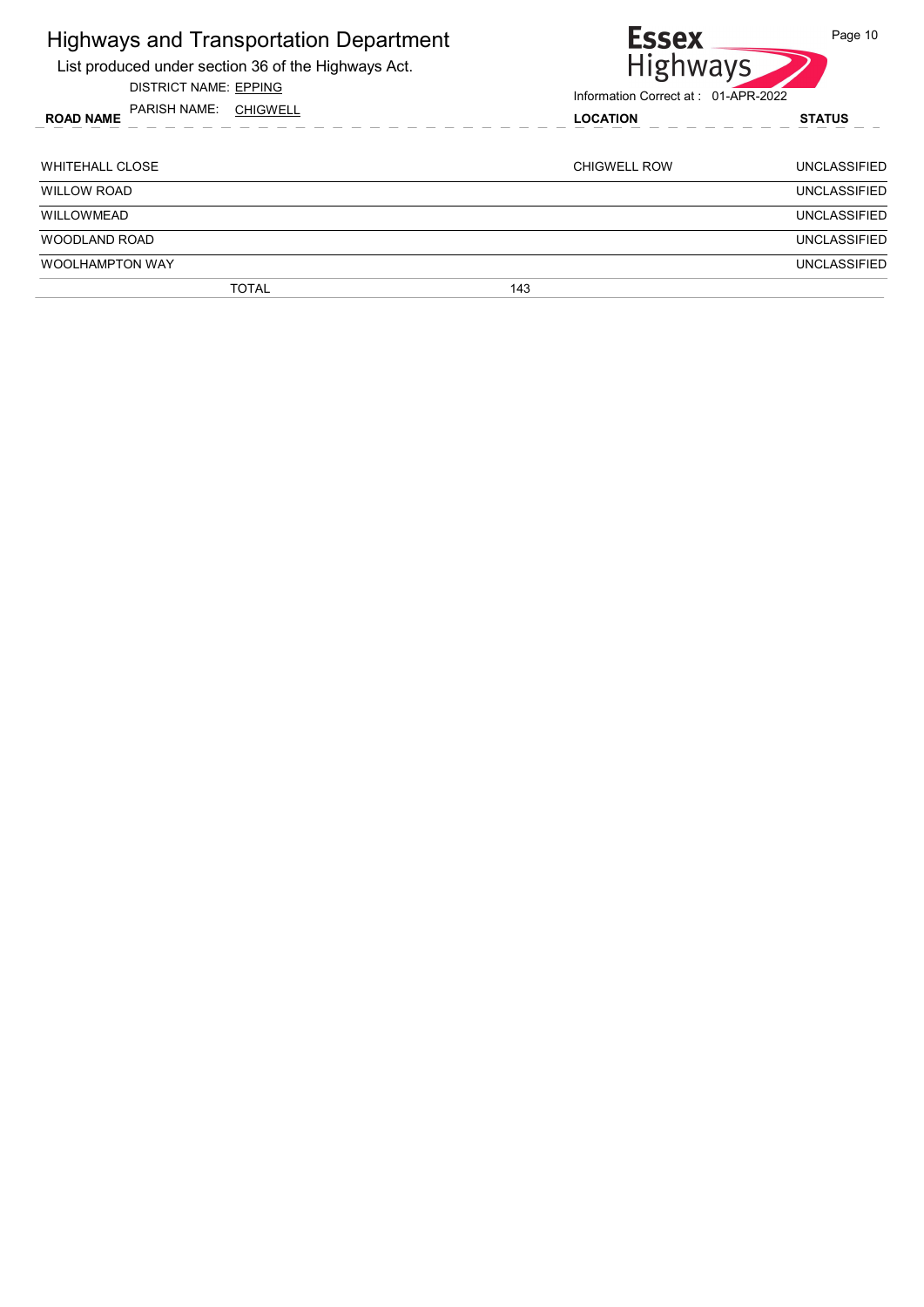

DISTRICT NAME: EPPING

ROAD NAME LOCATION STATUS PARISH NAME: EPPING



| <b>ADDISON COURT</b>            |                                     | <b>UNCLASSIFIED</b> |
|---------------------------------|-------------------------------------|---------------------|
| ALBANY COURT                    |                                     | <b>UNCLASSIFIED</b> |
| ALLNUTTS ROAD                   |                                     | <b>UNCLASSIFIED</b> |
| AMBLESIDE                       |                                     | <b>UNCLASSIFIED</b> |
| AMESBURY ROAD                   |                                     | <b>UNCLASSIFIED</b> |
| <b>ARAGON MEWS</b>              |                                     | <b>UNCLASSIFIED</b> |
| <b>ARAGON MEWS</b>              |                                     | <b>UNCLASSIFIED</b> |
| <b>ASHLYNS ROAD</b>             |                                     | <b>UNCLASSIFIED</b> |
| <b>BAKERS LANE</b>              |                                     | <b>UNCLASSIFIED</b> |
| <b>BAKERS LANE SERVICE ROAD</b> | <b>ARCHIMEDEAN SITE</b>             | <b>UNCLASSIFIED</b> |
| <b>BARNFIELD</b>                |                                     | <b>UNCLASSIFIED</b> |
| <b>BEACONFIELD AVENUE</b>       |                                     | <b>UNCLASSIFIED</b> |
| <b>BEACONFIELD ROAD</b>         |                                     | <b>UNCLASSIFIED</b> |
| <b>BEACONFIELD WAY</b>          |                                     | <b>UNCLASSIFIED</b> |
| <b>BEECH PLACE</b>              |                                     | <b>UNCLASSIFIED</b> |
| <b>BELL COMMON</b>              |                                     | <b>UNCLASSIFIED</b> |
| <b>BELL COMMON</b>              |                                     | PRIVATE ROAD        |
| <b>BELL COMMON TUNNEL</b>       |                                     | <b>MOTORWAY</b>     |
| <b>BEULAH ROAD</b>              |                                     | <b>UNCLASSIFIED</b> |
| <b>BIRCH VIEW</b>               |                                     | <b>PRIVATE ROAD</b> |
| <b>BODLEY CLOSE</b>             |                                     | <b>UNCLASSIFIED</b> |
| <b>BOLEYN ROW</b>               |                                     | <b>UNCLASSIFIED</b> |
| <b>BOWER HILL</b>               |                                     | <b>CLASS III</b>    |
| <b>BOWER VALE</b>               |                                     | <b>UNCLASSIFIED</b> |
| <b>BRICKFIELD ROAD</b>          |                                     | <b>UNCLASSIFIED</b> |
| <b>BRIDGE HILL</b>              | <b>IVY CHIMNEYS</b>                 | <b>CLASS III</b>    |
| <b>BROADOAKS</b>                |                                     | <b>UNCLASSIFIED</b> |
| <b>BROOK ROAD</b>               | <b>IVY CHIMNEYS</b>                 | <b>CLASS III</b>    |
| <b>BUCKINGHAM ROAD</b>          |                                     | <b>UNCLASSIFIED</b> |
| <b>BURY LANE</b>                |                                     | <b>B ROAD</b>       |
| <b>BURY ROAD</b>                |                                     | <b>UNCLASSIFIED</b> |
| <b>BUTTERCROSS LANE</b>         |                                     | <b>UNCLASSIFIED</b> |
| <b>CAMPIONS</b>                 |                                     | <b>UNCLASSIFIED</b> |
| <b>CEDAR COURT</b>              |                                     | PRIVATE ROAD        |
| <b>CENTRE AVENUE</b>            |                                     | <b>UNCLASSIFIED</b> |
| <b>CENTRE DRIVE</b>             |                                     | <b>UNCLASSIFIED</b> |
| <b>CENTRE GREEN</b>             |                                     | <b>UNCLASSIFIED</b> |
| <b>CHAPEL ROAD</b>              |                                     | <b>UNCLASSIFIED</b> |
| <b>CHARLES STREET</b>           |                                     | <b>UNCLASSIFIED</b> |
| CHEVELY CLOSE                   |                                     | <b>UNCLASSIFIED</b> |
| <b>CHURCH HILL</b>              |                                     | PRIVATE ROAD        |
| <b>CHURCH HILL</b>              |                                     | <b>UNCLASSIFIED</b> |
| CHURCH ROW                      |                                     | <b>UNCLASSIFIED</b> |
| <b>CLARKS LANE</b>              |                                     | <b>UNCLASSIFIED</b> |
| <b>CLOVER LEAS</b>              | <b>BEACONFIELD</b><br><b>ESTATE</b> | <b>UNCLASSIFIED</b> |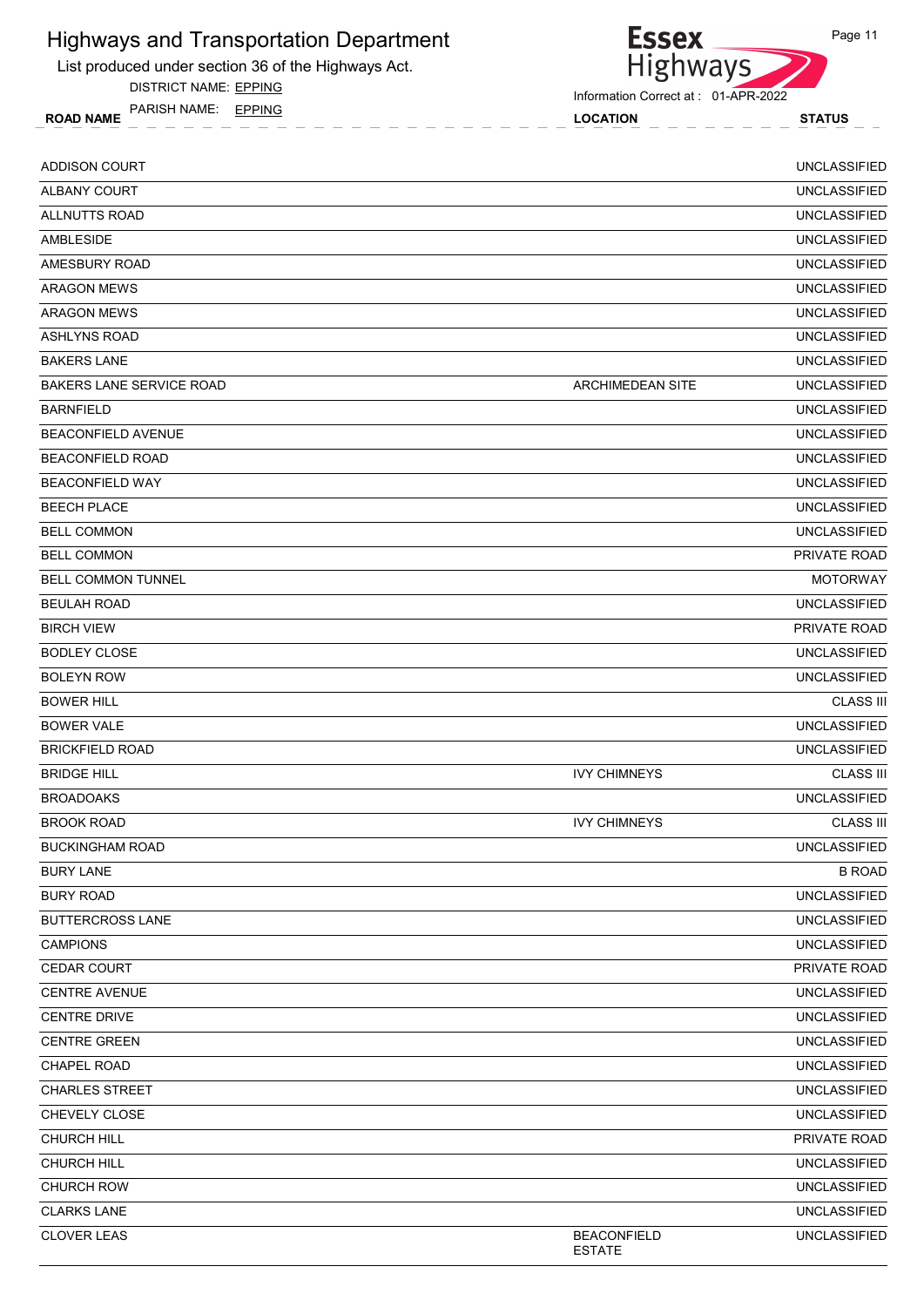List produced under section 36 of the Highways Act.

DISTRICT NAME: EPPING

ROAD NAME LOCATION STATUS PARISH NAME: EPPING



Information Correct at : 01-APR-2022

| COOPERSALE COMMON                              |                                      | <b>UNCLASSIFIED</b> |
|------------------------------------------------|--------------------------------------|---------------------|
| <b>COOPERSALE STREET</b>                       |                                      | <b>CLASS III</b>    |
| <b>CORONATION HILL</b>                         |                                      | <b>UNCLASSIFIED</b> |
| <b>COTTIS LANE</b>                             | 215-217 HIGH ST                      | <b>UNCLASSIFIED</b> |
| <b>CROSSING ROAD</b>                           |                                      | <b>UNCLASSIFIED</b> |
| <b>CROWS ROAD</b>                              |                                      | <b>UNCLASSIFIED</b> |
| <b>EGG HALL</b>                                |                                      | <b>UNCLASSIFIED</b> |
| <b>FAIRFIELD ROAD</b>                          |                                      | <b>UNCLASSIFIED</b> |
| <b>FLUX'S LANE</b>                             |                                      | <b>UNCLASSIFIED</b> |
| <b>FRAMPTON ROAD</b>                           |                                      | <b>UNCLASSIFIED</b> |
| <b>GARNON MEAD</b>                             |                                      | <b>UNCLASSIFIED</b> |
| <b>GAS WORKS ROAD</b>                          |                                      | PRIVATE ROAD        |
| <b>GRANVILLE ROAD</b>                          |                                      | <b>UNCLASSIFIED</b> |
| <b>GREEN ACRES</b>                             |                                      | <b>UNCLASSIFIED</b> |
| <b>GREEN TREES</b>                             |                                      | <b>UNCLASSIFIED</b> |
| <b>GROVE LANE</b>                              |                                      | <b>UNCLASSIFIED</b> |
| <b>HALF MOON LANE</b>                          |                                      | <b>UNCLASSIFIED</b> |
| <b>HARTLAND ROAD</b>                           |                                      | <b>UNCLASSIFIED</b> |
| <b>HEMNALL STREET</b>                          |                                      | <b>UNCLASSIFIED</b> |
| <b>HIGH ROAD</b>                               |                                      | <b>B ROAD</b>       |
| <b>HIGH STREET</b>                             |                                      | <b>B ROAD</b>       |
| <b>HIGH STREET</b>                             |                                      | <b>UNCLASSIFIED</b> |
| <b>HIGHFIELD GREEN</b>                         |                                      | <b>UNCLASSIFIED</b> |
| <b>HIGHFIELD PLACE</b>                         |                                      | <b>UNCLASSIFIED</b> |
| <b>HILLCREST WAY</b>                           |                                      | <b>UNCLASSIFIED</b> |
| HOMEFIELD CLOSE                                |                                      | <b>UNCLASSIFIED</b> |
| <b>HOUBLONS HILL</b>                           |                                      | <b>UNCLASSIFIED</b> |
| <b>INGLES MEAD</b>                             |                                      | <b>UNCLASSIFIED</b> |
| <b>INSTITUTE ROAD</b>                          |                                      | UNCLASSIFIED        |
| <b>IVY CHIMNEYS ROAD</b>                       | <b>IVY CHIMNEYS</b>                  | <b>CLASS III</b>    |
| <b>JAMES STREET</b>                            |                                      | <b>UNCLASSIFIED</b> |
| <b>KENDAL AVENUE</b>                           |                                      | <b>UNCLASSIFIED</b> |
| <b>KENDAL MEWS</b>                             |                                      | <b>UNCLASSIFIED</b> |
| KING HENRYS WALK                               |                                      | <b>FOOTPATH</b>     |
| KINGS WOOD PARK                                |                                      | <b>UNCLASSIFIED</b> |
| <b>LABURNUM ROAD</b>                           |                                      | <b>UNCLASSIFIED</b> |
| LINCOLNS FIELD                                 |                                      | <b>UNCLASSIFIED</b> |
| <b>LINDSEY STREET</b>                          | <b>EPPING</b>                        | <b>B ROAD</b>       |
| LINK FROM M11 NORTHBOUND TO M25 CLOCKWISE      |                                      | <b>MOTORWAY</b>     |
| LINK FROM M25 ANTI CLOCKWISE TO M11 NORTHBOUND | <b>THEYDON</b><br><b>INTERCHANGE</b> | <b>MOTORWAY</b>     |
| LINK FROM M25 CLOCKWISE TO M11                 | THEYDON INTERCH                      | <b>MOTORWAY</b>     |
| LINK FROM M25 CLOCKWISE TO M11 NORTHBOUND      | <b>THEYDON INTERCH</b>               | <b>MOTORWAY</b>     |
| LINK FROM M25 CLOCKWISE TO M11 SOUTHBOUND      | <b>THEYDON INTERCH</b>               | <b>MOTORWAY</b>     |
| LOWER BURY LANE                                |                                      | <b>UNCLASSIFIED</b> |

LOWER SWAINES UNCLASSIFIED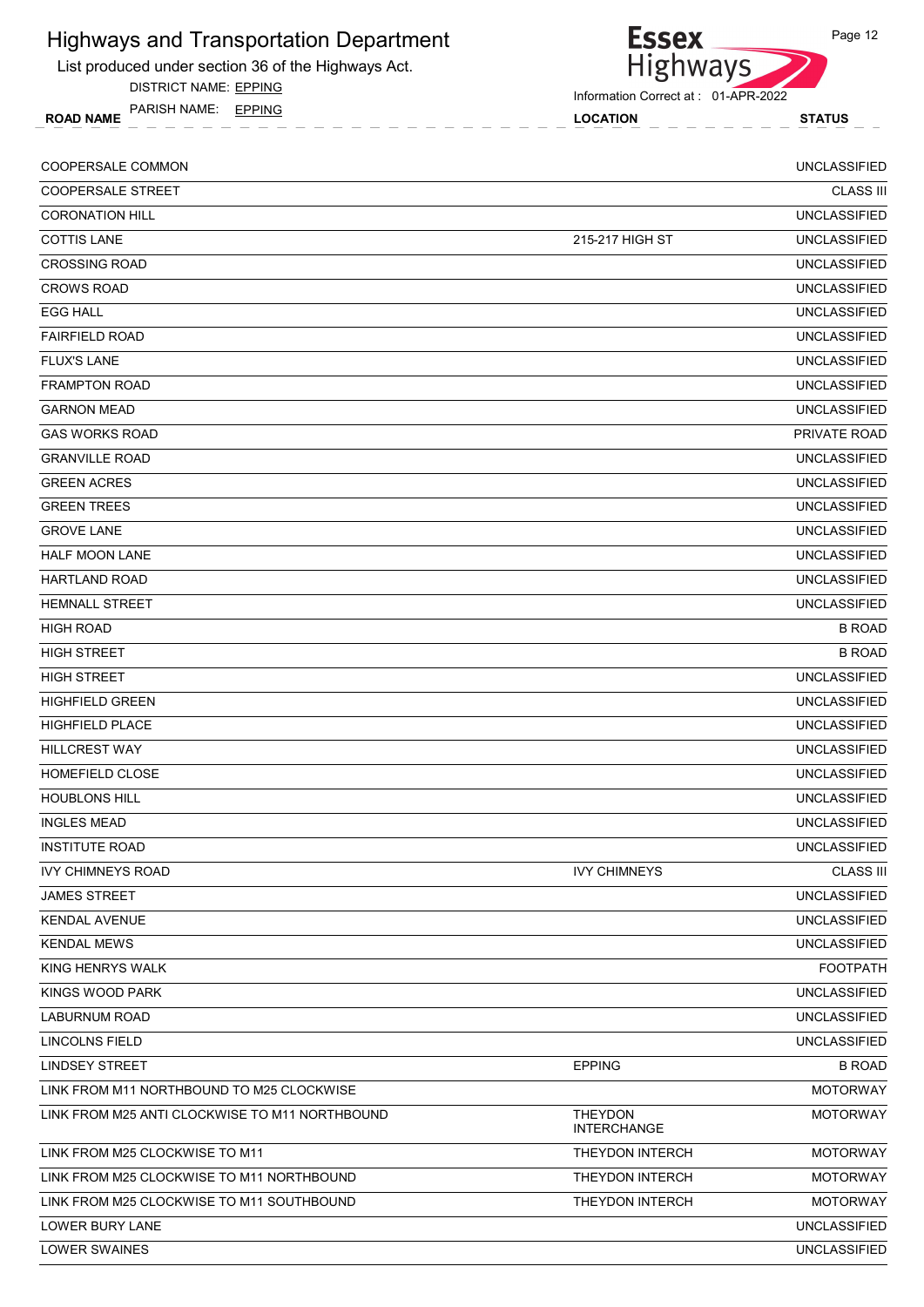List produced under section 36 of the Highways Act.

DISTRICT NAME: EPPING

ROAD NAME LOCATION STATUS PARISH NAME: EPPING



| <b>LYNCELEY GRANGE</b>          |                   | <b>UNCLASSIFIED</b> |
|---------------------------------|-------------------|---------------------|
| M11 BETWEEN JUNCTIONS 5 AND 6   |                   | <b>MOTORWAY</b>     |
| M11 BETWEEN JUNCTIONS 6 AND 7   |                   | <b>MOTORWAY</b>     |
| M25 BETWEEN JUNCTIONS 26 AND 27 |                   | <b>MOTORWAY</b>     |
| <b>MADELLS</b>                  |                   | <b>UNCLASSIFIED</b> |
| <b>MALTINGS DRIVE</b>           |                   | PRIVATE ROAD        |
| <b>MALTINGS LANE</b>            |                   | <b>CLASS III</b>    |
| <b>MARGARET ROAD</b>            |                   | <b>UNCLASSIFIED</b> |
| <b>MASONS BRIDGE FARM</b>       |                   | <b>UNCLASSIFIED</b> |
| <b>MEADOW ROAD</b>              |                   | <b>UNCLASSIFIED</b> |
| <b>MOUNT ROAD</b>               |                   | <b>CLASS III</b>    |
| <b>MOWBRAY CLOSE</b>            |                   | <b>UNCLASSIFIED</b> |
| NICHOLL ROAD                    |                   | <b>UNCLASSIFIED</b> |
| OAK GLADE                       |                   | PRIVATE ROAD        |
| OAK ROAD                        |                   | <b>UNCLASSIFIED</b> |
| <b>OAKLEIGH RISE</b>            |                   | PRIVATE ROAD        |
| <b>PALMERS HILL</b>             |                   | <b>B ROAD</b>       |
| <b>PARK SIDE</b>                |                   | PRIVATE ROAD        |
| <b>PARKLANDS</b>                |                   | <b>UNCLASSIFIED</b> |
| <b>PINE VIEW</b>                |                   | PRIVATE ROAD        |
| <b>RAHN ROAD</b>                |                   | <b>UNCLASSIFIED</b> |
| <b>RAVENSMERE</b>               |                   | <b>UNCLASSIFIED</b> |
| <b>RAYFIELD</b>                 |                   | <b>UNCLASSIFIED</b> |
| <b>REGENT ROAD</b>              |                   | <b>UNCLASSIFIED</b> |
| <b>SEVERNS FIELD</b>            |                   | <b>UNCLASSIFIED</b> |
| SHAFTESBURY ROAD                |                   | <b>UNCLASSIFIED</b> |
| SPRINGFIELD                     |                   | <b>UNCLASSIFIED</b> |
| ST ALBAN'S ROAD                 |                   | <b>UNCLASSIFIED</b> |
| ST HELENS COURT                 |                   | PRIVATE ROAD        |
| ST JOHNS ROAD                   |                   | <b>UNCLASSIFIED</b> |
| <b>STAR LANE</b>                |                   | <b>UNCLASSIFIED</b> |
| STATION APPROACH                |                   | PRIVATE ROAD        |
| <b>STATION ROAD</b>             |                   | <b>CLASS III</b>    |
| STEWARDS CLOSE                  |                   | <b>UNCLASSIFIED</b> |
| STEWARDS GREEN ROAD             |                   | <b>UNCLASSIFIED</b> |
| STEWARDS GREEN ROAD             |                   | <b>CLASS III</b>    |
| STONARDS HILL                   |                   | <b>CLASS III</b>    |
| SUNNYSIDE ROAD                  |                   | <b>UNCLASSIFIED</b> |
| THE BAKERS VILLAS               |                   | PRIVATE ROAD        |
| THE COPPICE                     | <b>KENDAL AVE</b> | PRIVATE ROAD        |
| THE CRESCENT                    |                   | <b>UNCLASSIFIED</b> |
| THE DRUMMONDS                   |                   | <b>UNCLASSIFIED</b> |
| THE ORCHARDS                    |                   | <b>UNCLASSIFIED</b> |
| THE PLAIN                       |                   | <b>UNCLASSIFIED</b> |
| THE PLAIN                       |                   | <b>B ROAD</b>       |
| THE PLAIN                       |                   | PRIVATE ROAD        |
|                                 |                   |                     |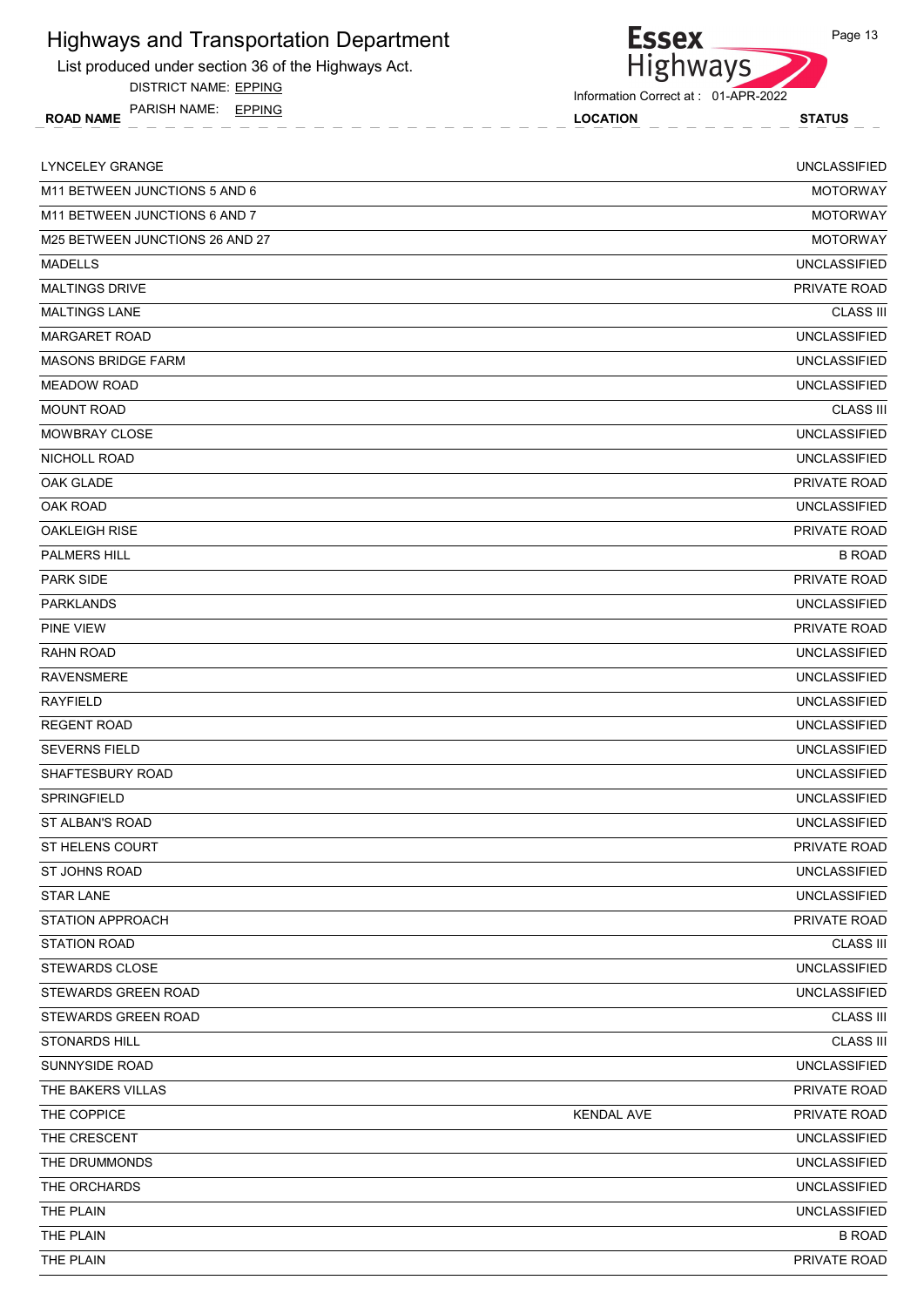List produced under section 36 of the Highways Act.

DISTRICT NAME: EPPING

ROAD NAME LOCATION STATUS PARISH NAME: EPPING



| <b>THEYDON COURT</b>  |              |     |                                     | <b>UNCLASSIFIED</b> |
|-----------------------|--------------|-----|-------------------------------------|---------------------|
| <b>THEYDON GROVE</b>  |              |     |                                     | <b>UNCLASSIFIED</b> |
| <b>THEYDON PLACE</b>  |              |     |                                     | <b>UNCLASSIFIED</b> |
| THEYDON ROAD          |              |     | <b>BELL COMMON</b>                  | <b>CLASS III</b>    |
| THORNWOOD ROAD        |              |     |                                     | <b>B ROAD</b>       |
| <b>TIDYS LANE</b>     |              |     |                                     | <b>UNCLASSIFIED</b> |
| <b>TOWER ROAD</b>     |              |     |                                     | <b>UNCLASSIFIED</b> |
| <b>UPPER SWAINES</b>  |              |     |                                     | <b>UNCLASSIFIED</b> |
| <b>VICARAGE ROAD</b>  |              |     |                                     | <b>UNCLASSIFIED</b> |
| <b>WARREN FIELD</b>   |              |     |                                     | <b>UNCLASSIFIED</b> |
| WEDGEWOOD CLOSE       |              |     |                                     | <b>UNCLASSIFIED</b> |
| <b>WESTERN AVENUE</b> |              |     |                                     | <b>UNCLASSIFIED</b> |
| <b>WHEELERS</b>       |              |     | <b>BEACONFIELD</b><br><b>ESTATE</b> | <b>UNCLASSIFIED</b> |
| <b>WOOD MEAD</b>      |              |     |                                     | <b>UNCLASSIFIED</b> |
| <b>WOODBERRY DOWN</b> |              |     |                                     | <b>UNCLASSIFIED</b> |
| <b>WOODLAND GROVE</b> |              |     |                                     | <b>UNCLASSIFIED</b> |
|                       | <b>TOTAL</b> | 152 |                                     |                     |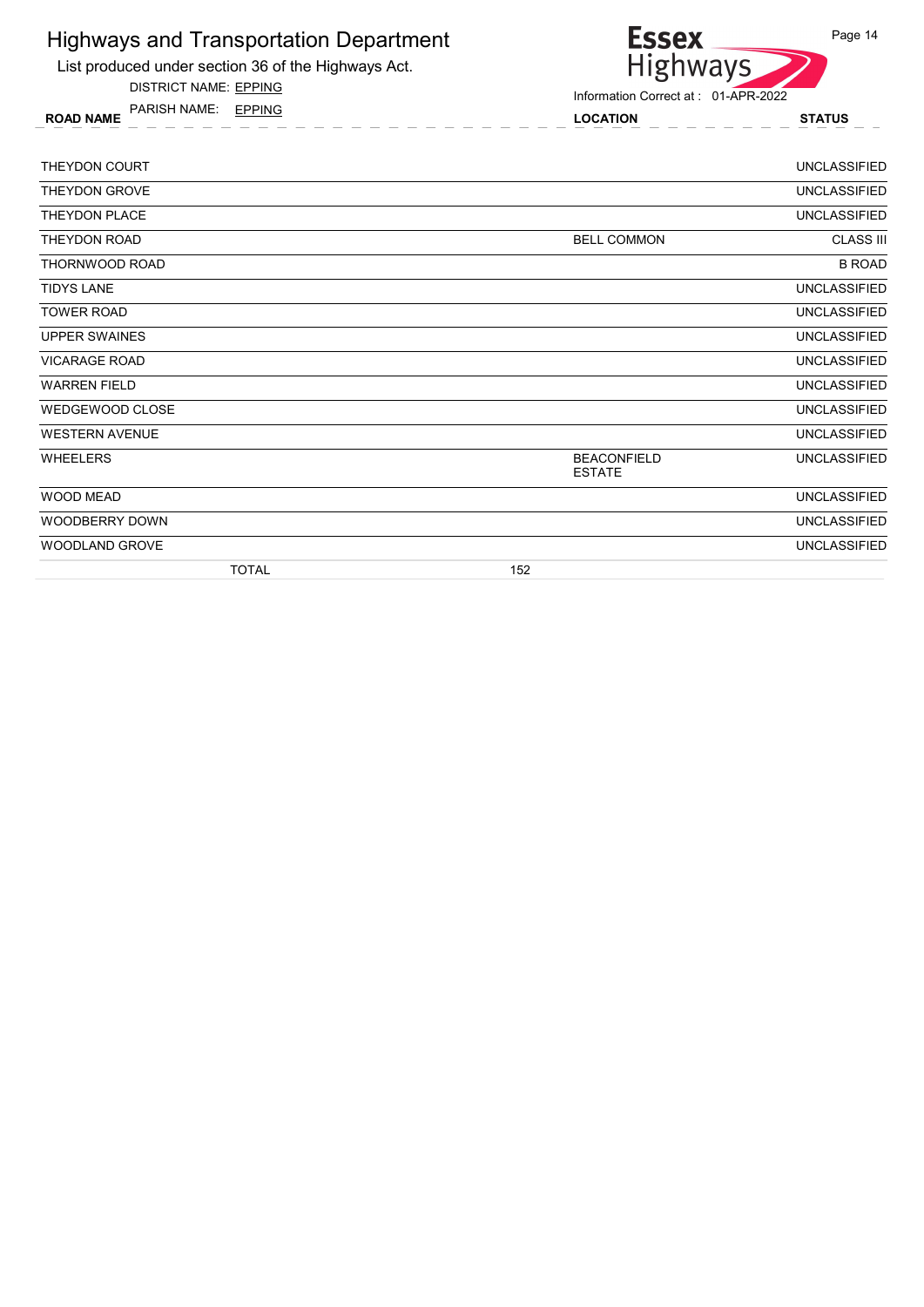List produced under section 36 of the Highways Act.

DISTRICT NAME: EPPING

ROAD NAME LOCATION STATUS PARISH NAME: EPPING UPLAND

**Essex** Page 15 Highways

| <b>BELL COMMON TUNNEL</b>       |                      | <b>MOTORWAY</b>     |
|---------------------------------|----------------------|---------------------|
| <b>BURY LANE</b>                |                      | <b>B ROAD</b>       |
| <b>CARTERS LANE</b>             | <b>EPPING GREEN</b>  | <b>UNCLASSIFIED</b> |
| <b>CARTERS LANE</b>             | <b>EPPING GREEN</b>  | PRIVATE ROAD        |
| CHAMBERS MANOR FARM LANE        | <b>EPPING UPLAND</b> | <b>UNCLASSIFIED</b> |
| <b>ELM CLOSE</b>                | <b>EPPING GREEN</b>  | <b>UNCLASSIFIED</b> |
| <b>EPPING ROAD</b>              |                      | <b>B ROAD</b>       |
| <b>GREEN CLOSE</b>              | <b>EPPING GREEN</b>  | <b>UNCLASSIFIED</b> |
| <b>HIGH ROAD</b>                |                      | <b>B ROAD</b>       |
| M25 BETWEEN JUNCTIONS 26 AND 27 |                      | <b>MOTORWAY</b>     |
| ORCHARD FARM LANE               |                      | <b>UNCLASSIFIED</b> |
| PARSLOE ROAD                    |                      | <b>CLASS III</b>    |
| <b>PUMP LANE</b>                |                      | <b>UNCLASSIFIED</b> |
| <b>PUMP LANE</b>                |                      | <b>PRIVATE ROAD</b> |
| <b>RYE HILL ROAD</b>            |                      | <b>UNCLASSIFIED</b> |
| SHINGLE HALL ROAD               |                      | <b>UNCLASSIFIED</b> |
| THE MAGPIES                     |                      | <b>UNCLASSIFIED</b> |
| <b>UPLAND ROAD</b>              |                      | <b>UNCLASSIFIED</b> |
| <b>TOTAL</b>                    | 18                   |                     |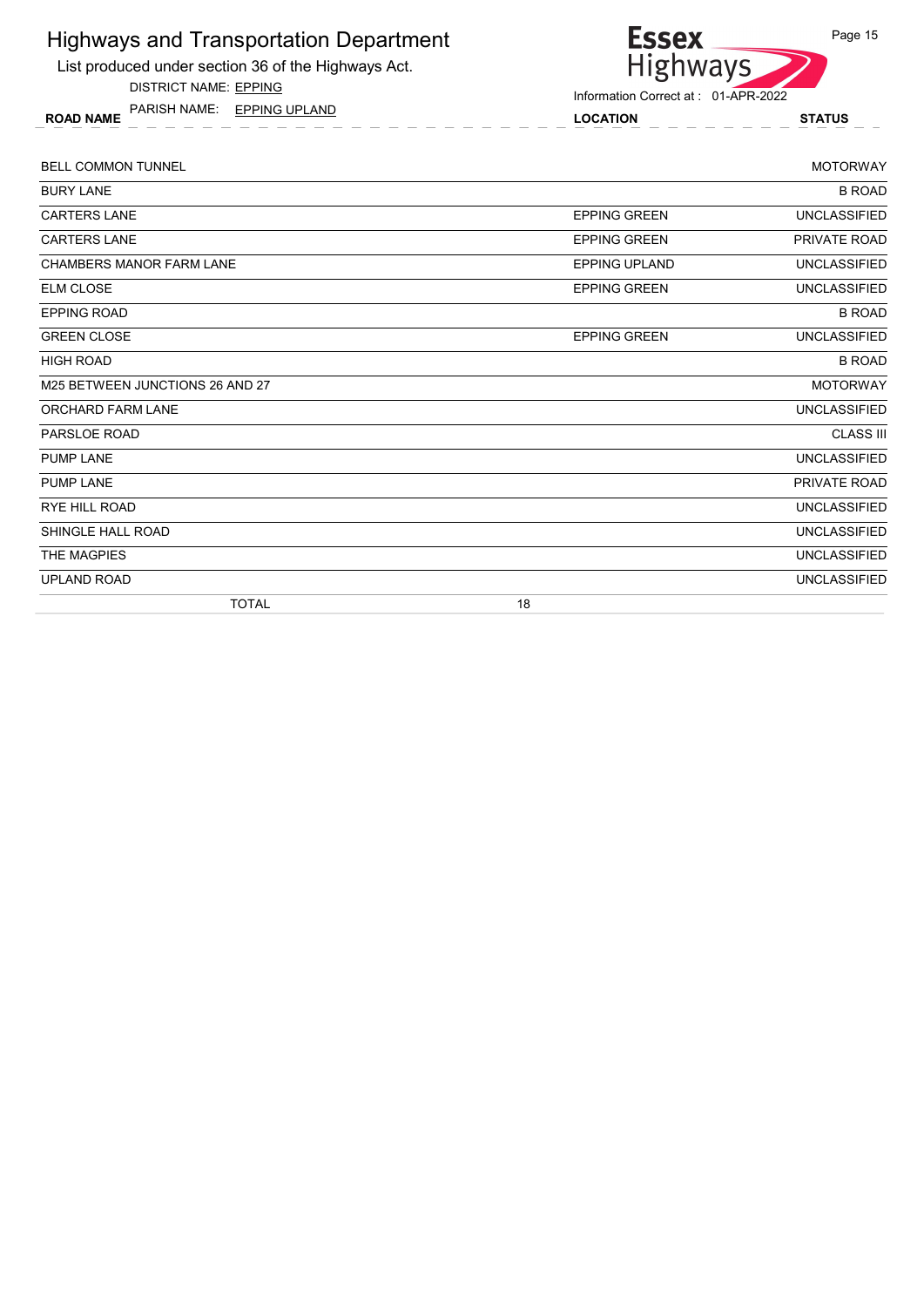

DISTRICT NAME: EPPING

ROAD NAME LOCATION STATUS PARISH NAME: FYFIELD



| <b>ABBEY CLOSE</b>         |                | <b>UNCLASSIFIED</b> |
|----------------------------|----------------|---------------------|
| <b>BIRDS GREEN</b>         |                | <b>CLASS III</b>    |
| <b>CANNONS LANE</b>        |                | <b>UNCLASSIFIED</b> |
| <b>CLATTERFORD END CUT</b> |                | <b>UNCLASSIFIED</b> |
| <b>DUNMOW ROAD</b>         | <b>FYFIELD</b> | <b>B ROAD</b>       |
| <b>FOREST DRIVE</b>        |                | <b>UNCLASSIFIED</b> |
| <b>GREENS FARM LANE</b>    |                | <b>UNCLASSIFIED</b> |
| <b>HALES FARM LANE</b>     |                | <b>UNCLASSIFIED</b> |
| <b>HERONS LANE</b>         |                | PRIVATE ROAD        |
| <b>HERONS LANE</b>         |                | <b>UNCLASSIFIED</b> |
| <b>HOUCHIN DRIVE</b>       |                | <b>UNCLASSIFIED</b> |
| <b>MORETON ROAD</b>        |                | <b>CLASS III</b>    |
| NORWOOD END                |                | <b>UNCLASSIFIED</b> |
| <b>ONGAR ROAD</b>          |                | <b>B ROAD</b>       |
| QUEEN STREET               |                | <b>CLASS III</b>    |
| RODING CLOSE               |                | <b>UNCLASSIFIED</b> |
| <b>RODING NURSERIES</b>    |                | <b>UNCLASSIFIED</b> |
| <b>WALKER AVENUE</b>       |                | <b>UNCLASSIFIED</b> |
| <b>WILLINGALE ROAD</b>     | <b>FYFIELD</b> | <b>CLASS III</b>    |
| <b>TOTAL</b>               | 19             |                     |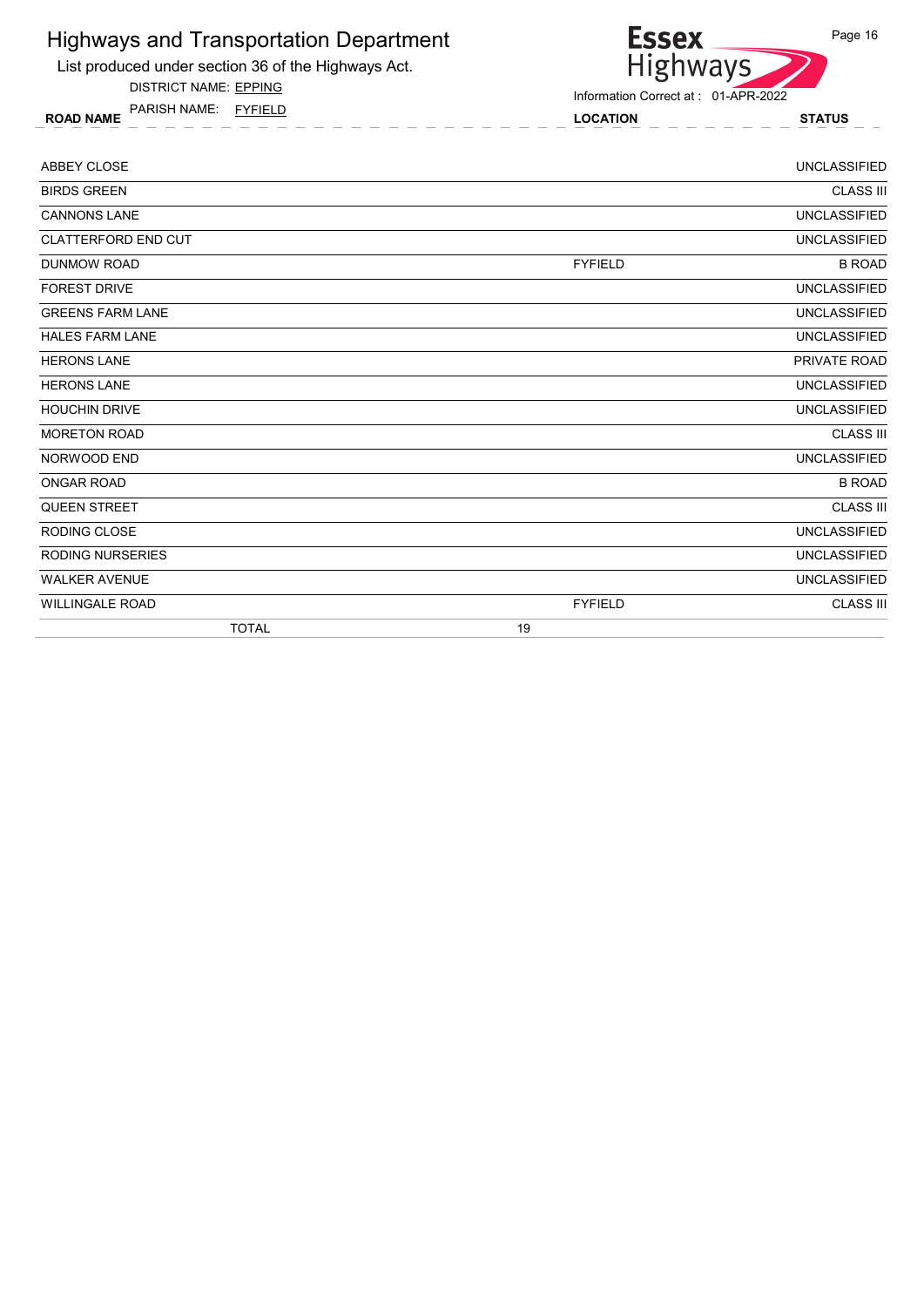List produced under section 36 of the Highways Act.

DISTRICT NAME: EPPING

ROAD NAME LOCATION STATUS PARISH NAME: HIGH LAVER



| ABBESS ROAD           |              |                   | <b>CLASS III</b>    |
|-----------------------|--------------|-------------------|---------------------|
| <b>BOTTLE ROAD</b>    |              | <b>HIGH LAVER</b> | <b>CLASS III</b>    |
| <b>CHURCH ROAD</b>    |              |                   | <b>CLASS III</b>    |
| <b>COLVERS</b>        |              |                   | <b>UNCLASSIFIED</b> |
| <b>FAGGOTERS LANE</b> |              |                   | <b>UNCLASSIFIED</b> |
| <b>HARLOW ROAD</b>    |              |                   | <b>CLASS III</b>    |
| <b>HULL GREEN</b>     |              |                   | UNCLASSIFIED        |
| <b>MATCHING ROAD</b>  |              |                   | <b>CLASS III</b>    |
| <b>MILL LANE</b>      |              |                   | <b>UNCLASSIFIED</b> |
| <b>PERRYFIELD</b>     |              |                   | <b>UNCLASSIFIED</b> |
| <b>SCHOOL LANE</b>    |              |                   | <b>UNCLASSIFIED</b> |
| <b>TILEGATE ROAD</b>  |              |                   | <b>UNCLASSIFIED</b> |
| <b>WATERY LANE</b>    |              |                   | <b>UNCLASSIFIED</b> |
| <b>WORKERS ROAD</b>   |              | <b>HIGH LAVER</b> | <b>CLASS III</b>    |
|                       | <b>TOTAL</b> | 14                |                     |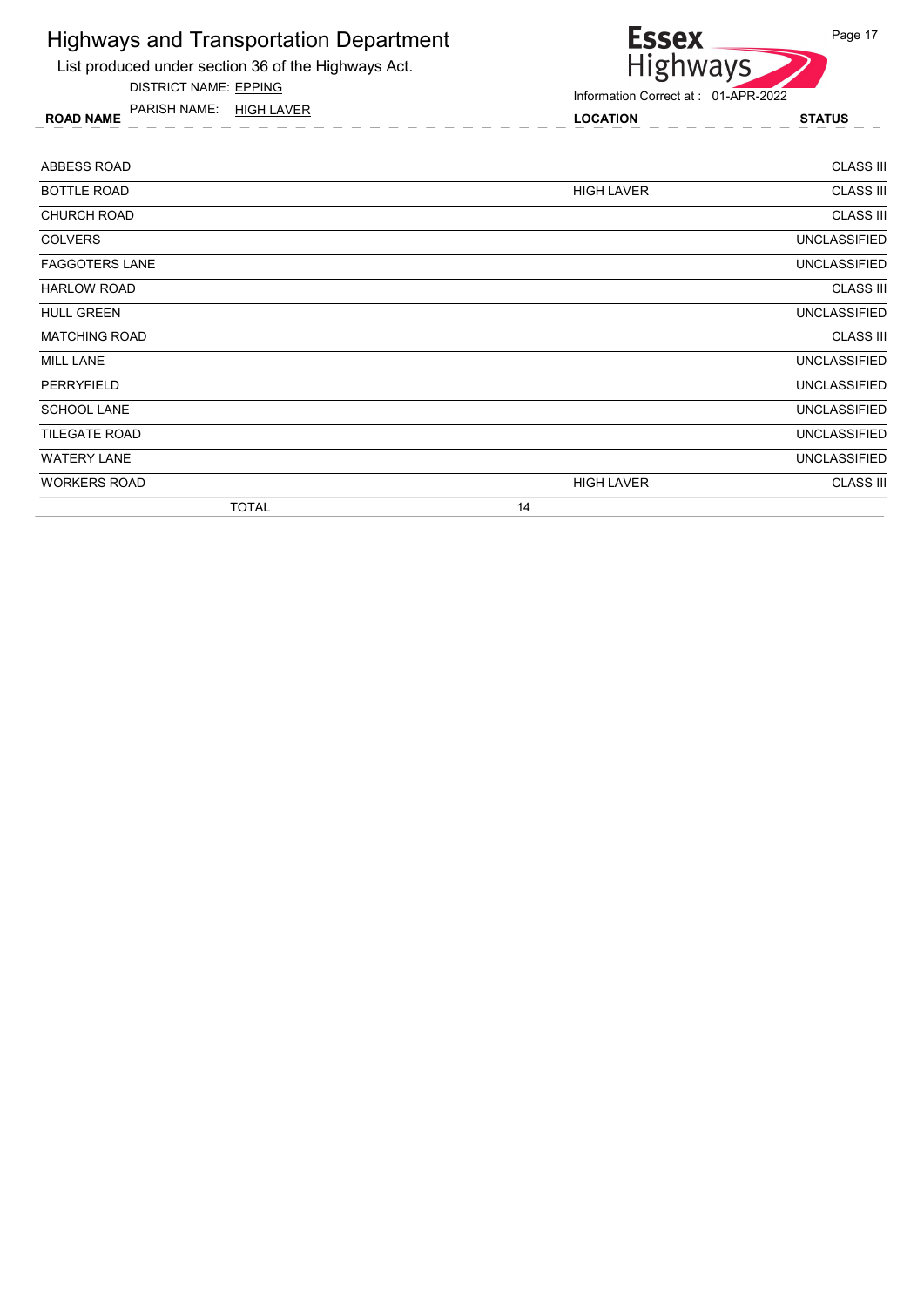List produced under section 36 of the Highways Act.

DISTRICT NAME: EPPING

ROAD NAME LOCATION STATUS PARISH NAME: HIGH ONGAR



| <b>BASSETT'S LANE</b>         |                     | <b>UNCLASSIFIED</b> |
|-------------------------------|---------------------|---------------------|
| CHELMSFORD ROAD               |                     | A ROAD              |
| <b>CHELMSFORD ROAD</b>        | <b>NORTON HEATH</b> | <b>CLASS III</b>    |
| CHELMSFORD ROAD STRAIGHTENING |                     | A ROAD              |
| FINGRITH HALL LANE            |                     | <b>UNCLASSIFIED</b> |
| FOREST LODGE ROAD             |                     | <b>UNCLASSIFIED</b> |
| <b>KING STREET</b>            |                     | <b>CLASS III</b>    |
| <b>MILL LANE</b>              |                     | <b>UNCLASSIFIED</b> |
| <b>MILLFIELD</b>              |                     | <b>UNCLASSIFIED</b> |
| NINE ASHES ROAD               |                     | <b>CLASS III</b>    |
| <b>NORTON LANE</b>            |                     | <b>UNCLASSIFIED</b> |
| OLD A414                      |                     | <b>UNCLASSIFIED</b> |
| ROOKERY ROAD                  |                     | <b>CLASS III</b>    |
| THE STREET                    |                     | <b>CLASS III</b>    |
| <b>WILLINGALE ROAD</b>        |                     | <b>UNCLASSIFIED</b> |
| <b>WOOLMONGER'S LANE</b>      |                     | <b>UNCLASSIFIED</b> |
| <b>TOTAL</b>                  | 16                  |                     |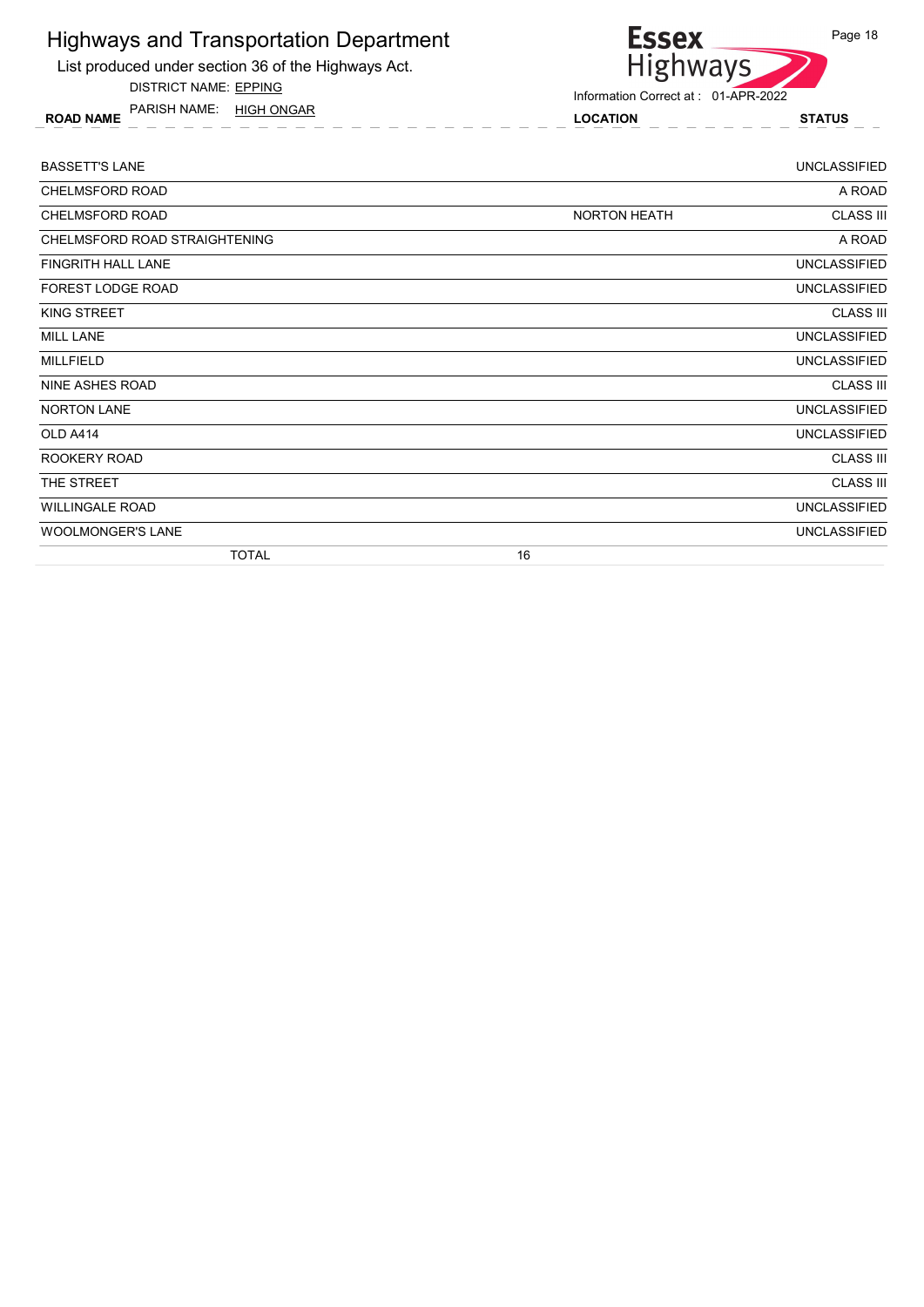List produced under section 36 of the Highways Act.

DISTRICT NAME: EPPING

ROAD NAME LOCATION STATUS PARISH NAME: LAMBOURNE

Essex<br>Highways

Information Correct at : 01-APR-2022

| <b>ABRIDGE ROAD</b>      | <b>B ROAD</b>       |
|--------------------------|---------------------|
| ALDERWOOD CLOSE          | <b>UNCLASSIFIED</b> |
| ALDERWOOD DRIVE          | <b>UNCLASSIFIED</b> |
| <b>BOURNEBRIDGE LANE</b> | <b>CLASS III</b>    |
| <b>CHURCH LANE</b>       | <b>UNCLASSIFIED</b> |
| FIELD CLOSE              | <b>UNCLASSIFIED</b> |
| <b>FIR TREES</b>         | <b>UNCLASSIFIED</b> |
| <b>HOE LANE</b>          | <b>CLASS III</b>    |
| <b>HOOK LANE</b>         | <b>UNCLASSIFIED</b> |
| <b>KNIGHTS WALK</b>      | <b>UNCLASSIFIED</b> |
| <b>LONDON ROAD</b>       | A ROAD              |
| <b>MANOR ROAD</b>        | <b>CLASS III</b>    |
| <b>MARKET PLACE</b>      | A ROAD              |
| MIDDLE BOY               | <b>UNCLASSIFIED</b> |
| <b>NEW FARM DRIVE</b>    | <b>UNCLASSIFIED</b> |
| <b>NEW FARM DRIVE</b>    | <b>PRIVATE ROAD</b> |
| <b>NEW ROAD</b>          | <b>UNCLASSIFIED</b> |
| <b>ONGAR ROAD</b>        | A ROAD              |
| ORCHID CLOSE             | <b>UNCLASSIFIED</b> |
| <b>PANCROFT</b>          | <b>UNCLASSIFIED</b> |
| <b>PANCROFT</b>          | PRIVATE ROAD        |
| SAWYER'S CHASE           | <b>UNCLASSIFIED</b> |
| <b>SILVER STREET</b>     | PRIVATE ROAD        |
| <b>SPUR CLOSE</b>        | <b>UNCLASSIFIED</b> |
| THE CHESTNUTS            | PRIVATE ROAD        |
| THE POPLARS              | <b>UNCLASSIFIED</b> |
| <b>TURNERS COURT</b>     | <b>UNCLASSIFIED</b> |
| <b>WHITE HALL</b>        | PRIVATE ROAD        |
| WILLOW TREE CLOSE        | <b>UNCLASSIFIED</b> |
| <b>TOTAL</b>             | 29                  |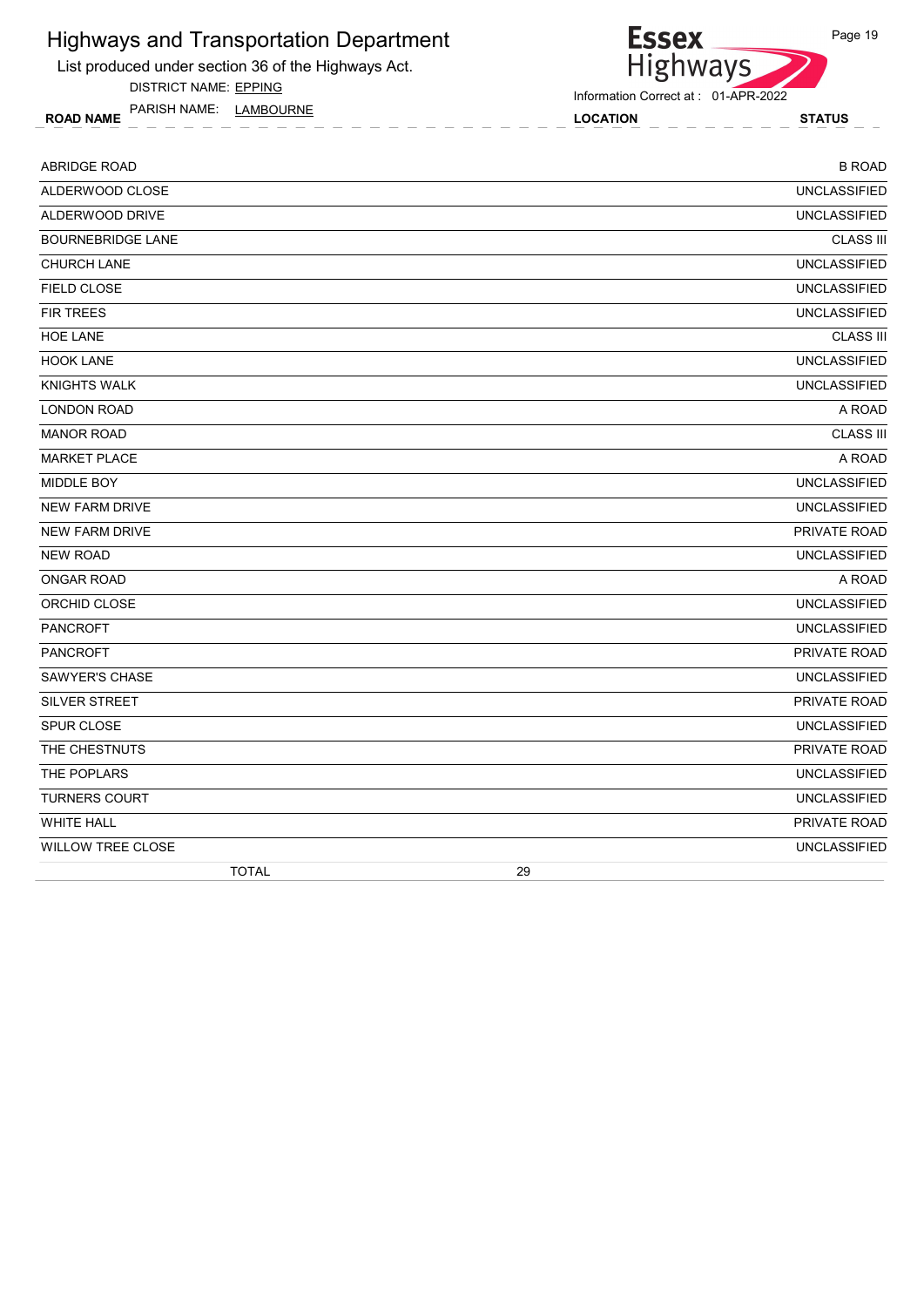| <b>Highways and Transportation Department</b><br>List produced under section 36 of the Highways Act.<br><b>DISTRICT NAME: EPPING</b> |   | <b>Essex</b><br><b>Highways</b><br>Information Correct at: 01-APR-2022 | Page 20             |
|--------------------------------------------------------------------------------------------------------------------------------------|---|------------------------------------------------------------------------|---------------------|
| PARISH NAME: LITTLE LAVER<br><b>ROAD NAME</b>                                                                                        |   | <b>LOCATION</b>                                                        | <b>STATUS</b>       |
| ABBESS ROAD                                                                                                                          |   |                                                                        | <b>CLASS III</b>    |
| LITTLE LAVER ROAD                                                                                                                    |   |                                                                        | <b>UNCLASSIFIED</b> |
| <b>WATERY LANE</b>                                                                                                                   |   |                                                                        | <b>UNCLASSIFIED</b> |
| <b>TOTAL</b>                                                                                                                         | 3 |                                                                        |                     |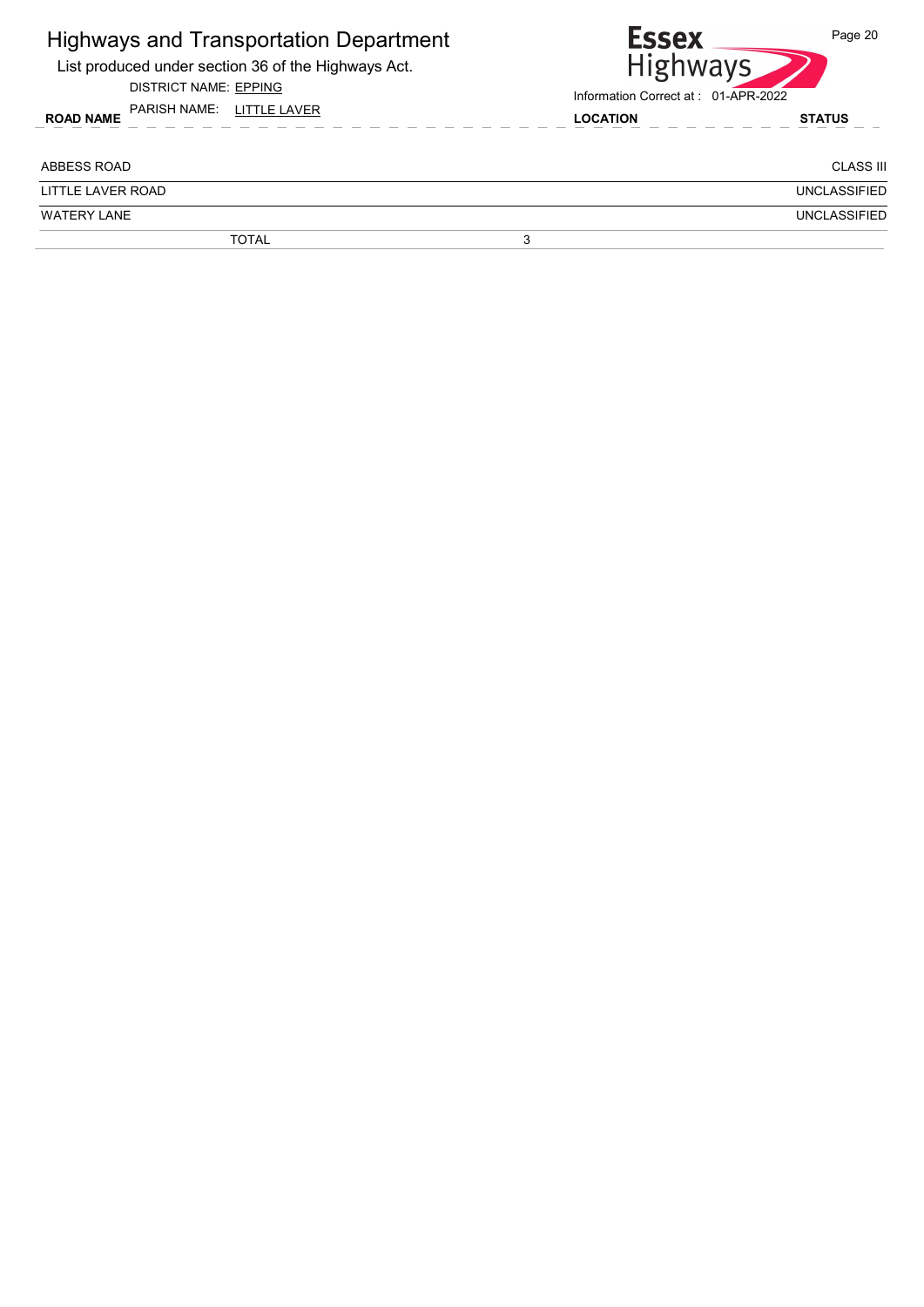List produced under section 36 of the Highways Act.

DISTRICT NAME: EPPING

ROAD NAME LOCATION STATUS PARISH NAME: LOUGHTON

Essex<br>Highways

Information Correct at : 01-APR-2022

| <b>ABBESS TERRACE</b>    |                    | <b>UNCLASSIFIED</b> |
|--------------------------|--------------------|---------------------|
| <b>ALBION HILL</b>       |                    | <b>UNCLASSIFIED</b> |
| <b>ALBION PARK</b>       |                    | <b>UNCLASSIFIED</b> |
| ALDERTON CLOSE           |                    | <b>UNCLASSIFIED</b> |
| ALDERTON HALL LANE       |                    | <b>UNCLASSIFIED</b> |
| ALDERTON HILL            |                    | <b>CLASS III</b>    |
| <b>ALDERTON RISE</b>     |                    | <b>UNCLASSIFIED</b> |
| <b>ALDERTON WAY</b>      |                    | <b>UNCLASSIFIED</b> |
| ALGERS CLOSE             |                    | PRIVATE ROAD        |
| <b>ALGERS MEAD</b>       |                    | <b>UNCLASSIFIED</b> |
| ALGERS ROAD              |                    | <b>UNCLASSIFIED</b> |
| APPLETON ROAD            |                    | <b>UNCLASSIFIED</b> |
| <b>ARAGON CLOSE</b>      |                    | <b>UNCLASSIFIED</b> |
| <b>ASHFIELDS</b>         |                    | <b>UNCLASSIFIED</b> |
| <b>AUDLEY GARDENS</b>    |                    | <b>UNCLASSIFIED</b> |
| <b>AUSTEN CLOSE</b>      |                    | <b>UNCLASSIFIED</b> |
| <b>AVENUE GATE</b>       |                    | PRIVATE ROAD        |
| AVONDALE CLOSE           |                    | <b>UNCLASSIFIED</b> |
| AVONDALE DRIVE           |                    | <b>UNCLASSIFIED</b> |
| <b>BALDWINS HILL</b>     |                    | <b>UNCLASSIFIED</b> |
| <b>BARFIELDS</b>         |                    | <b>UNCLASSIFIED</b> |
| <b>BARFIELDS GARDENS</b> |                    | <b>UNCLASSIFIED</b> |
| <b>BARFIELDS PATH</b>    |                    | <b>UNCLASSIFIED</b> |
| <b>BARNCROFT CLOSE</b>   |                    | <b>UNCLASSIFIED</b> |
| <b>BARNCROFT GREEN</b>   |                    | <b>UNCLASSIFIED</b> |
| <b>BARNCROFT ROAD</b>    |                    | <b>UNCLASSIFIED</b> |
| <b>BARRINGTON CLOSE</b>  |                    | <b>UNCLASSIFIED</b> |
| <b>BARRINGTON GREEN</b>  |                    | <b>UNCLASSIFIED</b> |
| <b>BARRINGTON ROAD</b>   |                    | <b>UNCLASSIFIED</b> |
| BEECH CLOSE              |                    | <b>UNCLASSIFIED</b> |
| <b>BEECH TERRACE</b>     | <b>SMARTS LANE</b> | PRIVATE ROAD        |
| <b>BOLEYN CLOSE</b>      |                    | <b>UNCLASSIFIED</b> |
| <b>BORDERS LANE</b>      |                    | <b>UNCLASSIFIED</b> |
| <b>BORDERS LANE</b>      |                    | <b>CLASS III</b>    |
| <b>BRADY AVENUE</b>      |                    | <b>UNCLASSIFIED</b> |
| <b>BROADSTROOD</b>       |                    | <b>UNCLASSIFIED</b> |
| <b>BROOK ROAD</b>        |                    | <b>UNCLASSIFIED</b> |
| <b>BROOKLYN AVENUE</b>   |                    | <b>UNCLASSIFIED</b> |
| <b>BROOKLYN COURT</b>    |                    | PRIVATE ROAD        |
| <b>BROOKLYN PARADE</b>   |                    | <b>UNCLASSIFIED</b> |
| <b>BROOMFIELD AVENUE</b> |                    | <b>UNCLASSIFIED</b> |
| <b>BRYONY CLOSE</b>      |                    | <b>UNCLASSIFIED</b> |
| <b>BURNEY DRIVE</b>      |                    | <b>UNCLASSIFIED</b> |
| <b>BURTON ROAD</b>       |                    | <b>UNCLASSIFIED</b> |
| <b>BUSHFIELDS</b>        |                    | <b>UNCLASSIFIED</b> |
| <b>CAMPIONS</b>          |                    | <b>UNCLASSIFIED</b> |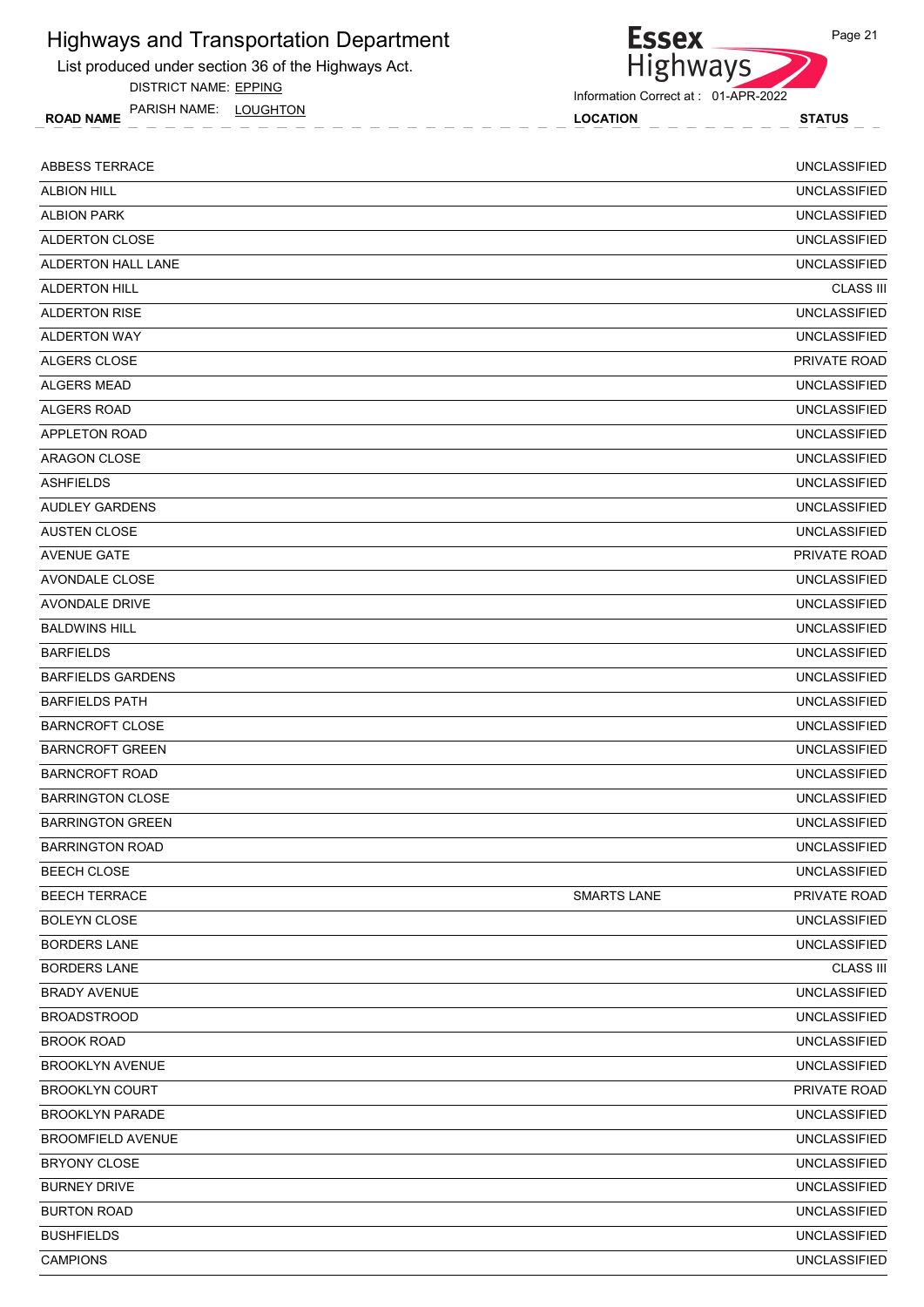List produced under section 36 of the Highways Act.

DISTRICT NAME: EPPING

ROAD NAME LOCATION STATUS PARISH NAME: LOUGHTON



| <b>CASTELL ROAD</b>        |                     | <b>UNCLASSIFIED</b> |
|----------------------------|---------------------|---------------------|
|                            |                     |                     |
| CATHERINE CLOSE            |                     | <b>UNCLASSIFIED</b> |
| <b>CEDAR DRIVE</b>         |                     | <b>UNCLASSIFIED</b> |
| <b>CHANDLER ROAD</b>       |                     | <b>UNCLASSIFIED</b> |
| <b>CHELTENHAM GARDENS</b>  |                     | <b>UNCLASSIFIED</b> |
| <b>CHEQUERS ROAD</b>       |                     | <b>UNCLASSIFIED</b> |
| <b>CHERSTON GARDENS</b>    |                     | <b>UNCLASSIFIED</b> |
| <b>CHERSTON ROAD</b>       |                     | <b>UNCLASSIFIED</b> |
| CHESTER CLOSE              |                     | <b>UNCLASSIFIED</b> |
| <b>CHESTER GREEN</b>       |                     | <b>UNCLASSIFIED</b> |
| <b>CHESTER PATH</b>        |                     | <b>UNCLASSIFIED</b> |
| <b>CHESTER ROAD</b>        |                     | <b>UNCLASSIFIED</b> |
| <b>CHIGWELL LANE</b>       |                     | A ROAD              |
| CHIGWELL LANE INTERSECTION |                     | A ROAD              |
| CHIGWELL LANE SERVICE ROAD | <b>COUNCIL YARD</b> | <b>UNCLASSIFIED</b> |
| CHIGWELL LANE SERVICE ROAD | OFF LADYFIELDS      | <b>UNCLASSIFIED</b> |
| <b>CHURCH CLOSE</b>        |                     | <b>UNCLASSIFIED</b> |
| <b>CHURCH HILL</b>         |                     | A ROAD              |
| <b>CHURCH LANE</b>         |                     | <b>UNCLASSIFIED</b> |
| <b>CHURCHFIELDS</b>        |                     | <b>UNCLASSIFIED</b> |
| <b>CLAYS LANE</b>          |                     | <b>UNCLASSIFIED</b> |
| <b>CLELAND PATH</b>        |                     | <b>UNCLASSIFIED</b> |
| <b>CLERKS PIECE</b>        |                     | PRIVATE ROAD        |
| <b>CLEVES CLOSE</b>        |                     | <b>UNCLASSIFIED</b> |
| <b>CLIFTON ROAD</b>        |                     | <b>UNCLASSIFIED</b> |
| <b>COLEBROOK GARDENS</b>   |                     | <b>UNCLASSIFIED</b> |
| <b>COLEBROOK LANE</b>      |                     | <b>UNCLASSIFIED</b> |
| <b>COLEBROOK PATH</b>      |                     | <b>UNCLASSIFIED</b> |
| <b>COLES GREEN</b>         |                     | <b>UNCLASSIFIED</b> |
| COLLARD AVENUE             |                     | <b>UNCLASSIFIED</b> |
| <b>COLLARD GREEN</b>       |                     | <b>UNCLASSIFIED</b> |
| COLLEGE CLOSE              |                     | <b>UNCLASSIFIED</b> |
| <b>COLSON GARDENS</b>      |                     | <b>UNCLASSIFIED</b> |
| <b>COLSON PATH</b>         |                     | <b>UNCLASSIFIED</b> |
| <b>COLSON ROAD</b>         |                     | <b>UNCLASSIFIED</b> |
| <b>CONNAUGHT AVENUE</b>    |                     | <b>UNCLASSIFIED</b> |
| <b>CONNAUGHT HILL</b>      |                     | <b>UNCLASSIFIED</b> |
| <b>CONYERS WAY</b>         |                     | <b>UNCLASSIFIED</b> |
| <b>CORPORATION YARD</b>    | RECTORY LA          | PRIVATE ROAD        |
| COTEFORD CLOSE             |                     | UNCLASSIFIED        |
| <b>CRANLEIGH GARDENS</b>   |                     | <b>UNCLASSIFIED</b> |
| <b>CRESCENT VIEW</b>       |                     | <b>UNCLASSIFIED</b> |
| <b>CROSSFIELDS</b>         |                     | <b>UNCLASSIFIED</b> |
| DANBURY ROAD               |                     | <b>UNCLASSIFIED</b> |
| <b>DEBDEN GREEN</b>        |                     | <b>UNCLASSIFIED</b> |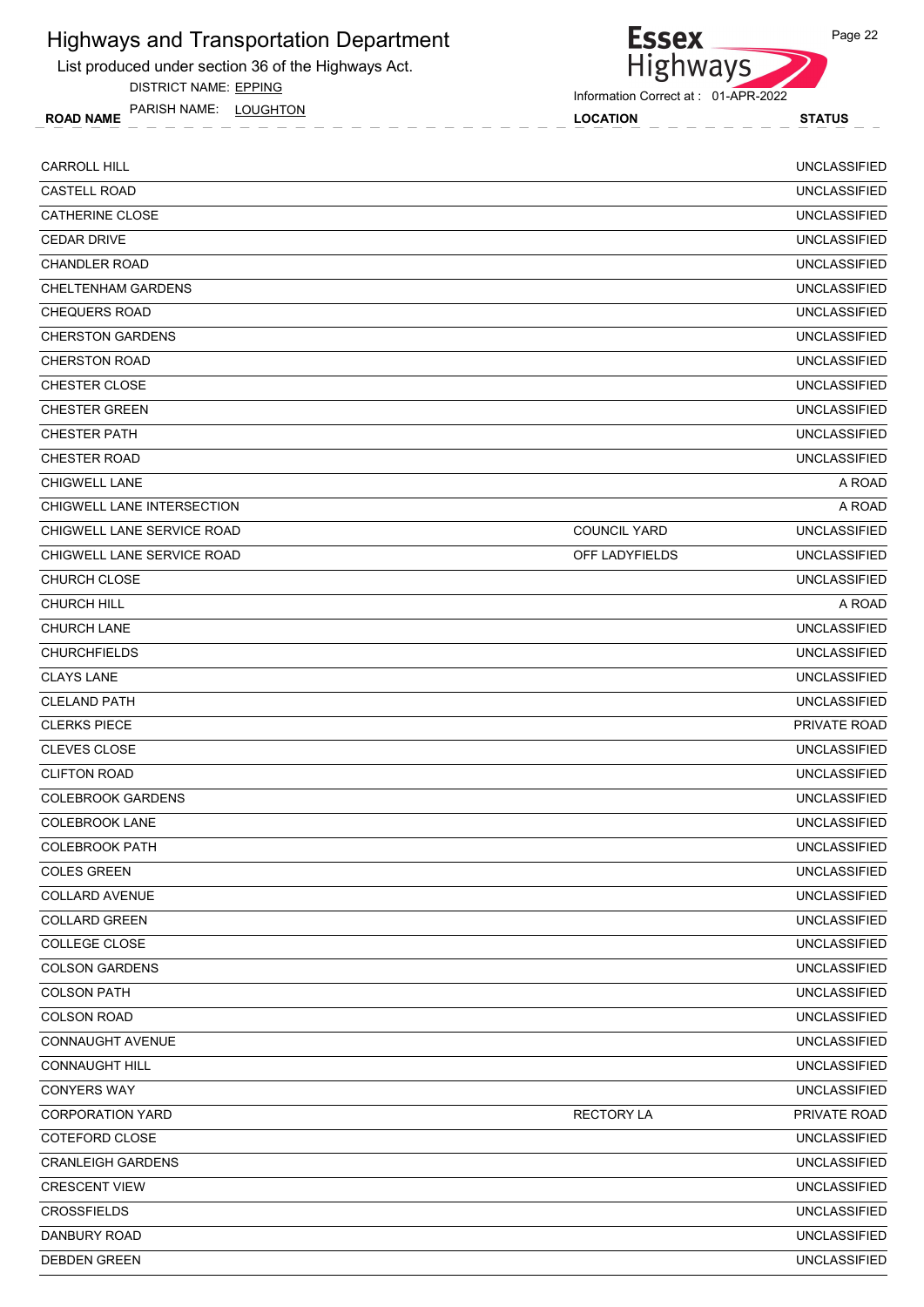List produced under section 36 of the Highways Act.

DISTRICT NAME: EPPING

ROAD NAME LOCATION STATUS PARISH NAME: LOUGHTON



Information Correct at : 01-APR-2022

| <b>DEBDEN LANE</b>       |          | <b>CLASS III</b>    |
|--------------------------|----------|---------------------|
| <b>DEBDEN ROAD</b>       |          | <b>UNCLASSIFIED</b> |
| <b>DEBDEN STATION</b>    |          | PRIVATE ROAD        |
| <b>DEEPDENE PATH</b>     |          | <b>UNCLASSIFIED</b> |
| DEEPDENE ROAD            |          | <b>UNCLASSIFIED</b> |
| DOUBLEDAY ROAD           |          | <b>UNCLASSIFIED</b> |
| DRAYTON AVENUE           |          | <b>UNCLASSIFIED</b> |
| <b>DROVESWAY</b>         |          | <b>UNCLASSIFIED</b> |
| <b>DUNMOW CLOSE</b>      |          | <b>UNCLASSIFIED</b> |
| DURNELL WAY              |          | <b>UNCLASSIFIED</b> |
| <b>EARLS PATH</b>        |          | <b>CLASS III</b>    |
| <b>ELEVEN ACRE RISE</b>  |          | <b>UNCLASSIFIED</b> |
| <b>ELMHURST WAY</b>      |          | <b>UNCLASSIFIED</b> |
| <b>ELMORES</b>           |          | <b>UNCLASSIFIED</b> |
| <b>ENGLANDS LANE</b>     |          | <b>UNCLASSIFIED</b> |
| <b>ENGLANDS LANE</b>     |          | <b>CLASS III</b>    |
| <b>EPPING NEW ROAD</b>   |          | A ROAD              |
| <b>ETHERIDGE GREEN</b>   |          | <b>UNCLASSIFIED</b> |
| <b>ETHERIDGE ROAD</b>    |          | <b>UNCLASSIFIED</b> |
| EVERSLEY CLOSE           |          | <b>UNCLASSIFIED</b> |
| <b>FAIRMEAD ROAD</b>     |          | <b>UNCLASSIFIED</b> |
| <b>FAIRMEADS</b>         |          | <b>UNCLASSIFIED</b> |
| <b>FAIRMEADSIDE</b>      |          | <b>UNCLASSIFIED</b> |
| <b>FALLOW FIELDS</b>     |          | PRIVATE ROAD        |
| <b>FELSTEAD ROAD</b>     |          | <b>UNCLASSIFIED</b> |
| <b>FIRS DRIVE</b>        |          | <b>UNCLASSIFIED</b> |
| <b>FOREST ROAD</b>       |          | <b>CLASS III</b>    |
| <b>FOREST VIEW ROAD</b>  |          | <b>UNCLASSIFIED</b> |
| <b>FOREST WAY</b>        |          | <b>UNCLASSIFIED</b> |
| <b>FOXLEY CLOSE</b>      |          | <b>UNCLASSIFIED</b> |
| <b>GARDEN WAY</b>        |          | <b>UNCLASSIFIED</b> |
| GOLDINGHAM AVENUE        |          | <b>UNCLASSIFIED</b> |
| <b>GOLDINGS HILL</b>     |          | A ROAD              |
| <b>GOLDINGS RISE</b>     |          | <b>UNCLASSIFIED</b> |
| <b>GOLDINGS ROAD</b>     |          | <b>UNCLASSIFIED</b> |
| <b>GRANGE COURT</b>      | UPPER PK | PRIVATE ROAD        |
| <b>GRASMERE CLOSE</b>    |          | <b>UNCLASSIFIED</b> |
| <b>GREENFIELDS</b>       |          | <b>UNCLASSIFIED</b> |
| <b>GREENFIELDS CLOSE</b> |          | <b>UNCLASSIFIED</b> |
| <b>GREENSTED ROAD</b>    |          | PRIVATE ROAD        |
| <b>GREENSTED ROAD</b>    |          | <b>UNCLASSIFIED</b> |
| <b>GROSVENOR CLOSE</b>   |          | <b>UNCLASSIFIED</b> |
| <b>GROSVENOR DRIVE</b>   |          | <b>UNCLASSIFIED</b> |
| <b>GROSVENOR PATH</b>    |          | <b>UNCLASSIFIED</b> |
| HABGOOD ROAD             |          | <b>UNCLASSIFIED</b> |
| <b>HAMPTON MEAD</b>      |          | <b>UNCLASSIFIED</b> |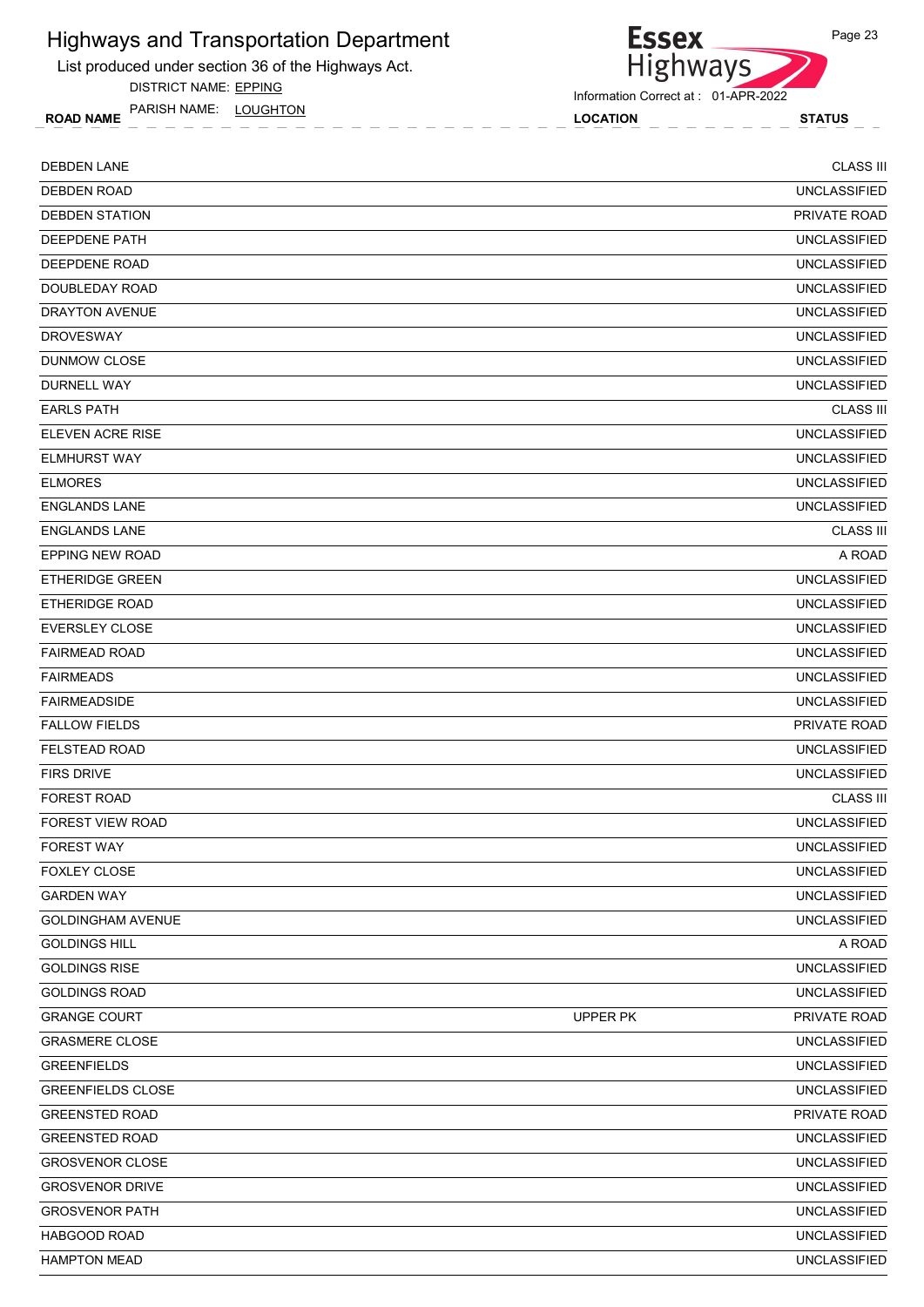List produced under section 36 of the Highways Act.

DISTRICT NAME: EPPING

ROAD NAME LOCATION STATUS PARISH NAME: LOUGHTON



| <b>HANSON CLOSE</b>       | <b>UNCLASSIFIED</b> |
|---------------------------|---------------------|
| <b>HANSON DRIVE</b>       | <b>UNCLASSIFIED</b> |
| <b>HANSON GREEN</b>       | <b>UNCLASSIFIED</b> |
| <b>HARVEY GARDENS</b>     | <b>UNCLASSIFIED</b> |
| <b>HARWATER DRIVE</b>     | <b>UNCLASSIFIED</b> |
| <b>HATFIELDS</b>          | <b>UNCLASSIFIED</b> |
| <b>HAZELWOOD</b>          | <b>UNCLASSIFIED</b> |
| <b>HEREWARD GREEN</b>     | <b>UNCLASSIFIED</b> |
| <b>HIGH BEECH ROAD</b>    | <b>UNCLASSIFIED</b> |
| <b>HIGH GABLES</b>        | <b>UNCLASSIFIED</b> |
| <b>HIGH ROAD</b>          | <b>UNCLASSIFIED</b> |
| <b>HIGH ROAD</b>          | PRIVATE ROAD        |
| <b>HIGH ROAD</b>          | A ROAD              |
| <b>HIGH SILVER</b>        | <b>UNCLASSIFIED</b> |
| <b>HIGHLAND AVENUE</b>    | <b>UNCLASSIFIED</b> |
| <b>HIGHVIEW CLOSE</b>     | <b>UNCLASSIFIED</b> |
| <b>HIGHWOOD LANE</b>      | <b>UNCLASSIFIED</b> |
| <b>HILL TOP</b>           | <b>UNCLASSIFIED</b> |
| <b>HILL TOP CLOSE</b>     | <b>UNCLASSIFIED</b> |
| HILLCREST ROAD            | <b>UNCLASSIFIED</b> |
| <b>HILLCROFT</b>          | <b>UNCLASSIFIED</b> |
| <b>HILLYFIELDS</b>        | PRIVATE ROAD        |
| <b>HILLYFIELDS</b>        | <b>UNCLASSIFIED</b> |
| <b>HOGARTH REACH</b>      | PRIVATE ROAD        |
| <b>HOGARTH REACH</b>      | <b>UNCLASSIFIED</b> |
| <b>HOMECROFT GARDENS</b>  | <b>UNCLASSIFIED</b> |
| <b>HONEYCROFT</b>         | <b>UNCLASSIFIED</b> |
| <b>HOWARD CLOSE</b>       | <b>UNCLASSIFIED</b> |
| <b>HOWARDS CLOSE</b>      | <b>UNCLASSIFIED</b> |
| <b>IBBETSON PATH</b>      | <b>UNCLASSIFIED</b> |
| <b>JACKS HILL</b>         | <b>B ROAD</b>       |
| <b>JESSEL DRIVE</b>       | <b>UNCLASSIFIED</b> |
| <b>KENILWORTH GARDENS</b> | <b>UNCLASSIFIED</b> |
| <b>KINGS GREEN</b>        | <b>UNCLASSIFIED</b> |
| <b>KINGS HILL</b>         | <b>UNCLASSIFIED</b> |
| <b>KINGSLEY ROAD</b>      | <b>UNCLASSIFIED</b> |
| <b>KIRBY CLOSE</b>        | <b>UNCLASSIFIED</b> |
| LADYFIELDS                | <b>UNCLASSIFIED</b> |
| LADYFIELDS CLOSE          | <b>UNCLASSIFIED</b> |
| <b>LANCASTER DRIVE</b>    | <b>UNCLASSIFIED</b> |
| <b>LANGLEY MEADOWS</b>    | UNCLASSIFIED        |
| <b>LANGSTON ROAD</b>      | PRIVATE ROAD        |
| <b>LANGSTON ROAD</b>      | <b>UNCLASSIFIED</b> |
| <b>LAWTON ROAD</b>        | <b>UNCLASSIFIED</b> |
| <b>LEADEN CLOSE</b>       | <b>UNCLASSIFIED</b> |
| LENTHALL ROAD             | <b>UNCLASSIFIED</b> |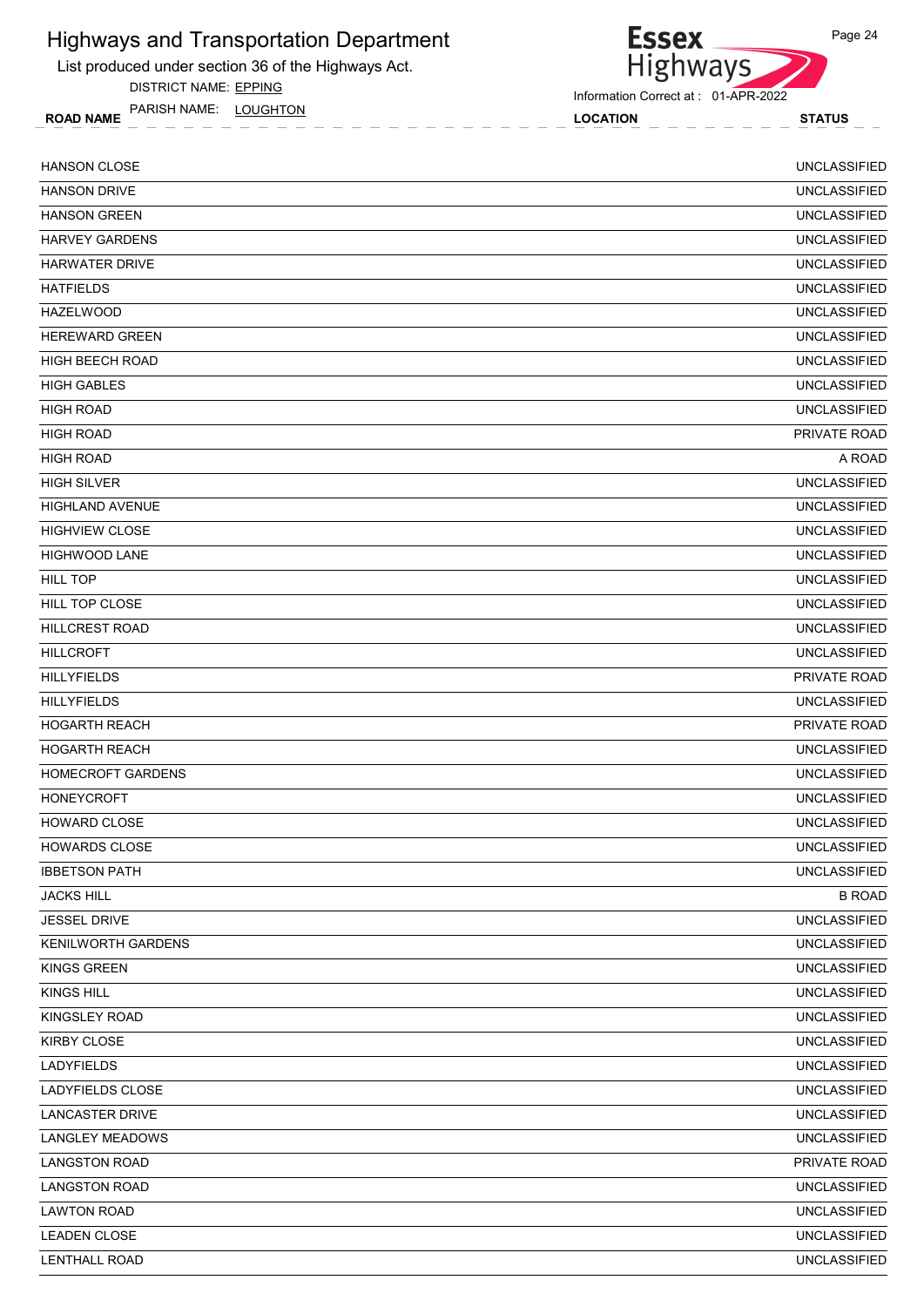List produced under section 36 of the Highways Act.

DISTRICT NAME: EPPING

ROAD NAME LOCATION STATUS PARISH NAME: LOUGHTON

Highways Information Correct at : 01-APR-2022

**Essex** 

| LEYCROFT CLOSE                 |                | <b>UNCLASSIFIED</b> |
|--------------------------------|----------------|---------------------|
| LITTLE DRAGONS                 |                | PRIVATE ROAD        |
| <b>LONGCROFT RISE</b>          |                | <b>UNCLASSIFIED</b> |
| <b>LONGFIELD</b>               |                | UNCLASSIFIED        |
| <b>LOUGHTON WAY</b>            |                | PRIVATE ROAD        |
| LOWER ALDERTON HALL LANE       |                | <b>UNCLASSIFIED</b> |
| LOWER PARK ROAD                |                | <b>UNCLASSIFIED</b> |
| LOWER ROAD                     |                | <b>UNCLASSIFIED</b> |
| LOWER ROAD                     |                | <b>CLASS III</b>    |
| <b>LUCTON MEWS</b>             |                | <b>UNCLASSIFIED</b> |
| LUKINTONE CLOSE                |                | <b>UNCLASSIFIED</b> |
| LUSHES ROAD                    |                | <b>UNCLASSIFIED</b> |
| <b>LYTTON CLOSE</b>            |                | <b>UNCLASSIFIED</b> |
| <b>MALVERN GARDENS</b>         |                | <b>UNCLASSIFIED</b> |
| <b>MANNOCK DRIVE</b>           |                | <b>UNCLASSIFIED</b> |
| <b>MAPLE GATE</b>              |                | <b>UNCLASSIFIED</b> |
| <b>MARJORAMS AVENUE</b>        |                | <b>UNCLASSIFIED</b> |
| <b>MARLESCROFT WAY</b>         |                | <b>UNCLASSIFIED</b> |
| <b>MAYBURY CLOSE</b>           |                | <b>UNCLASSIFIED</b> |
| <b>MEAD CLOSE</b>              |                | <b>UNCLASSIFIED</b> |
| MEAD CLOSE                     |                | PRIVATE ROAD        |
| <b>MEADOW ROAD</b>             |                | UNCLASSIFIED        |
| MILLSMEAD WAY                  |                | <b>UNCLASSIFIED</b> |
| MONKCHESTER CLOSE              |                | <b>UNCLASSIFIED</b> |
| <b>MONKSGROVE</b>              |                | <b>UNCLASSIFIED</b> |
| <b>MORNINGTON ROAD</b>         |                | <b>UNCLASSIFIED</b> |
| <b>MOWBREY GARDENS</b>         |                | UNCLASSIFIED        |
| <b>NEVILLE WAY</b>             |                | <b>UNCLASSIFIED</b> |
| NEWMANS CLOSE                  |                | UNCLASSIFIED        |
| <b>NEWMANS LANE</b>            |                | UNCLASSIFIED        |
| <b>NEWNHAM CLOSE</b>           |                | <b>UNCLASSIFIED</b> |
| <b>NEWNHAM HOUSE</b>           | <b>HIGH RD</b> | PRIVATE ROAD        |
| NEWPIECE                       |                | <b>UNCLASSIFIED</b> |
| NURSERY ROAD                   |                | <b>UNCLASSIFIED</b> |
| OAK TREE CLOSE                 |                | PRIVATE ROAD        |
| <b>OAKLEY COURT</b>            |                | <b>UNCLASSIFIED</b> |
| OAKWOOD HILL                   |                | <b>CLASS III</b>    |
| OAKWOOD HILL INDUSTRIAL ESTATE |                | <b>UNCLASSIFIED</b> |
| <b>OLD STATION ROAD</b>        |                | <b>UNCLASSIFIED</b> |
| OLLARDS GROVE                  |                | PRIVATE ROAD        |
| OLLARDS GROVE                  |                | <b>UNCLASSIFIED</b> |
| PALEY GARDENS                  |                | <b>UNCLASSIFIED</b> |
| PARK HILL                      |                | <b>UNCLASSIFIED</b> |
| <b>PARKMEAD</b>                |                | <b>UNCLASSIFIED</b> |
| PARSONAGE COURT                |                | PRIVATE ROAD        |
| PLUMTREE MEAD                  |                | <b>UNCLASSIFIED</b> |
|                                |                |                     |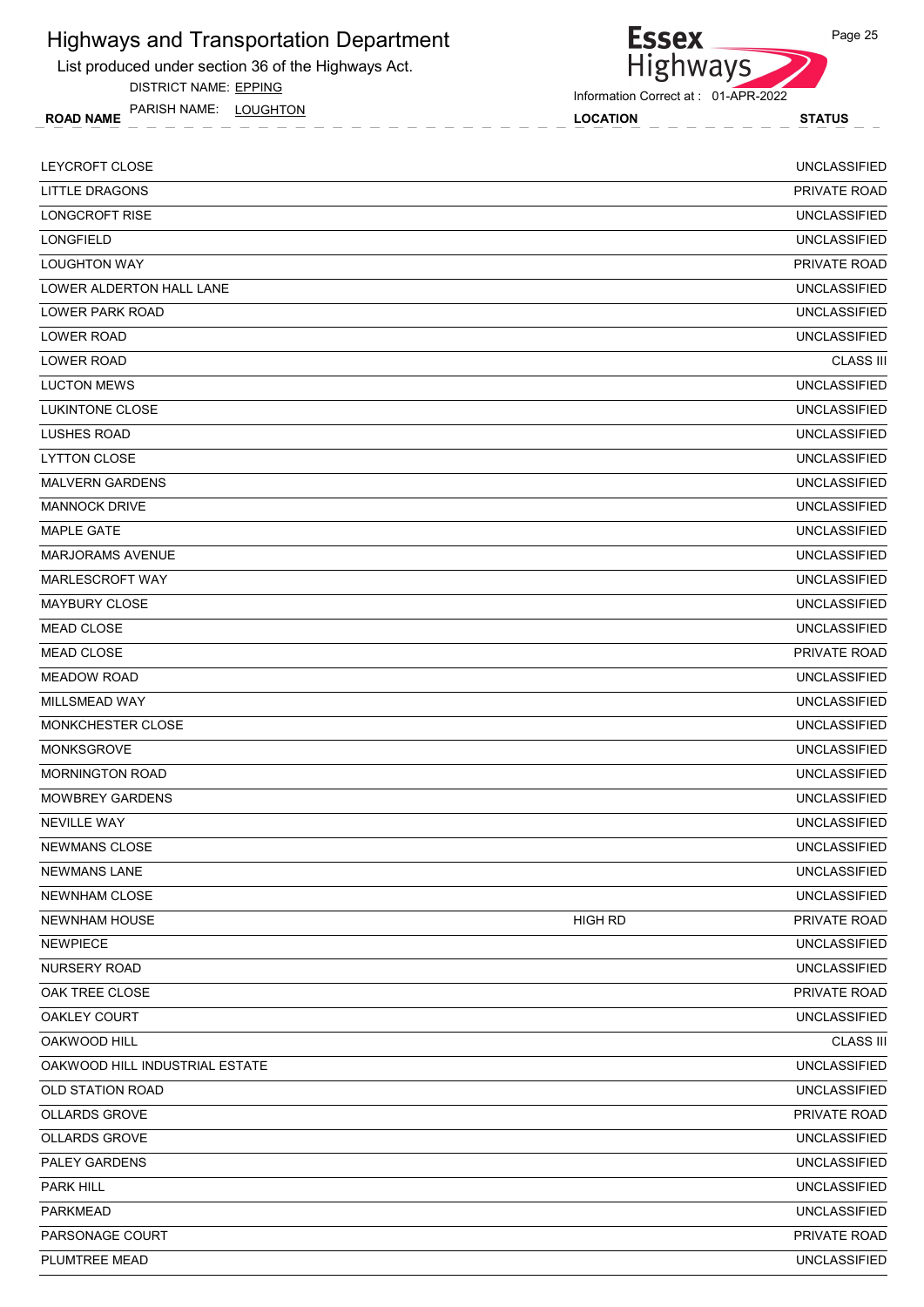List produced under section 36 of the Highways Act.

DISTRICT NAME: EPPING

ROAD NAME LOCATION STATUS PARISH NAME: LOUGHTON



Information Correct at : 01-APR-2022

| POLLARDS CLOSE            |                      | <b>UNCLASSIFIED</b> |
|---------------------------|----------------------|---------------------|
| POND FIELD END            |                      | PRIVATE ROAD        |
| POTTERS CLOSE             |                      | <b>UNCLASSIFIED</b> |
| POUNDFIELD ROAD           |                      | <b>UNCLASSIFIED</b> |
| PRESCOTT GREEN            |                      | <b>UNCLASSIFIED</b> |
| PRIORY ROAD               |                      | <b>UNCLASSIFIED</b> |
| PUMP HILL                 |                      | <b>UNCLASSIFIED</b> |
| <b>PYRLES GREEN</b>       |                      | <b>UNCLASSIFIED</b> |
| <b>PYRLES LANE</b>        |                      | <b>UNCLASSIFIED</b> |
| PYRLES LANE SERVICE ROAD  | <b>REAR OF 34-76</b> | <b>UNCLASSIFIED</b> |
| <b>QUEENS ROAD</b>        |                      | <b>UNCLASSIFIED</b> |
| <b>RECTORY COURT</b>      |                      | PRIVATE ROAD        |
| <b>RECTORY LANE</b>       |                      | A ROAD              |
| <b>RECTORY LANE</b>       |                      | <b>UNCLASSIFIED</b> |
| RECTORY LANE SERVICE ROAD | OFF BORDERS LA       | <b>UNCLASSIFIED</b> |
| <b>REE LANE</b>           |                      | <b>PRIVATE ROAD</b> |
| <b>RIPLEY VIEW</b>        | <b>DEBDEN GREEN</b>  | <b>UNCLASSIFIED</b> |
| <b>RIVER WAY</b>          |                      | <b>UNCLASSIFIED</b> |
| ROBIN HOOD ROUNDABOUT     |                      | A ROAD              |
| ROCHFORD AVENUE           |                      | <b>UNCLASSIFIED</b> |
| ROCHFORD GREEN            |                      | <b>UNCLASSIFIED</b> |
| <b>RODING GARDENS</b>     |                      | <b>UNCLASSIFIED</b> |
| RODING ROAD               |                      | PRIVATE ROAD        |
| RODING ROAD               |                      | <b>UNCLASSIFIED</b> |
| ROOKWOOD AVENUE           |                      | <b>UNCLASSIFIED</b> |
| ROOKWOOD GARDENS          |                      | <b>UNCLASSIFIED</b> |
| ROUNDMEAD AVENUE          |                      | <b>UNCLASSIFIED</b> |
| ROUNDMEAD CLOSE           |                      | <b>UNCLASSIFIED</b> |
| <b>ROWANS WAY</b>         |                      | <b>UNCLASSIFIED</b> |
| ROYDON CLOSE              |                      | <b>UNCLASSIFIED</b> |
| SANDFORD AVENUE           |                      | <b>UNCLASSIFIED</b> |
| SCHOOL HOUSE GARDENS      |                      | <b>UNCLASSIFIED</b> |
| <b>SEDLEY RISE</b>        |                      | <b>UNCLASSIFIED</b> |
| SEYMOUR CLOSE             |                      | <b>UNCLASSIFIED</b> |
| <b>SHAFTESBURY</b>        |                      | <b>UNCLASSIFIED</b> |
| SHELLEY GROVE             |                      | <b>UNCLASSIFIED</b> |
| SMARTS LANE               |                      | <b>UNCLASSIFIED</b> |
| SOUTHERN DRIVE            |                      | <b>UNCLASSIFIED</b> |
| SOUTHERNHAY               |                      | <b>UNCLASSIFIED</b> |
| SOUTHVIEW ROAD            |                      | <b>UNCLASSIFIED</b> |
| SPARELEAZE HILL           |                      | <b>UNCLASSIFIED</b> |
| SPRING GROVE              |                      | <b>UNCLASSIFIED</b> |
| ST JOHNS ROAD             |                      | <b>UNCLASSIFIED</b> |
| ST JOHNS ROAD             |                      | PRIVATE ROAD        |
| ST NICHOLAS PLACE         |                      | <b>UNCLASSIFIED</b> |
| <b>STANMORE WAY</b>       |                      | <b>UNCLASSIFIED</b> |
|                           |                      |                     |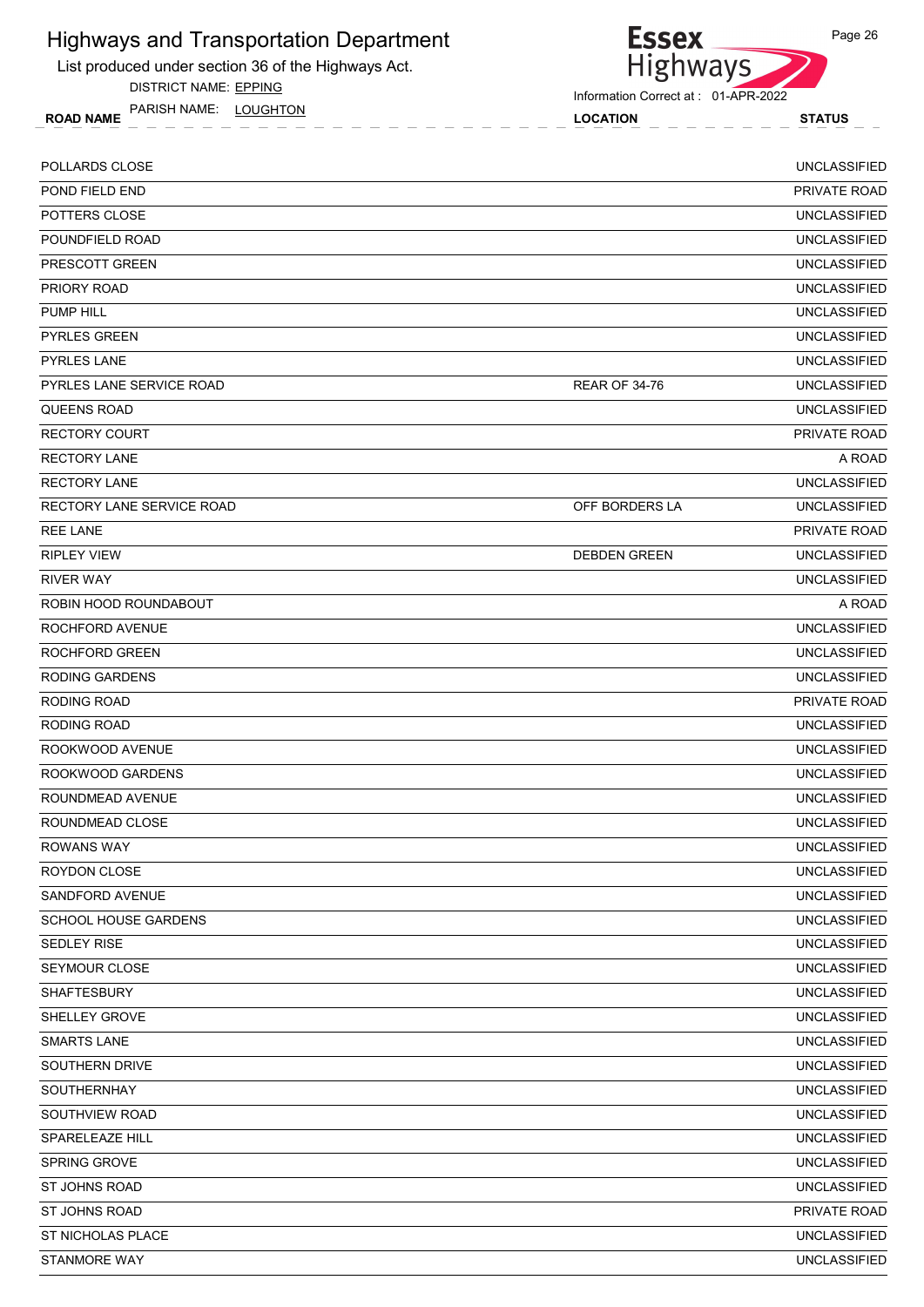List produced under section 36 of the Highways Act.

DISTRICT NAME: EPPING

ROAD NAME LOCATION STATUS PARISH NAME: LOUGHTON



Information Correct at : 01-APR-2022

| <b>STAPLES ROAD</b>       | <b>UNCLASSIFIED</b>   |
|---------------------------|-----------------------|
| <b>STATION APPROACH</b>   | <b>UNCLASSIFIED</b>   |
| <b>STATION ROAD</b>       | <b>CLASS III</b>      |
| <b>STEEDS WAY</b>         | <b>UNCLASSIFIED</b>   |
| <b>STONARDS HILL</b>      | <b>UNCLASSIFIED</b>   |
| <b>STONY PATH</b>         | <b>PRIVATE STREET</b> |
| <b>STONY PATH</b>         | <b>UNCLASSIFIED</b>   |
| SUMMERFIELD ROAD          | <b>UNCLASSIFIED</b>   |
| <b>SUTTON CLOSE</b>       | <b>UNCLASSIFIED</b>   |
| <b>SWAN LANE</b>          | PRIVATE ROAD          |
| <b>SWANSHOPE</b>          | <b>UNCLASSIFIED</b>   |
| SYCAMORE CLOSE            | <b>UNCLASSIFIED</b>   |
| <b>TEWKESBURY CLOSE</b>   | <b>UNCLASSIFIED</b>   |
| <b>THATCHERS CLOSE</b>    | <b>UNCLASSIFIED</b>   |
| THE AVENUE                | <b>UNCLASSIFIED</b>   |
| THE BEACONS               | <b>UNCLASSIFIED</b>   |
| THE BROADWAY              | <b>UNCLASSIFIED</b>   |
| THE CAMPUS                | <b>UNCLASSIFIED</b>   |
| THE CRESCENT              | <b>UNCLASSIFIED</b>   |
| THE CROFT                 | <b>UNCLASSIFIED</b>   |
| THE DRIVE                 | <b>UNCLASSIFIED</b>   |
| THE GREENS CLOSE          | <b>UNCLASSIFIED</b>   |
| THE HAWTHORNS             | <b>UNCLASSIFIED</b>   |
| THE HEIGHTS               | <b>UNCLASSIFIED</b>   |
| THE LINDENS               | <b>UNCLASSIFIED</b>   |
| THE MEADWAY               | <b>UNCLASSIFIED</b>   |
| THE SIDINGS               | <b>UNCLASSIFIED</b>   |
| THE SPINNEY               | PRIVATE ROAD          |
| THE SQUARE                | <b>UNCLASSIFIED</b>   |
| THE SUMMIT                | <b>UNCLASSIFIED</b>   |
| THE UPLANDS               | <b>UNCLASSIFIED</b>   |
| THISTLE MEAD              | <b>UNCLASSIFIED</b>   |
| <b>TORRINGTON DRIVE</b>   | <b>UNCLASSIFIED</b>   |
| <b>TORRINGTON GARDENS</b> | <b>UNCLASSIFIED</b>   |
| <b>TRAPS HILL</b>         | <b>UNCLASSIFIED</b>   |
| <b>TYCEHURST HILL</b>     | <b>UNCLASSIFIED</b>   |
| TYLERS CLOSE              | <b>UNCLASSIFIED</b>   |
| <b>UPPER PARK</b>         | <b>UNCLASSIFIED</b>   |
| <b>VALLEY CLOSE</b>       | <b>UNCLASSIFIED</b>   |
| <b>VALLEY HILL</b>        | PRIVATE ROAD          |
| <b>VALLEY HILL</b>        | <b>CLASS III</b>      |
| <b>VERE ROAD</b>          | <b>UNCLASSIFIED</b>   |
| <b>WALLERS HOPPET</b>     | PRIVATE ROAD          |
| <b>WALLERS HOPPET</b>     | <b>UNCLASSIFIED</b>   |
| <b>WARREN HILL</b>        | <b>UNCLASSIFIED</b>   |
| WELLFIELDS                | <b>UNCLASSIFIED</b>   |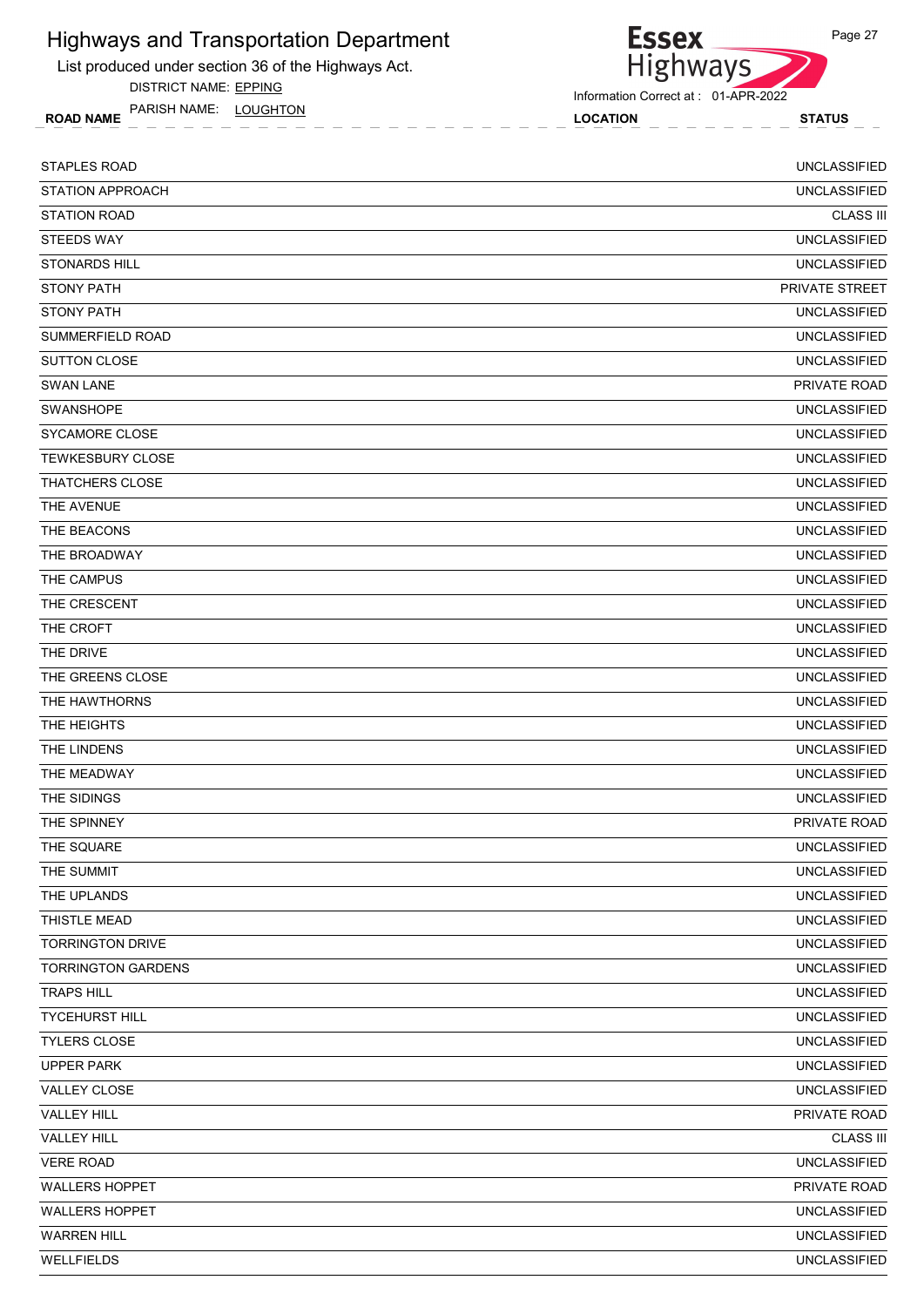List produced under section 36 of the Highways Act.

DISTRICT NAME: EPPING

ROAD NAME LOCATION STATUS PARISH NAME: LOUGHTON



| <b>WEST VIEW</b>        |              |     | UNCLASSIFIED        |
|-------------------------|--------------|-----|---------------------|
| <b>WESTALL ROAD</b>     |              |     | <b>UNCLASSIFIED</b> |
| WESTFIELD               |              |     | <b>UNCLASSIFIED</b> |
| <b>WHITAKERS WAY</b>    |              |     | PRIVATE ROAD        |
| <b>WHITEHILLS ROAD</b>  |              |     | <b>UNCLASSIFIED</b> |
| <b>WILLINGALE CLOSE</b> |              |     | <b>UNCLASSIFIED</b> |
| <b>WILLINGALE ROAD</b>  |              |     | <b>UNCLASSIFIED</b> |
| <b>WITHAM CLOSE</b>     |              |     | <b>UNCLASSIFIED</b> |
| <b>WOODBURY HILL</b>    |              |     | <b>UNCLASSIFIED</b> |
| <b>WOODLAND ROAD</b>    |              |     | <b>UNCLASSIFIED</b> |
| <b>WROTHS PATH</b>      |              |     | <b>UNCLASSIFIED</b> |
| <b>WROTHS PATH</b>      |              |     | PRIVATE ROAD        |
| YORK CRESCENT           |              |     | <b>UNCLASSIFIED</b> |
| YORK HILL               |              |     | <b>UNCLASSIFIED</b> |
|                         | <b>TOTAL</b> | 336 |                     |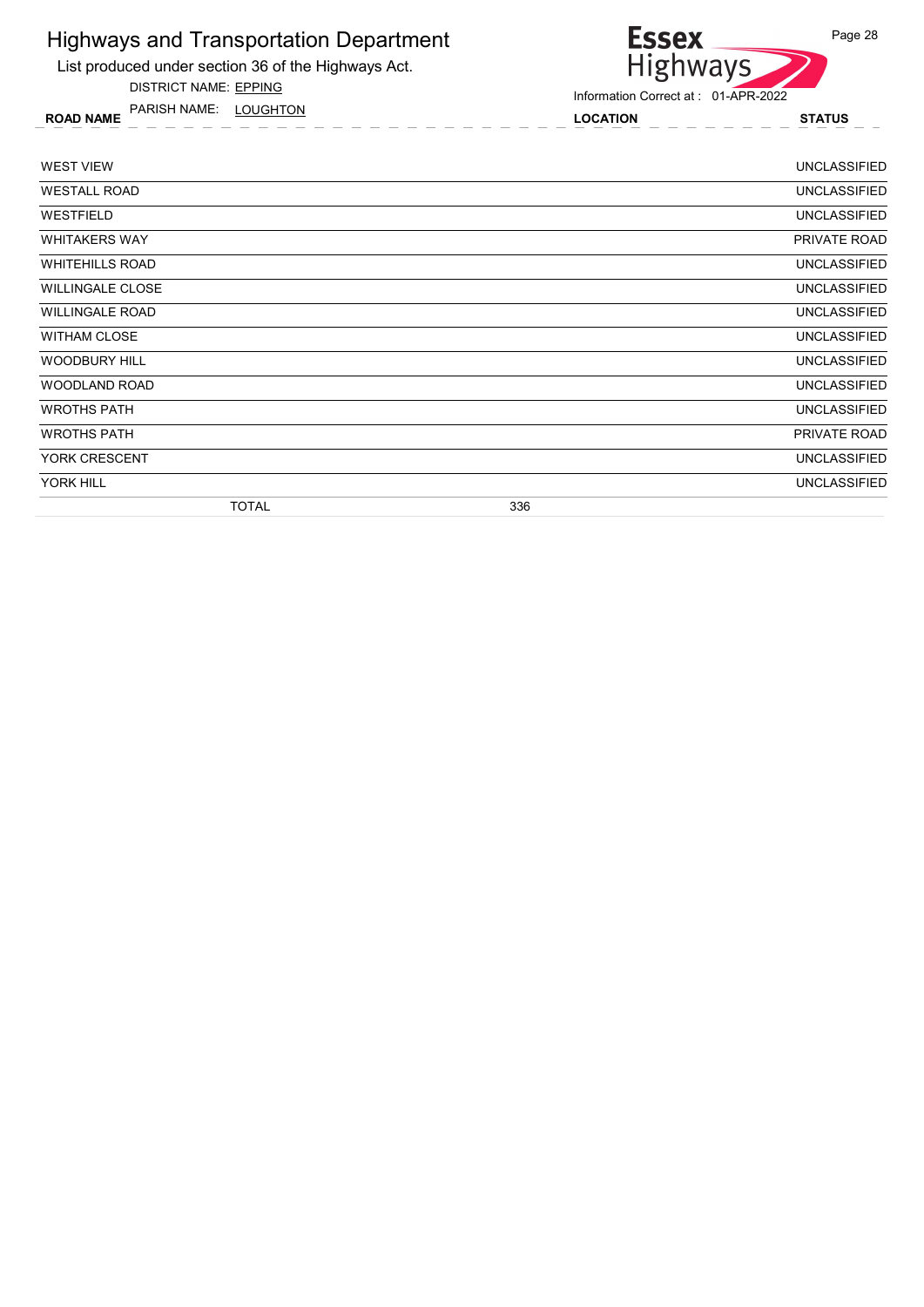List produced under section 36 of the Highways Act.

DISTRICT NAME: EPPING

ROAD NAME LOCATION STATUS PARISH NAME: MAGDALEN LAVER



| <b>ASHLYNS LANE</b>      | <b>UNCLASSIFIED</b>                       |
|--------------------------|-------------------------------------------|
| <b>GREENMAN ROAD</b>     | <b>CLASS III</b>                          |
| <b>GREENS FARM LANE</b>  | <b>UNCLASSIFIED</b>                       |
| <b>HASTINGWOOD ROAD</b>  | <b>CLASS III</b><br><b>MAGDALEN LAVER</b> |
| <b>KENTS LANE</b>        | <b>UNCLASSIFIED</b>                       |
| <b>TILEGATE ROAD</b>     | <b>UNCLASSIFIED</b>                       |
| <b>WEALD BRIDGE ROAD</b> | <b>CLASS III</b>                          |
| <b>WIND HILL</b>         | <b>CLASS III</b>                          |
| <b>TOTAL</b>             | 8                                         |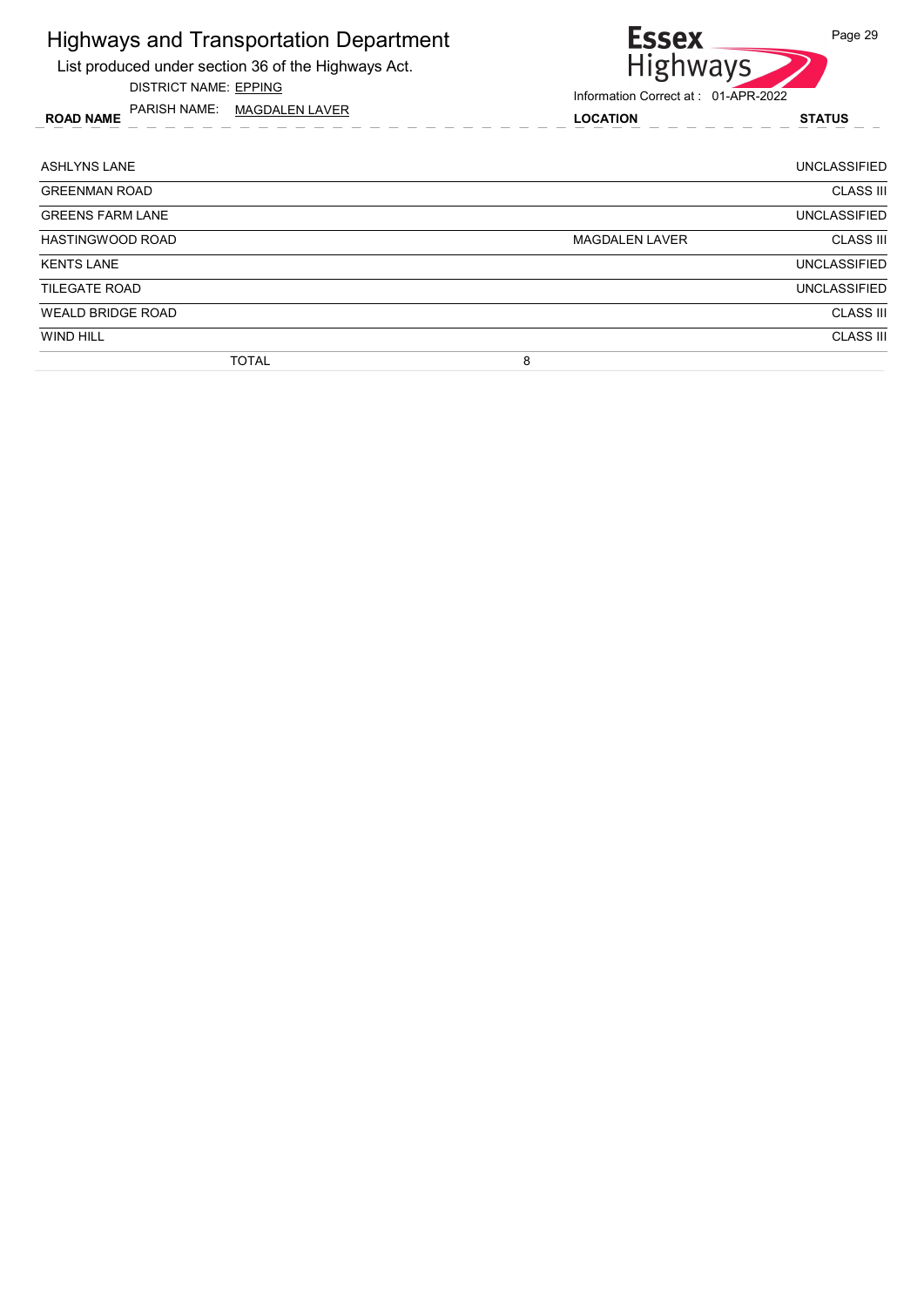List produced under section 36 of the Highways Act.

DISTRICT NAME: EPPING

ROAD NAME LOCATION STATUS PARISH NAME: MATCHING



|                 | <b>UNCLASSIFIED</b> |
|-----------------|---------------------|
|                 | <b>UNCLASSIFIED</b> |
| <b>MATCHING</b> | <b>UNCLASSIFIED</b> |
|                 | <b>UNCLASSIFIED</b> |
|                 | <b>UNCLASSIFIED</b> |
| <b>MATCHING</b> | <b>CLASS III</b>    |
|                 | <b>UNCLASSIFIED</b> |
| <b>MATCHING</b> | <b>UNCLASSIFIED</b> |
|                 | <b>CLASS III</b>    |
|                 | <b>UNCLASSIFIED</b> |
|                 | <b>CLASS III</b>    |
|                 | <b>CLASS III</b>    |
|                 | <b>UNCLASSIFIED</b> |
|                 | <b>UNCLASSIFIED</b> |
|                 | <b>CLASS III</b>    |
|                 | <b>UNCLASSIFIED</b> |
|                 | <b>UNCLASSIFIED</b> |
|                 | <b>MOTORWAY</b>     |
|                 | <b>UNCLASSIFIED</b> |
|                 | <b>CLASS III</b>    |
|                 | <b>UNCLASSIFIED</b> |
|                 | <b>CLASS III</b>    |
|                 | <b>CLASS III</b>    |
|                 | <b>CLASS III</b>    |
|                 | <b>UNCLASSIFIED</b> |
|                 | <b>UNCLASSIFIED</b> |
|                 | <b>UNCLASSIFIED</b> |
| <b>MATCHING</b> | <b>UNCLASSIFIED</b> |
|                 | <b>UNCLASSIFIED</b> |
| <b>MATCHING</b> | <b>CLASS III</b>    |
| 30              |                     |
|                 |                     |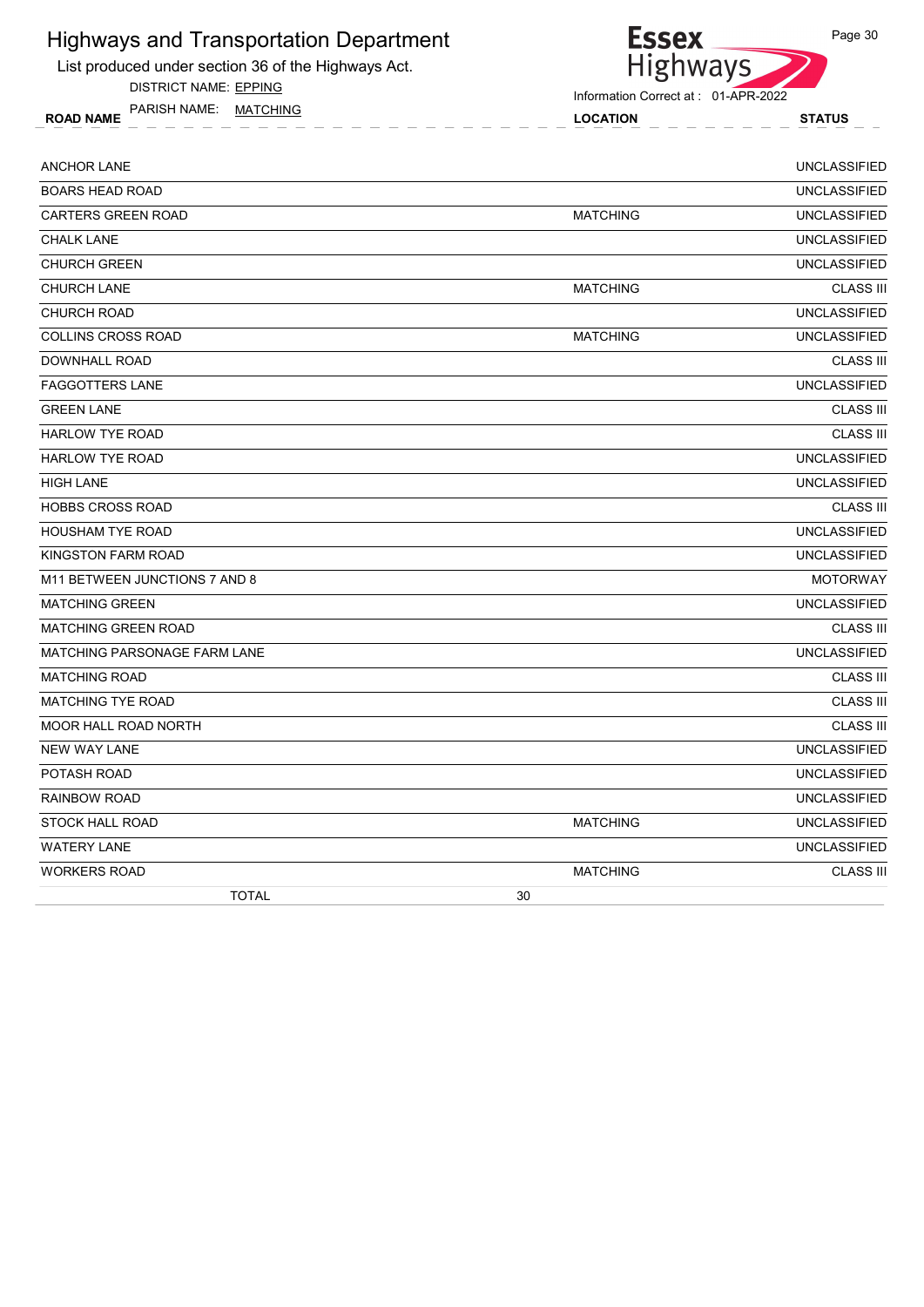List produced under section 36 of the Highways Act.

DISTRICT NAME: EPPING

ROAD NAME LOCATION STATUS PARISH NAME: MORETON



| <b>BRIDGE ROAD</b>       | <b>CLASS III</b>                   |
|--------------------------|------------------------------------|
| <b>CHURCH ROAD</b>       | <b>CLASS III</b>                   |
| <b>CROSS LEES LANE</b>   | <b>UNCLASSIFIED</b>                |
| <b>EMBLEYS FARM ROAD</b> | <b>UNCLASSIFIED</b>                |
| <b>FYFIELD ROAD</b>      | <b>CLASS III</b>                   |
| <b>GOULD CLOSE</b>       | <b>UNCLASSIFIED</b>                |
| <b>GREEN FARM LANE</b>   | <b>UNCLASSIFIED</b>                |
| <b>HARLOW ROAD</b>       | <b>CLASS III</b>                   |
| LITTLE LAVER ROAD        | <b>UNCLASSIFIED</b>                |
| <b>MALTINGS HILL</b>     | <b>CLASS III</b><br><b>MORETON</b> |
| <b>MATTHEWS COURT</b>    | <b>UNCLASSIFIED</b>                |
| <b>MILL LANE</b>         | <b>UNCLASSIFIED</b>                |
| <b>NORTH CHASE</b>       | PEDLARS END<br><b>UNCLASSIFIED</b> |
| PEDLARS END              | <b>UNCLASSIFIED</b>                |
| <b>TOTAL</b>             | 14                                 |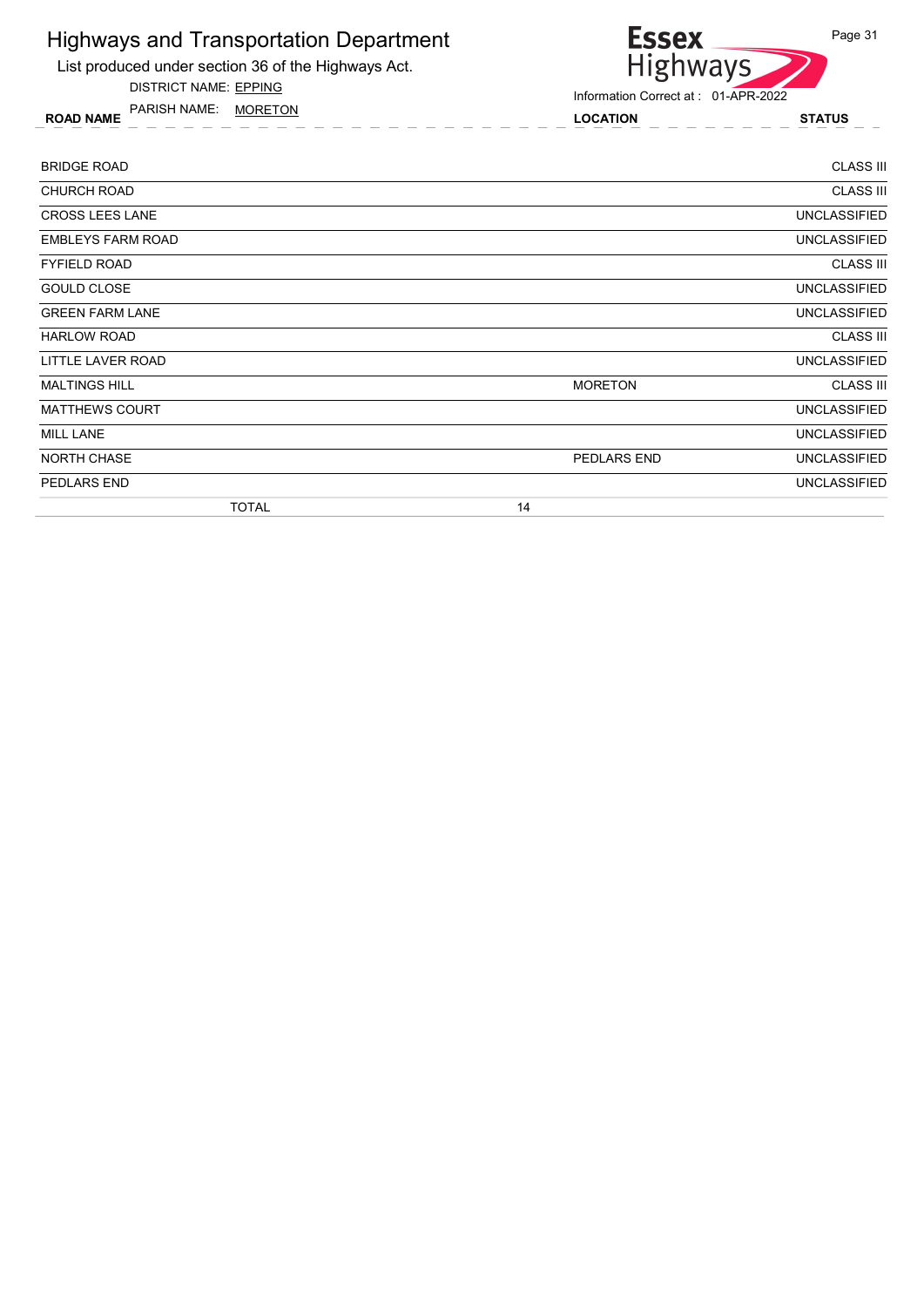List produced under section 36 of the Highways Act.

DISTRICT NAME: EPPING

ROAD NAME TANISH IVAIVIE. IVALEING NAME STATUS **LOCATION** LOCATION STATUS PARISH NAME: NAZEING



| <b>ALLMAINS CLOSE</b>      |                      | <b>UNCLASSIFIED</b>   |
|----------------------------|----------------------|-----------------------|
| <b>BACK LANE</b>           |                      | <b>UNCLASSIFIED</b>   |
| <b>BANES DOWN</b>          | <b>LOWER NAZEING</b> | <b>UNCLASSIFIED</b>   |
| <b>BARNARD ACRES</b>       | <b>LOWER NAZEING</b> | <b>UNCLASSIFIED</b>   |
| <b>BARNFIELD CLOSE</b>     |                      | <b>UNCLASSIFIED</b>   |
| <b>BELCHERS LANE</b>       | <b>BUMBLES GREEN</b> | <b>UNCLASSIFIED</b>   |
| <b>BETTS LANE</b>          |                      | <b>UNCLASSIFIED</b>   |
| <b>BUMBLES GREEN LANE</b>  |                      | <b>UNCLASSIFIED</b>   |
| <b>BUTTONDENE CRESCENT</b> |                      | <b>UNCLASSIFIED</b>   |
| <b>CROOKED WAY</b>         | <b>LOWER NAZEING</b> | <b>UNCLASSIFIED</b>   |
| <b>CROWNFIELD</b>          |                      | <b>UNCLASSIFIED</b>   |
| ELIZABETH CLOSE            |                      | <b>UNCLASSIFIED</b>   |
| <b>GREAT MEADOW</b>        | <b>NAZEING MARSH</b> | <b>UNCLASSIFIED</b>   |
| <b>HIGHLAND ROAD</b>       |                      | <b>PRIVATE STREET</b> |
| <b>HIGHLAND ROAD</b>       |                      | <b>UNCLASSIFIED</b>   |
| <b>HOE CROFT</b>           |                      | <b>UNCLASSIFIED</b>   |
| <b>HOE LANE</b>            |                      | <b>UNCLASSIFIED</b>   |
| <b>HOLYFIELD ROAD</b>      |                      | <b>B ROAD</b>         |
| <b>HYDE MEAD</b>           | <b>LOWER NAZEING</b> | <b>UNCLASSIFIED</b>   |
| JOHN ELIOT CLOSE           |                      | <b>UNCLASSIFIED</b>   |
| <b>KEYSERS ROAD</b>        | <b>NAZEING MARSH</b> | <b>UNCLASSIFIED</b>   |
| <b>KEYSERS ROAD</b>        | <b>NAZEING MARSH</b> | PRIVATE ROAD          |
| LAKE ROAD                  |                      | <b>PRIVATE ROAD</b>   |
| LANGFIELD CLOSE            |                      | <b>UNCLASSIFIED</b>   |
| <b>LAUNDRY LANE</b>        |                      | <b>UNCLASSIFIED</b>   |
| MAPLECROFT LANE            |                      | <b>UNCLASSIFIED</b>   |
| <b>MAYFLOWER CLOSE</b>     |                      | <b>UNCLASSIFIED</b>   |
| <b>MEADGATE ROAD</b>       | <b>NAZEING MEAD</b>  | <b>UNCLASSIFIED</b>   |
| MIDDLE STREET              |                      | <b>CLASS III</b>      |
| <b>NAZEING COMMON</b>      |                      | <b>CLASS III</b>      |
| NAZEING NEW ROAD           |                      | <b>B ROAD</b>         |
| NAZEING ROAD               |                      | PRIVATE ROAD          |
| NAZEING ROAD               |                      | <b>B ROAD</b>         |
| NAZEINGBURY                |                      | <b>UNCLASSIFIED</b>   |
| <b>NORTH BARN</b>          | NAZEING MARSH        | <b>UNCLASSIFIED</b>   |
| NORTH STREET               |                      | <b>CLASS III</b>      |
| <b>NURSERY ROAD</b>        |                      | PRIVATE ROAD          |
| OLD NAZEING ROAD           | NAZEING MARSH        | <b>UNCLASSIFIED</b>   |
| PALMERS GROVE              |                      | <b>UNCLASSIFIED</b>   |
| PAYNES LANE                |                      | PRIVATE ROAD          |
| PECKS HILL                 |                      | <b>CLASS III</b>      |
| PERRY HILL                 |                      | <b>UNCLASSIFIED</b>   |
| POUND CLOSE                | <b>LOWER NAZEING</b> | <b>UNCLASSIFIED</b>   |
| RIVERSIDE AVENUE           |                      | PRIVATE ROAD          |
| <b>RIVERSIDE ROAD</b>      | <b>NAZEING MEAD</b>  | PRIVATE ROAD          |
| RIVERSIDE ROAD             | <b>NAZEING MEAD</b>  | <b>UNCLASSIFIED</b>   |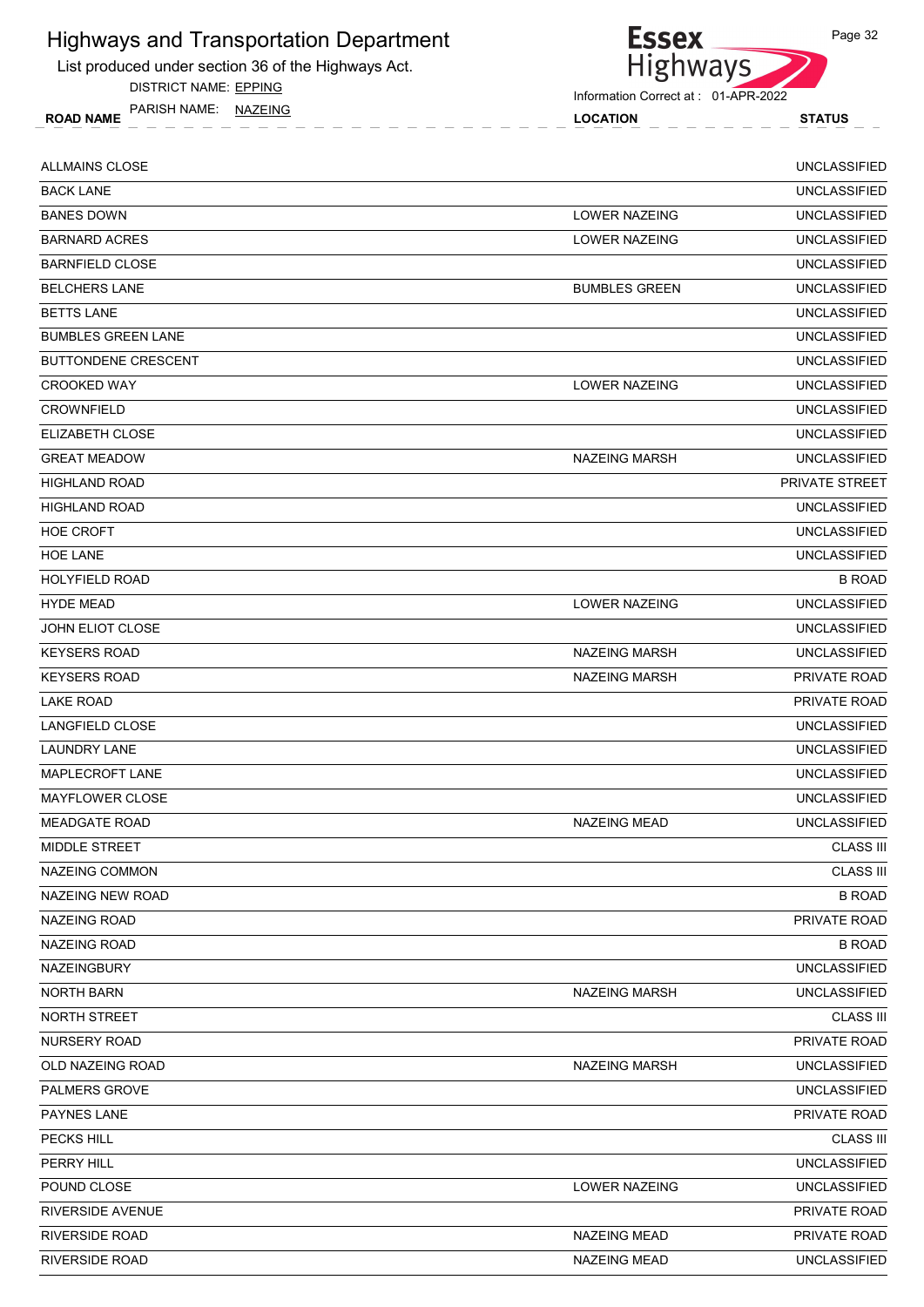List produced under section 36 of the Highways Act.

DISTRICT NAME: EPPING

ROAD NAME LOCATION STATUS PARISH NAME: NAZEING

**Essex** Highways

Information Correct at : 01-APR-2022

| <b>SEDGE GREEN</b>            |                      | <b>CLASS III</b>    |
|-------------------------------|----------------------|---------------------|
| SHOOTERS DRIVE                | <b>LOWER NAZEING</b> | <b>UNCLASSIFIED</b> |
| ST LEONARDS LANE              | <b>LAUNDRY LA</b>    | <b>UNCLASSIFIED</b> |
| ST LEONARDS ROAD              |                      | <b>B ROAD</b>       |
| ST LEONARDS ROAD SERVICE ROAD | NUMBERS 9-15         | <b>UNCLASSIFIED</b> |
| SUNNYSIDE                     | <b>LOWER NAZEING</b> | <b>UNCLASSIFIED</b> |
| TATSFIELD AVENUE              | <b>LOWER NAZEING</b> | <b>UNCLASSIFIED</b> |
| TOVEY CLOSE                   |                      | <b>UNCLASSIFIED</b> |
| WALTHAM ROAD                  |                      | <b>CLASS III</b>    |
| WESTERN ROAD                  | LOWER NAZEING        | <b>UNCLASSIFIED</b> |
| WHEELERS CLOSE                | <b>LOWER NAZEING</b> | <b>UNCLASSIFIED</b> |
| WHITEHALL CLOSE               | <b>LOWER NAZEING</b> | <b>PRIVATE ROAD</b> |
| <b>TOTAL</b>                  | 58                   |                     |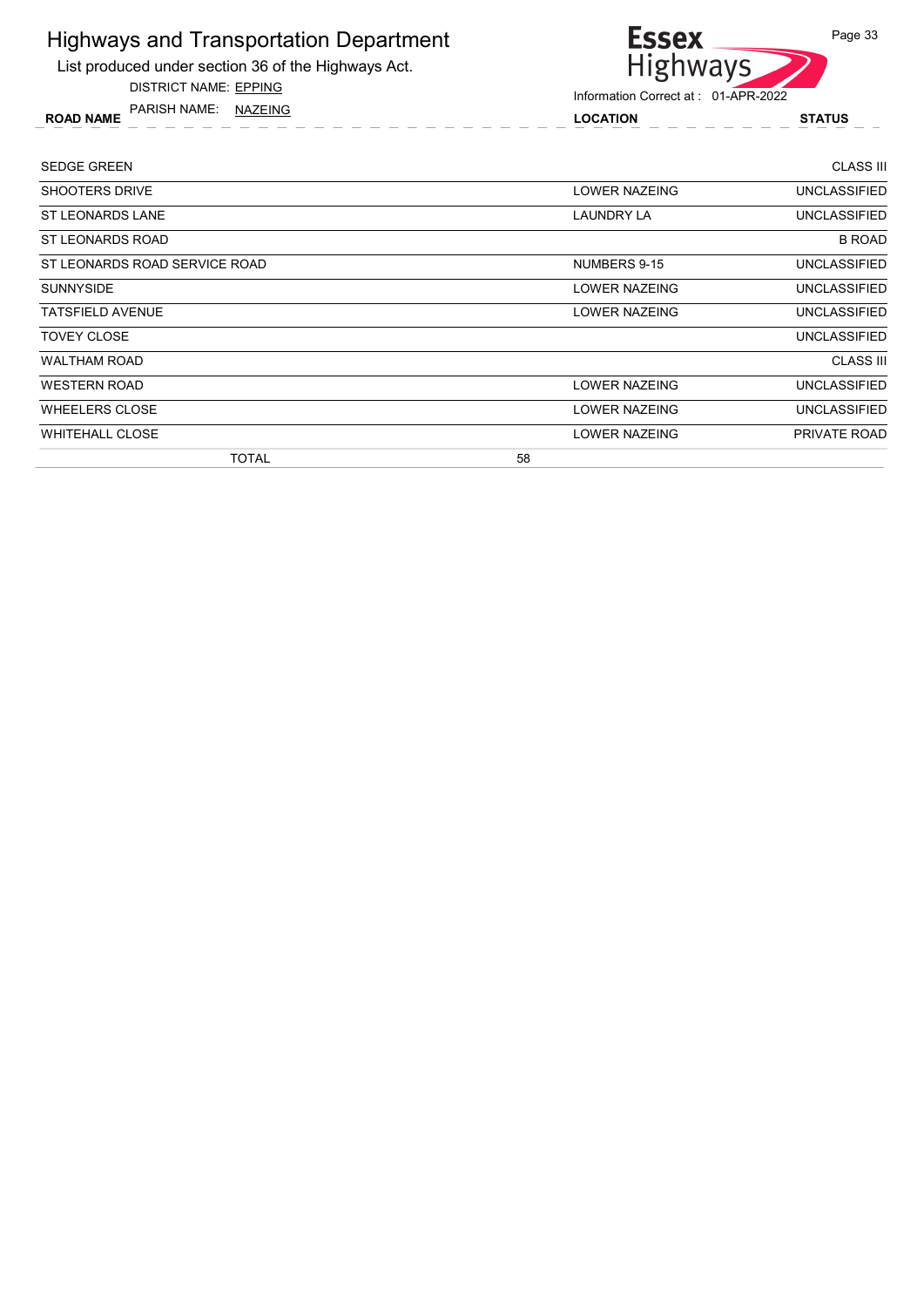List produced under section 36 of the Highways Act.

DISTRICT NAME: EPPING

ROAD NAME LOCATION STATUS PARISH NAME: NORTH WEALD BASSETT

| <b>BASSETT GARDENS</b>      |                  | <b>UNCLASSIFIED</b> |
|-----------------------------|------------------|---------------------|
| <b>BEAMISH CLOSE</b>        |                  | <b>UNCLASSIFIED</b> |
| <b>BEAUFORT CLOSE</b>       |                  | <b>UNCLASSIFIED</b> |
| <b>BLACKHORSE LANE</b>      |                  | <b>UNCLASSIFIED</b> |
| <b>BLENHEIM SQUARE</b>      |                  | <b>UNCLASSIFIED</b> |
| <b>BLENHEIM WAY</b>         |                  | <b>UNCLASSIFIED</b> |
| <b>BLENHEIM WAY</b>         |                  | PRIVATE ROAD        |
| <b>BLUEMANS</b>             |                  | <b>UNCLASSIFIED</b> |
| <b>BLUEMANS END</b>         |                  | <b>UNCLASSIFIED</b> |
| <b>BOARS HEAD ROAD</b>      |                  | <b>UNCLASSIFIED</b> |
| <b>BROOKFIELD</b>           | <b>THORNWOOD</b> | <b>UNCLASSIFIED</b> |
| <b>CANES LANE</b>           |                  | A ROAD              |
| <b>CANES LANE DIVERSION</b> |                  | A ROAD              |
| CANES LANE ROUNDABOUT       |                  | A ROAD              |
| <b>CARPENTERS ARMS LANE</b> |                  | PRIVATE ROAD        |
| <b>CHURCH LANE</b>          |                  | <b>UNCLASSIFIED</b> |
| COOPERSALE COMMON           |                  | <b>UNCLASSIFIED</b> |
| <b>CUNNINGHAM RISE</b>      |                  | <b>UNCLASSIFIED</b> |
| <b>DUCK LANE</b>            |                  | <b>UNCLASSIFIED</b> |
| <b>DUKES CLOSE</b>          |                  | <b>UNCLASSIFIED</b> |
| <b>ELM GARDENS</b>          |                  | <b>UNCLASSIFIED</b> |
| <b>EMBERSON WAY</b>         |                  | <b>UNCLASSIFIED</b> |
| <b>EPPING ROAD</b>          |                  | <b>B ROAD</b>       |
| FERN HILL LANE              |                  | <b>UNCLASSIFIED</b> |
| <b>FERN HILL LANE</b>       |                  | PRIVATE ROAD        |
| <b>FOREST GLADE</b>         |                  | <b>UNCLASSIFIED</b> |
| <b>FOREST GROVE</b>         |                  | PRIVATE ROAD        |
| <b>FOREST GROVE</b>         |                  | <b>UNCLASSIFIED</b> |
| <b>FOSTER STREET</b>        |                  | <b>CLASS III</b>    |
| <b>GEORGE AVEY CROFT</b>    |                  | <b>UNCLASSIFIED</b> |
| GIBSON CLOSE                |                  | PRIVATE ROAD        |
| <b>GLOVERS LANE</b>         |                  | <b>UNCLASSIFIED</b> |
| <b>GREEN LANE</b>           |                  | <b>CLASS III</b>    |
| <b>GREENWAYS</b>            |                  | <b>UNCLASSIFIED</b> |
| <b>GREENWAYS</b>            |                  | PRIVATE ROAD        |
| <b>HAMPDEN CLOSE</b>        |                  | <b>UNCLASSIFIED</b> |
| <b>HARLOW COMMON</b>        |                  | <b>CLASS III</b>    |
| <b>HARRISON DRIVE</b>       |                  | <b>UNCLASSIFIED</b> |
| HASTINGWOOD ROAD            |                  | <b>CLASS III</b>    |
| HASTINGWOOD ROUNDABOUT      |                  | A ROAD              |
| <b>HAWKS HILL</b>           |                  | <b>UNCLASSIFIED</b> |
| <b>HIGH ROAD</b>            |                  | <b>B ROAD</b>       |
| <b>HIGH ROAD</b>            |                  | A ROAD              |
| <b>HIGHAM VIEW</b>          |                  | <b>UNCLASSIFIED</b> |
| <b>HOWS MEAD</b>            |                  | <b>UNCLASSIFIED</b> |
| HURRICANE WAY               |                  | <b>UNCLASSIFIED</b> |
|                             |                  |                     |

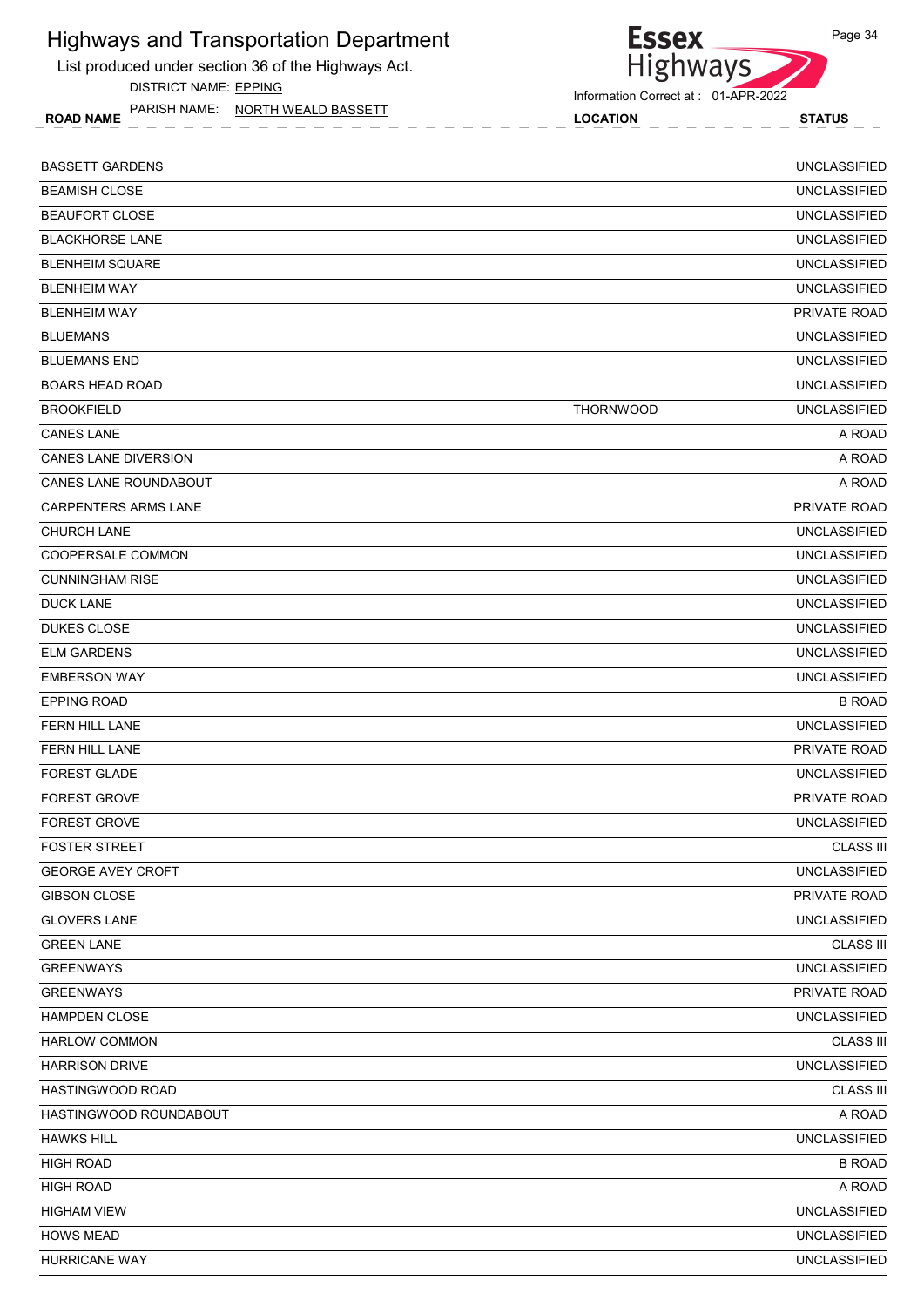List produced under section 36 of the Highways Act.

DISTRICT NAME: EPPING

ROAD NAME LOCATION STATUS PARISH NAME: NORTH WEALD BASSETT

# Highways

Information Correct at : 01-APR-2022

**Essex** 

| <b>KILN ROAD</b>                                   |                                      | <b>UNCLASSIFIED</b> |
|----------------------------------------------------|--------------------------------------|---------------------|
| <b>LANCASTER ROAD</b>                              |                                      | <b>UNCLASSIFIED</b> |
| <b>LONDON ROAD</b>                                 |                                      | <b>CLASS III</b>    |
| <b>LONDON ROAD</b>                                 |                                      | <b>B ROAD</b>       |
| <b>LONDON ROAD</b>                                 |                                      | A ROAD              |
| M11 BETWEEN JUNCTIONS 6 AND 7                      |                                      | <b>MOTORWAY</b>     |
| M11 BETWEEN JUNCTIONS 7 AND 8                      |                                      | <b>MOTORWAY</b>     |
| <b>MERLIN WAY</b>                                  |                                      | <b>UNCLASSIFIED</b> |
| <b>MILL STREET</b>                                 |                                      | <b>UNCLASSIFIED</b> |
| <b>OAK PIECE</b>                                   |                                      | <b>UNCLASSIFIED</b> |
| ORCHARD FARM LANE                                  |                                      | <b>UNCLASSIFIED</b> |
| <b>PARIS HALL LANE</b>                             | <b>HASTINGWOOD</b>                   | <b>UNCLASSIFIED</b> |
| <b>PARK AVENUE</b>                                 |                                      | <b>UNCLASSIFIED</b> |
| <b>PARK CLOSE</b>                                  |                                      | <b>UNCLASSIFIED</b> |
| <b>PIKE WAY</b>                                    |                                      | <b>UNCLASSIFIED</b> |
| PRINCES CLOSE                                      |                                      | <b>UNCLASSIFIED</b> |
| <b>QUEENS ROAD</b>                                 |                                      | <b>UNCLASSIFIED</b> |
| <b>RAYLEY LANE</b>                                 |                                      | <b>UNCLASSIFIED</b> |
| <b>ROUGHTALLYS</b>                                 |                                      | PRIVATE ROAD        |
| ROWLEY MEAD                                        |                                      | <b>UNCLASSIFIED</b> |
| <b>RYE HILL ROAD</b>                               |                                      | <b>UNCLASSIFIED</b> |
| <b>SCHOOL GREEN LANE</b>                           |                                      | <b>UNCLASSIFIED</b> |
| SEWALDS HALL LANE                                  | <b>NORTH WEALD</b><br><b>BASSETT</b> | <b>UNCLASSIFIED</b> |
| <b>SILVER BIRCH AVENUE</b>                         |                                      | <b>UNCLASSIFIED</b> |
| SLIP FROM HASTINGWOOD ROUNDABOUT TO NORTHBOUND M11 |                                      | <b>MOTORWAY</b>     |
| SLIP FROM HASTINGWOOD ROUNDABOUT TO SOUTHBOUND M11 |                                      | <b>MOTORWAY</b>     |
| SLIP FROM NORTHBOUND M11 TO HASTINGWOOD ROUNDABOUT |                                      | <b>MOTORWAY</b>     |
| SLIP FROM SOUTHBOUND M11 TO HASTINGWOOD ROUNDABOUT |                                      | <b>MOTORWAY</b>     |
| <b>SLOUGH LANE</b>                                 |                                      | <b>UNCLASSIFIED</b> |
| ST ANDREWS CLOSE                                   |                                      | <b>UNCLASSIFIED</b> |
| STATION ROAD                                       |                                      | <b>UNCLASSIFIED</b> |
| <b>STATION ROAD</b>                                |                                      | PRIVATE ROAD        |
| TALBOT ROUNDABOUT                                  |                                      | A ROAD              |
| <b>TEMPEST MEAD</b>                                |                                      | <b>UNCLASSIFIED</b> |
| THE BIRCHES                                        |                                      | <b>UNCLASSIFIED</b> |
| <b>THORNHILL</b>                                   |                                      | <b>UNCLASSIFIED</b> |
| TOWER CLOSE                                        |                                      | <b>UNCLASSIFIED</b> |
| UPLAND ROAD                                        |                                      | <b>UNCLASSIFIED</b> |
| <b>VICARAGE LANE</b>                               |                                      | A ROAD              |
| <b>VICARAGE LANE</b>                               |                                      | <b>UNCLASSIFIED</b> |
| <b>VICARAGE ROAD</b>                               |                                      | <b>CLASS III</b>    |
| <b>WATERMANS WAY</b>                               |                                      | <b>UNCLASSIFIED</b> |
| <b>WEALD BRIDGE ROAD</b>                           |                                      | <b>CLASS III</b>    |
| <b>WEALD HALL LANE</b>                             |                                      | <b>UNCLASSIFIED</b> |
| WEALD HALL LANE                                    | <b>INDUSTRIAL ESTATE</b>             | PRIVATE ROAD        |
|                                                    |                                      |                     |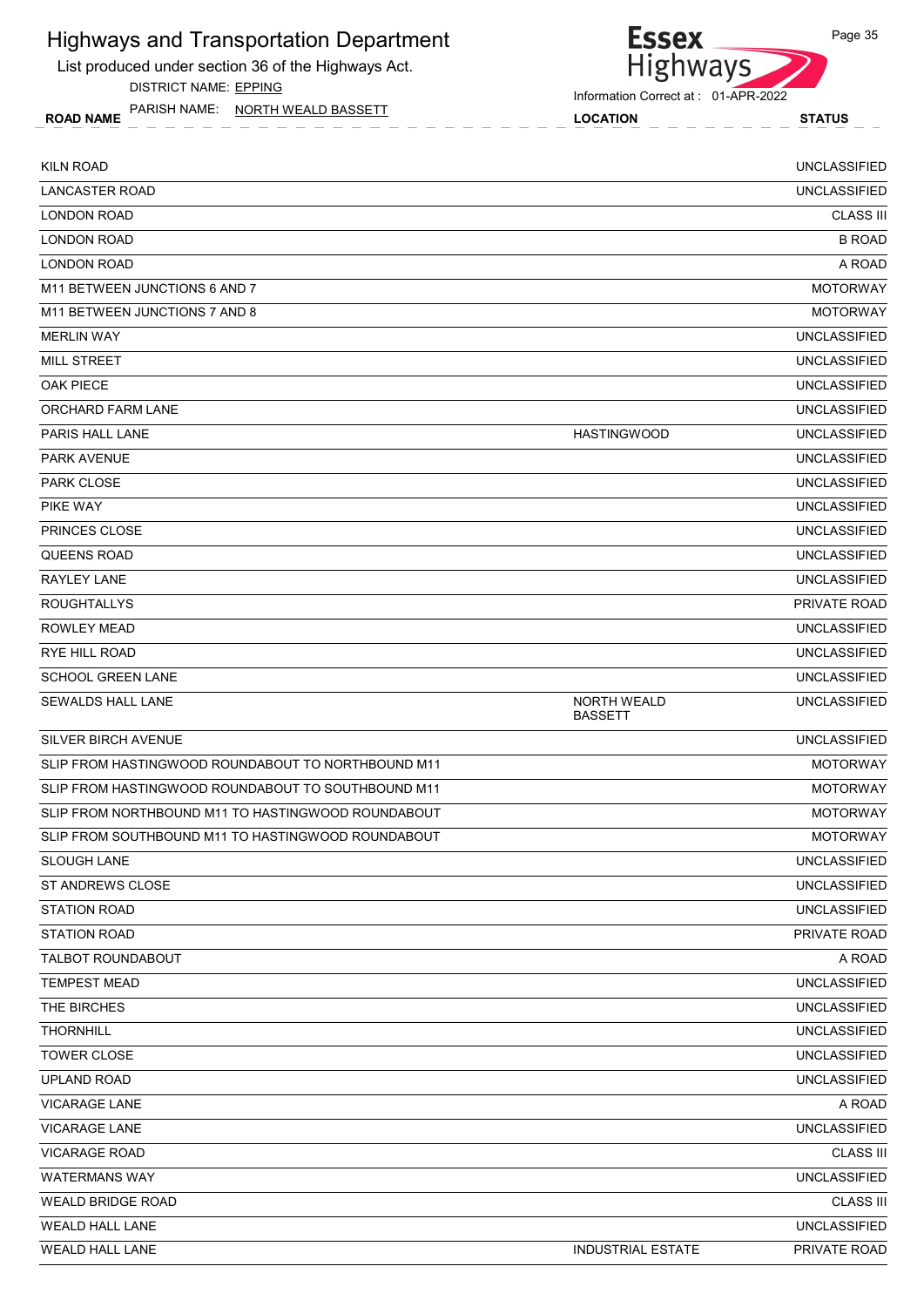| <b>Highways and Transportation Department</b><br>List produced under section 36 of the Highways Act.<br><b>DISTRICT NAME: EPPING</b> | <b>Essex</b><br><b>Highways</b><br>Information Correct at: 01-APR-2022 | Page 36             |
|--------------------------------------------------------------------------------------------------------------------------------------|------------------------------------------------------------------------|---------------------|
| PARISH NAME: NORTH WEALD BASSETT<br><b>ROAD NAME</b>                                                                                 | <b>LOCATION</b>                                                        | <b>STATUS</b>       |
| <b>WELLINGTON ROAD</b>                                                                                                               |                                                                        | <b>UNCLASSIFIED</b> |
| <b>WHEELERS FARM GARDENS</b>                                                                                                         |                                                                        | <b>UNCLASSIFIED</b> |
| <b>WILLOW PLACE</b>                                                                                                                  |                                                                        | <b>PRIVATE ROAD</b> |
| <b>WOODSIDE</b>                                                                                                                      |                                                                        | <b>CLASS III</b>    |
| YORK ROAD                                                                                                                            |                                                                        | <b>UNCLASSIFIED</b> |
| <b>TOTAL</b>                                                                                                                         | 96                                                                     |                     |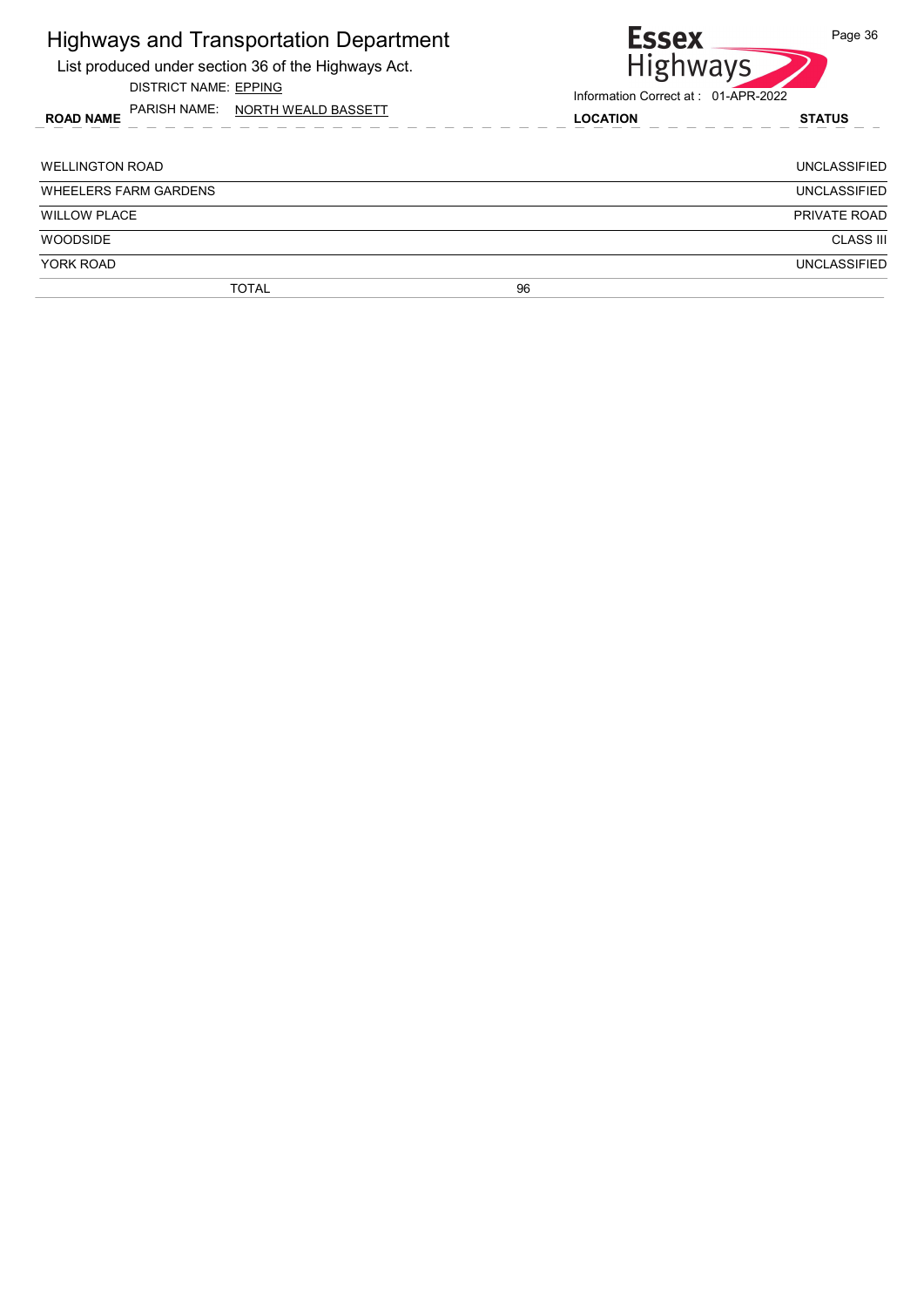List produced under section 36 of the Highways Act.

DISTRICT NAME: EPPING

ROAD NAME LOCATION STATUS PARISH NAME: ONGAR



| <b>ACRES AVENUE</b>           |                       | <b>UNCLASSIFIED</b> |
|-------------------------------|-----------------------|---------------------|
| AUKINGFORD GARDENS            |                       | PRIVATE ROAD        |
| AUKINGFORD GARDENS            |                       | <b>UNCLASSIFIED</b> |
| <b>AUKINGFORD GREEN</b>       |                       | PRIVATE ROAD        |
| <b>BANSONS LANE</b>           |                       | <b>PRIVATE ROAD</b> |
| <b>BANSONS LANE</b>           |                       | <b>UNCLASSIFIED</b> |
| <b>BANSONS WAY</b>            |                       | <b>UNCLASSIFIED</b> |
| <b>BARRON'S CLOSE</b>         |                       | <b>UNCLASSIFIED</b> |
| <b>BATTLE COURT</b>           |                       | <b>UNCLASSIFIED</b> |
| <b>BATTLE COURT</b>           |                       | PRIVATE ROAD        |
| <b>BETJEMAN WAY</b>           |                       | <b>UNCLASSIFIED</b> |
| <b>BOWES DRIVE</b>            |                       | <b>UNCLASSIFIED</b> |
| BRENTWOOD ROAD                | <b>CHIPPING ONGAR</b> | A ROAD              |
| <b>BROOKFIELDS</b>            |                       | <b>UNCLASSIFIED</b> |
| <b>BUSHEY LEA</b>             |                       | PRIVATE ROAD        |
| <b>CASTLE STREET</b>          |                       | <b>UNCLASSIFIED</b> |
| <b>CHURCH LANE</b>            |                       | <b>UNCLASSIFIED</b> |
| CHURCHILL CLOSE               |                       | <b>UNCLASSIFIED</b> |
| <b>CLARE MEWS</b>             |                       | PRIVATE ROAD        |
| <b>CLOVERLY ROAD</b>          |                       | <b>UNCLASSIFIED</b> |
| <b>COLES CLOSE</b>            |                       | <b>UNCLASSIFIED</b> |
| <b>COOPERS HILL</b>           | <b>CHIPPING ONGAR</b> | A ROAD              |
| <b>CRIPSEY AVENUE</b>         |                       | <b>UNCLASSIFIED</b> |
| <b>DRAPER'S CORNER</b>        |                       | <b>UNCLASSIFIED</b> |
| <b>EPPING ROAD</b>            |                       | A ROAD              |
| <b>FAIRBANK CLOSE</b>         |                       | <b>UNCLASSIFIED</b> |
| <b>FAIRFIELD ROAD</b>         |                       | <b>UNCLASSIFIED</b> |
| FOUR WANTZ ROUNDABOUT         |                       | A ROAD              |
| <b>FYFIELD ROAD</b>           |                       | <b>B ROAD</b>       |
| <b>GLEBE ROAD</b>             |                       | <b>UNCLASSIFIED</b> |
| <b>GREAT LAWN</b>             |                       | <b>UNCLASSIFIED</b> |
| <b>GREEN WALK</b>             |                       | <b>UNCLASSIFIED</b> |
| <b>GREENSTED CHURCH LANE</b>  | <b>GREENSTED</b>      | <b>UNCLASSIFIED</b> |
| <b>GREENSTED GREEN</b>        |                       | <b>UNCLASSIFIED</b> |
| <b>GREENSTED ROAD</b>         |                       | <b>CLASS III</b>    |
| HASTINGWOOD COURT             |                       | PRIVATE ROAD        |
| HIGH ONGAR ROAD               |                       | A ROAD              |
| HIGH ONGAR ROAD               |                       | <b>UNCLASSIFIED</b> |
| HIGH ONGAR ROAD STRAIGHTENING |                       | A ROAD              |
| <b>HIGH STREET</b>            | CHIPPING ONGAR        | A ROAD              |
| KETTLEBURY WAY                |                       | <b>UNCLASSIFIED</b> |
| KILNFIELD                     |                       | <b>UNCLASSIFIED</b> |
| <b>KIMPTON CLOSE</b>          |                       | <b>UNCLASSIFIED</b> |
| <b>KIMPTON CLOSE</b>          |                       | PRIVATE ROAD        |
| LANDVIEW GARDENS              |                       | <b>UNCLASSIFIED</b> |
| LIVINGSTONE CLOSE             |                       | <b>UNCLASSIFIED</b> |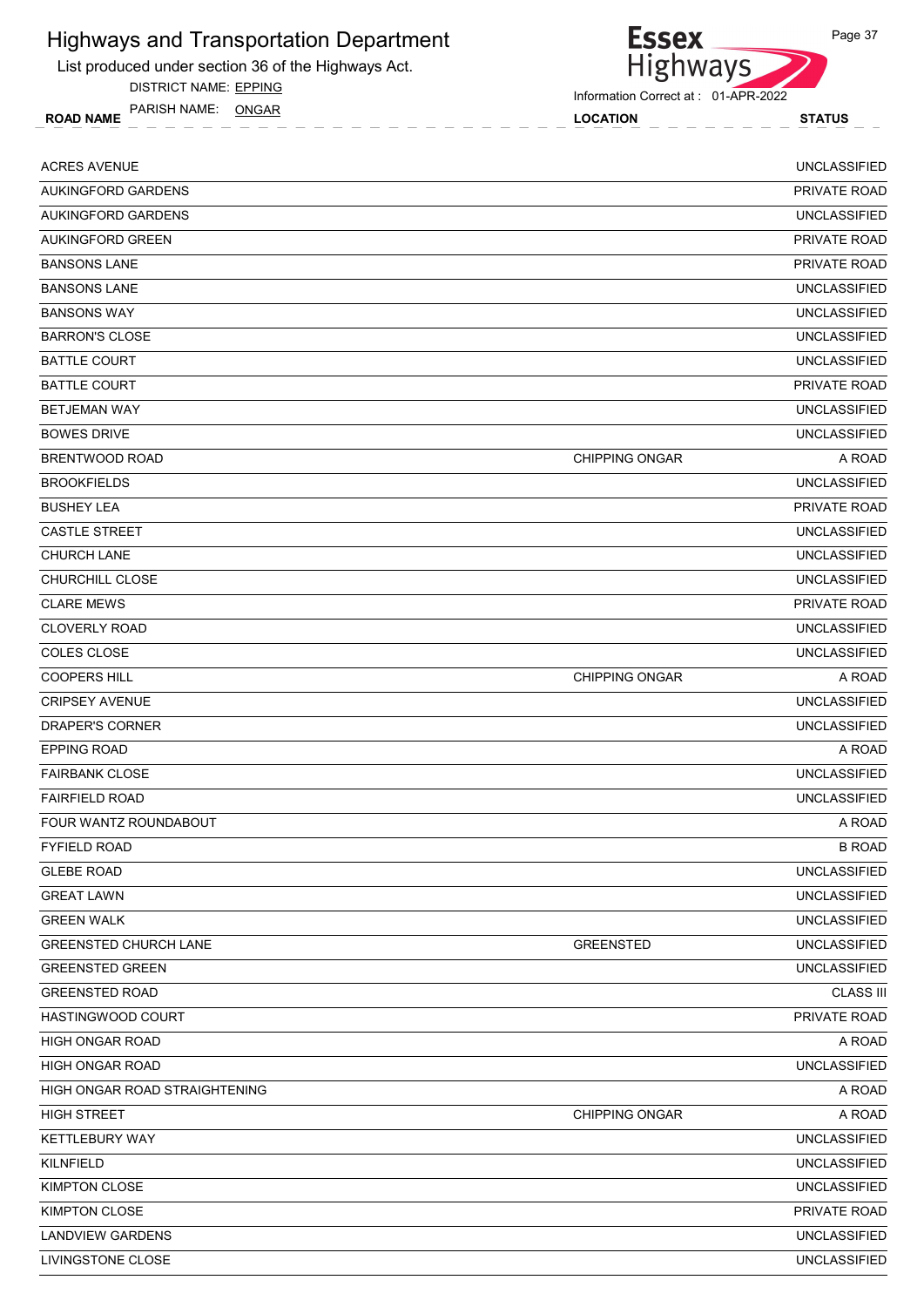List produced under section 36 of the Highways Act.

DISTRICT NAME: EPPING

ROAD NAME LOCATION STATUS PARISH NAME: ONGAR



Information Correct at : 01-APR-2022

Page 38

| <b>LONG FIELDS</b>     | <b>UNCLASSIFIED</b> |
|------------------------|---------------------|
| <b>LOVE LANE</b>       | PRIVATE ROAD        |
| <b>MARK'S AVENUE</b>   | <b>UNCLASSIFIED</b> |
| <b>MAYFLOWER COURT</b> | PRIVATE ROAD        |
| <b>MAYFLOWER WAY</b>   | <b>UNCLASSIFIED</b> |
| <b>MEAD WALK</b>       | <b>UNCLASSIFIED</b> |
| MILLBANK AVENUE        | <b>UNCLASSIFIED</b> |
| <b>MILTON CRESCENT</b> | <b>UNCLASSIFIED</b> |
| <b>MORETON ROAD</b>    | <b>CLASS III</b>    |
| <b>ONGAR ROAD</b>      | <b>B ROAD</b>       |
| <b>ONSLOW GARDENS</b>  | <b>UNCLASSIFIED</b> |
| <b>ORCHARD END</b>     | <b>UNCLASSIFIED</b> |
| PARKLAND WAY           | <b>UNCLASSIFIED</b> |
| PENSONS LANE           | <b>UNCLASSIFIED</b> |
| PERRY CHASE            | PRIVATE ROAD        |
| QUEENSWAY              | <b>UNCLASSIFIED</b> |
| <b>RODING VIEW</b>     | <b>UNCLASSIFIED</b> |
| RODNEY ROAD            | <b>UNCLASSIFIED</b> |
| <b>SANDON PLACE</b>    | <b>UNCLASSIFIED</b> |
| <b>SHAKLETONS</b>      | <b>UNCLASSIFIED</b> |
| SHELLEY CLOSE          | <b>UNCLASSIFIED</b> |
| SHORTLANDS AVENUE      | <b>UNCLASSIFIED</b> |
| SPRINGFIELD CLOSE      | <b>UNCLASSIFIED</b> |
| <b>ST JAMES AVENUE</b> | <b>UNCLASSIFIED</b> |
| <b>ST MARTINS MEWS</b> | PRIVATE ROAD        |
| ST PETER'S AVENUE      | <b>UNCLASSIFIED</b> |
| STANFORD RIVERS ROAD   | A ROAD              |
| <b>STANLEY PLACE</b>   | <b>UNCLASSIFIED</b> |
| STANLEY PLACE          | PRIVATE ROAD        |
| <b>STATION YARD</b>    | PRIVATE ROAD        |
| <b>STONDON ROAD</b>    | <b>CLASS III</b>    |
| THE BOROUGH            | <b>CLASS III</b>    |
| THE ELMS               | <b>UNCLASSIFIED</b> |
| THE GABLES             | <b>UNCLASSIFIED</b> |
| THE JOHNS              | <b>UNCLASSIFIED</b> |
| THE SPINNEY            | <b>UNCLASSIFIED</b> |
| TOOT HILL ROAD         | <b>CLASS III</b>    |
| <b>TURNERS CLOSE</b>   | <b>UNCLASSIFIED</b> |
| <b>TURRET COURT</b>    | PRIVATE ROAD        |
| WALTER MEAD CLOSE      | <b>UNCLASSIFIED</b> |
| WOODLAND WAY           | <b>UNCLASSIFIED</b> |

TOTAL 87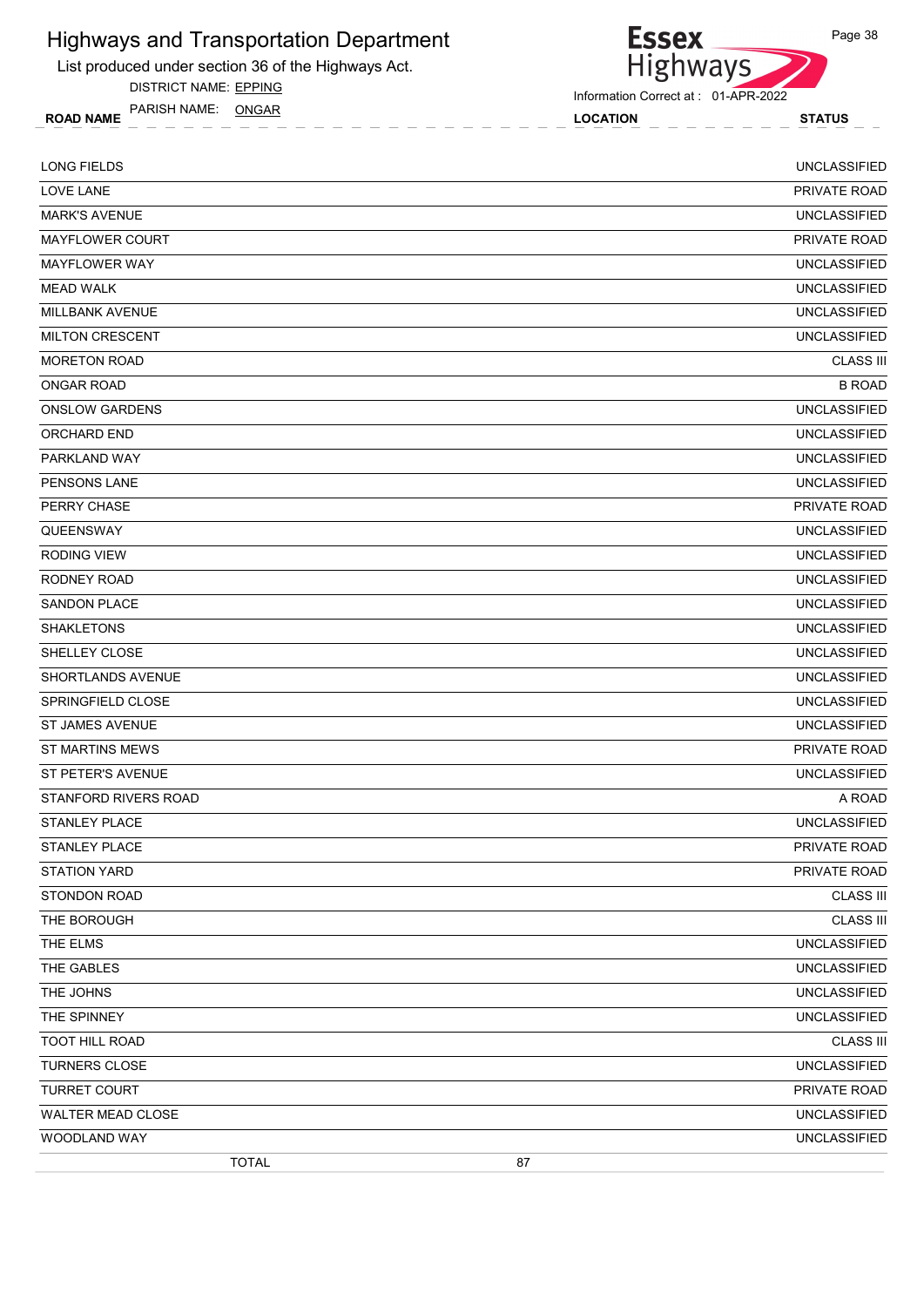| Highways<br>List produced under section 36 of the Highways Act. |                                     |                     |
|-----------------------------------------------------------------|-------------------------------------|---------------------|
| DISTRICT NAME: EPPING                                           | Information Correct at: 01-APR-2022 |                     |
| PARISH NAME: ROYDON<br><b>ROAD NAME</b>                         | <b>LOCATION</b>                     | <b>STATUS</b>       |
| ACCESS ROAD TO ROYDON MILL CARAVAN PARK                         |                                     | PRIVATE ROAD        |
| <b>AVENUE ROAD</b>                                              |                                     | PRIVATE ROAD        |
| <b>BAKERY CLOSE</b>                                             |                                     | PRIVATE ROAD        |
| <b>BAKERY CLOSE</b>                                             |                                     | <b>UNCLASSIFIED</b> |
| <b>BEAUMONT PARK DRIVE</b>                                      |                                     | PRIVATE ROAD        |
| BEAUMONT PARK DRIVE                                             |                                     | <b>UNCLASSIFIED</b> |
| <b>BLYTHE ROAD</b>                                              |                                     | PRIVATE ROAD        |
| <b>CHURCH MEAD</b>                                              |                                     | <b>UNCLASSIFIED</b> |
| <b>CLYDE ROAD</b>                                               |                                     | PRIVATE ROAD        |
| <b>COMMON ROAD</b>                                              |                                     | <b>CLASS III</b>    |
| <b>DERBY ROAD</b>                                               |                                     | PRIVATE ROAD        |
| <b>DOBBS WEIR ROAD</b>                                          |                                     | <b>CLASS III</b>    |
| <b>DUCKETTS MEAD</b>                                            |                                     | <b>UNCLASSIFIED</b> |
| <b>ELDON ROAD</b>                                               |                                     | PRIVATE ROAD        |
| <b>EPPING ROAD</b>                                              |                                     | <b>B ROAD</b>       |
| EPPING ROAD ROUNDABOUT                                          |                                     | <b>B ROAD</b>       |
| <b>GLEN FABA</b>                                                |                                     | <b>UNCLASSIFIED</b> |
| <b>GRANGE LANE</b>                                              |                                     | PRIVATE ROAD        |
| <b>HAMLET HILL</b>                                              |                                     | <b>CLASS III</b>    |
| <b>HANSELLS MEAD</b>                                            |                                     | <b>UNCLASSIFIED</b> |
| <b>HARLOW ROAD</b>                                              |                                     | <b>CLASS III</b>    |
| <b>HIGH STREET</b>                                              | <b>ROYDON</b>                       | <b>B ROAD</b>       |
| KINGSMEAD CLOSE                                                 |                                     | <b>UNCLASSIFIED</b> |
| LITTLE BROOK ROAD                                               |                                     | <b>UNCLASSIFIED</b> |
| LOW HILL ROAD                                                   |                                     | UNCLASSIFIED        |
| NETHERHALL ROAD                                                 |                                     | <b>UNCLASSIFIED</b> |
| OLD HOUSE LANE                                                  |                                     | <b>UNCLASSIFIED</b> |
| <b>PARKFIELDS</b>                                               |                                     | <b>UNCLASSIFIED</b> |
| REEVES LANE                                                     |                                     | <b>UNCLASSIFIED</b> |
| <b>RIVERSIDE ROAD</b>                                           |                                     | <b>UNCLASSIFIED</b> |
| SEDGE GREEN                                                     |                                     | <b>CLASS III</b>    |
| <b>STATION YARD</b>                                             |                                     | PRIVATE ROAD        |
| <b>TEMPLE MEAD</b>                                              |                                     | <b>UNCLASSIFIED</b> |
| THE GRANARY                                                     |                                     | <b>UNCLASSIFIED</b> |
| <b>TYLERS ROAD</b>                                              |                                     | <b>CLASS III</b>    |
| <b>WATER LANE</b>                                               |                                     | <b>CLASS III</b>    |
| WOODREDON CLOSE                                                 |                                     | <b>UNCLASSIFIED</b> |
| <b>TOTAL</b>                                                    | 37                                  |                     |

Page 39

**Essex** 

Highways and Transportation Department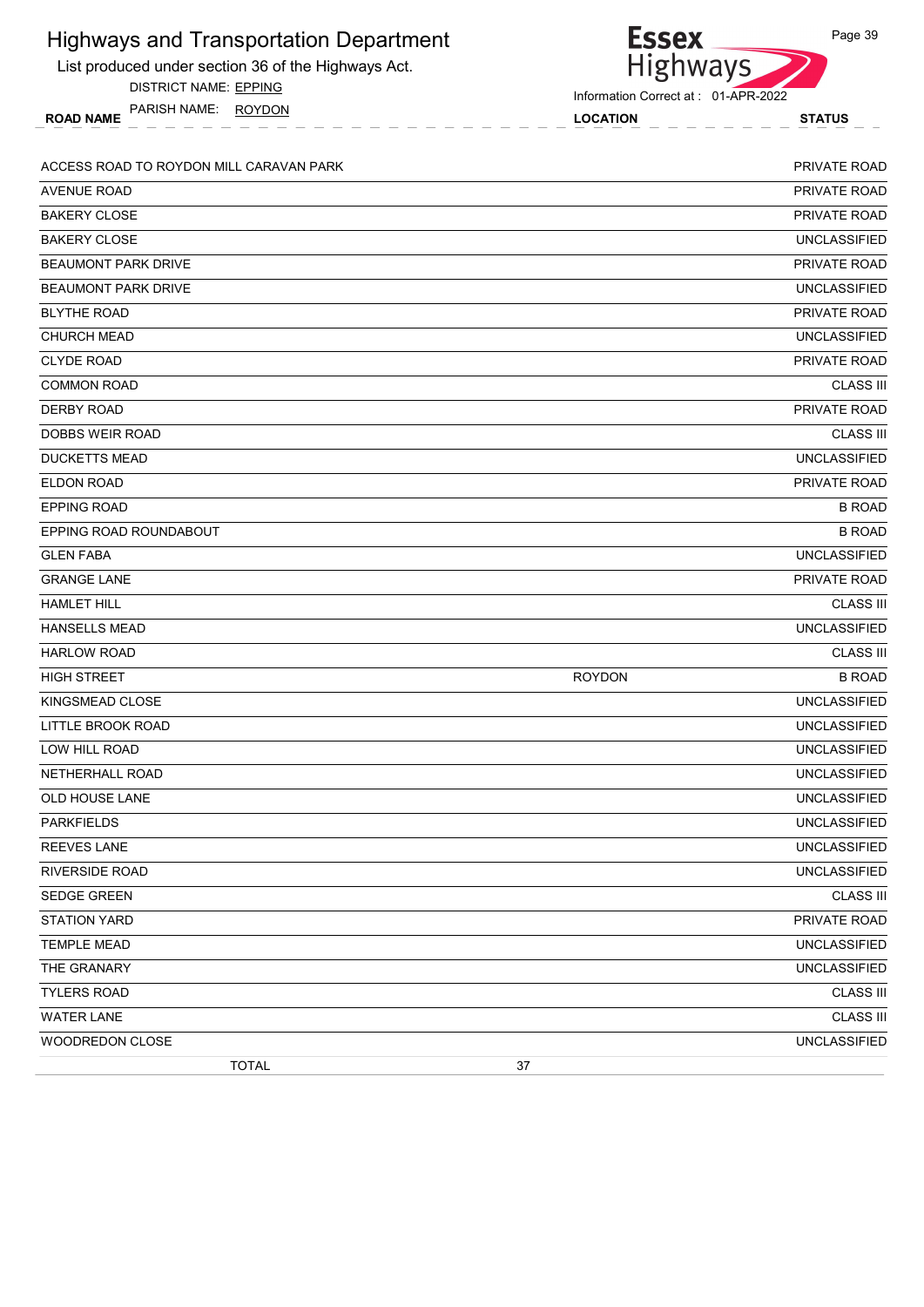List produced under section 36 of the Highways Act.

DISTRICT NAME: EPPING

ROAD NAME LOCATION STATUS PARISH NAME: SHEERING

Highways Information Correct at : 01-APR-2022

**Essex** 

| <b>ASH GROVES</b>             |                 | <b>UNCLASSIFIED</b> |
|-------------------------------|-----------------|---------------------|
| <b>BACK LANE</b>              |                 | <b>UNCLASSIFIED</b> |
| <b>CHURCH LANE</b>            |                 | <b>CLASS III</b>    |
| <b>CROWN CLOSE</b>            |                 | <b>UNCLASSIFIED</b> |
| <b>HARLOW ROAD</b>            |                 | <b>B ROAD</b>       |
| <b>HAZEL GARDENS</b>          |                 | PRIVATE ROAD        |
| <b>HIGH LANE</b>              |                 | <b>UNCLASSIFIED</b> |
| <b>HIGH PASTURES</b>          |                 | <b>UNCLASSIFIED</b> |
| LADYWELL PROSPECT             |                 | <b>UNCLASSIFIED</b> |
| <b>LAWRENCE MOORINGS</b>      |                 | PRIVATE ROAD        |
| <b>LUXFORD PLACE</b>          |                 | <b>UNCLASSIFIED</b> |
| M11 BETWEEN JUNCTIONS 7 AND 8 |                 | <b>MOTORWAY</b>     |
| <b>MEADOW WAY</b>             |                 | <b>UNCLASSIFIED</b> |
| MOOR HALL ROAD                |                 | <b>CLASS III</b>    |
| ORCHARD CLOSE                 |                 | <b>UNCLASSIFIED</b> |
| PRIMLEY LANE                  |                 | <b>UNCLASSIFIED</b> |
| SAWBRIDGEWORTH ROAD           |                 | <b>CLASS III</b>    |
| SHEERING LOWER ROAD           |                 | <b>UNCLASSIFIED</b> |
| SHEERING MILL LANE            |                 | <b>UNCLASSIFIED</b> |
| SHEERING ROAD                 |                 | <b>CLASS III</b>    |
| SHEERING ROAD                 |                 | <b>B ROAD</b>       |
| <b>SUN STREET</b>             |                 | <b>UNCLASSIFIED</b> |
| THE FOUR ACRES                |                 | <b>UNCLASSIFIED</b> |
| THE MEADOWS                   |                 | <b>UNCLASSIFIED</b> |
| THE PLASHETS                  |                 | <b>UNCLASSIFIED</b> |
| THE STREET                    | <b>SHEERING</b> | <b>B ROAD</b>       |
| <b>TOTAL</b>                  | 26              |                     |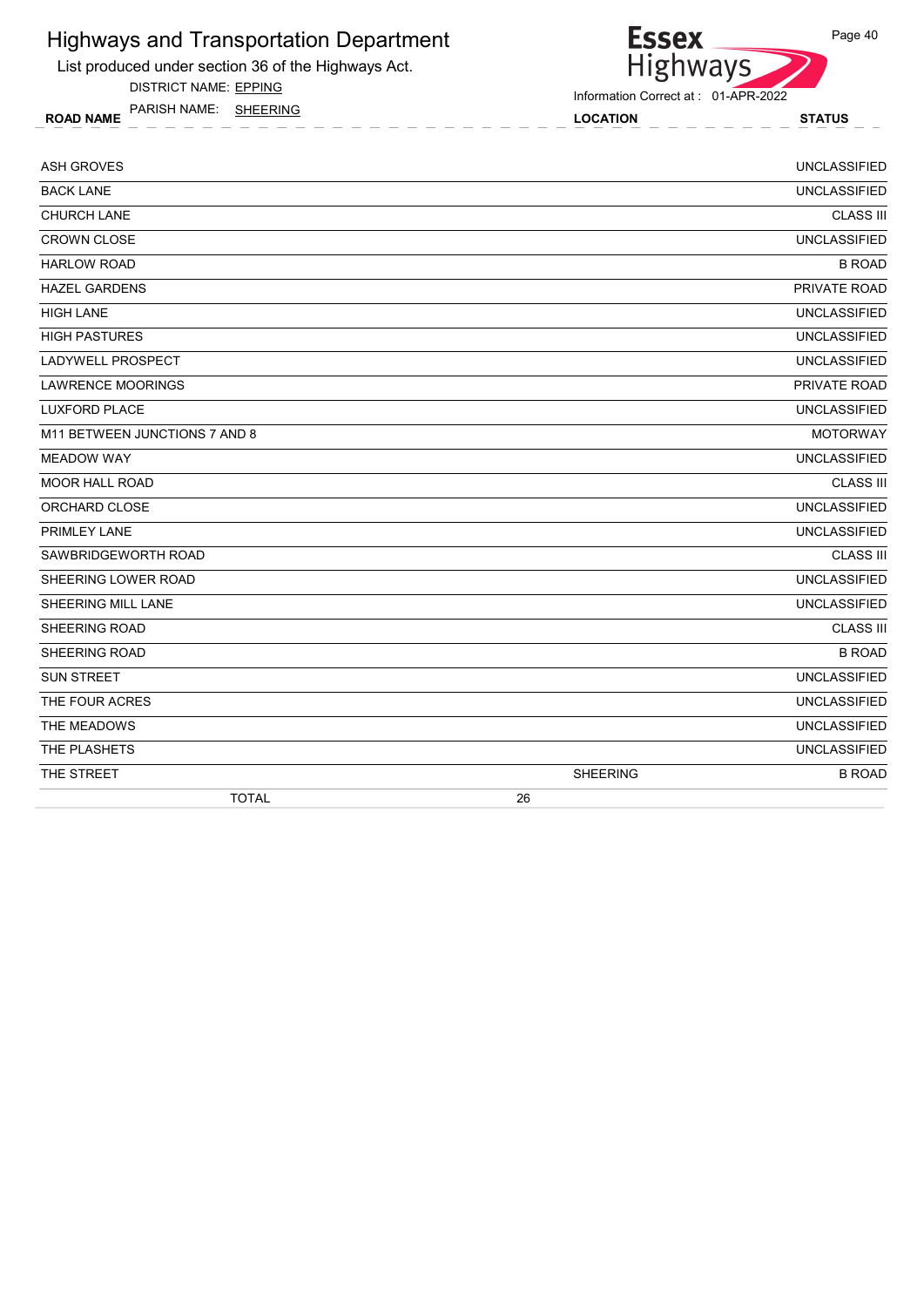List produced under section 36 of the Highways Act.

DISTRICT NAME: EPPING

ROAD NAME LOCATION STATUS PARISH NAME: STANFORD RIVERS



| <b>BERWICK LANE</b>     | <b>UNCLASSIFIED</b> |
|-------------------------|---------------------|
| <b>BLAKE HALL ROAD</b>  | <b>CLASS III</b>    |
| <b>CHURCH ROAD</b>      | <b>CLASS III</b>    |
| <b>COLEMANS LANE</b>    | <b>UNCLASSIFIED</b> |
| <b>CUMLEY ROAD</b>      | PRIVATE ROAD        |
| <b>EPPING ROAD</b>      | <b>CLASS III</b>    |
| EPPING ROAD CUL DE SAC  | <b>UNCLASSIFIED</b> |
| <b>GARDEN FIELDS</b>    | PRIVATE ROAD        |
| <b>HILL CREST ROAD</b>  | <b>UNCLASSIFIED</b> |
| <b>LITTLEBURY LANE</b>  | <b>UNCLASSIFIED</b> |
| <b>LONDON ROAD</b>      | A ROAD              |
| <b>MILL LANE</b>        | <b>UNCLASSIFIED</b> |
| <b>MUTTON ROW</b>       | <b>UNCLASSIFIED</b> |
| OLD RECTORY ROAD        | <b>UNCLASSIFIED</b> |
| <b>ROMFORD ROAD</b>     | A ROAD              |
| <b>SCHOOL ROAD</b>      | <b>CLASS III</b>    |
| <b>SHONKS MILL ROAD</b> | <b>CLASS III</b>    |
| <b>TOOT HILL ROAD</b>   | <b>UNCLASSIFIED</b> |
| <b>TOOT HILL ROAD</b>   | <b>CLASS III</b>    |
| <b>WHITE BEAR LANE</b>  | <b>UNCLASSIFIED</b> |
| <b>TOTAL</b>            | 20                  |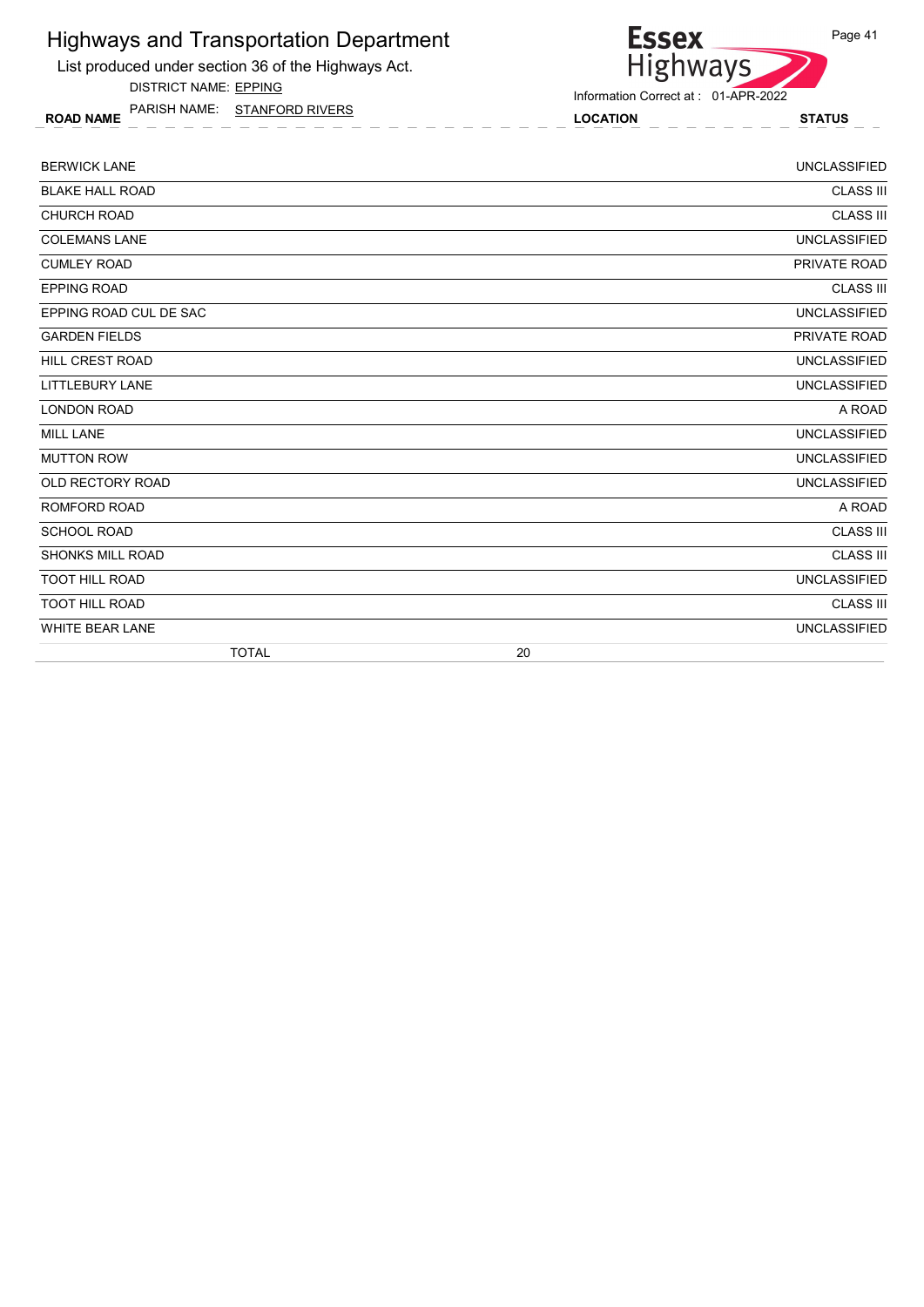List produced under section 36 of the Highways Act.

DISTRICT NAME: EPPING

ROAD NAME LOCATION STATUS PARISH NAME: STAPLEFORD ABBOTTS

#### **Essex** Page 42 Highways

| <b>ALBYNS LANE</b>            |    | <b>UNCLASSIFIED</b> |
|-------------------------------|----|---------------------|
| <b>BATTLES HALL LANE</b>      |    | <b>UNCLASSIFIED</b> |
| <b>BATTLES HALL LANE</b>      |    | PRIVATE ROAD        |
| <b>BOURNEBRIDGE LANE</b>      |    | <b>CLASS III</b>    |
| <b>CHURCH LANE</b>            |    | <b>UNCLASSIFIED</b> |
| <b>CURTIS MILL LANE</b>       |    | PRIVATE ROAD        |
| <b>GUTTERIDGE LANE</b>        |    | <b>UNCLASSIFIED</b> |
| <b>HOOK LANE</b>              |    | <b>UNCLASSIFIED</b> |
| LONDON ROAD                   |    | A ROAD              |
| <b>MURTHERING LANE</b>        |    | <b>CLASS III</b>    |
| OAK HILL ROAD                 |    | <b>B ROAD</b>       |
| <b>ONGAR ROAD</b>             |    | A ROAD              |
| PASSINGFORD BRIDGE ROUNDABOUT |    | A ROAD              |
| STAPLEFORD ROAD               |    | <b>B ROAD</b>       |
| THE PADDOCKS                  |    | <b>UNCLASSIFIED</b> |
| <b>TYSEA HILL</b>             |    | <b>CLASS III</b>    |
| <b>TOTAL</b>                  | 16 |                     |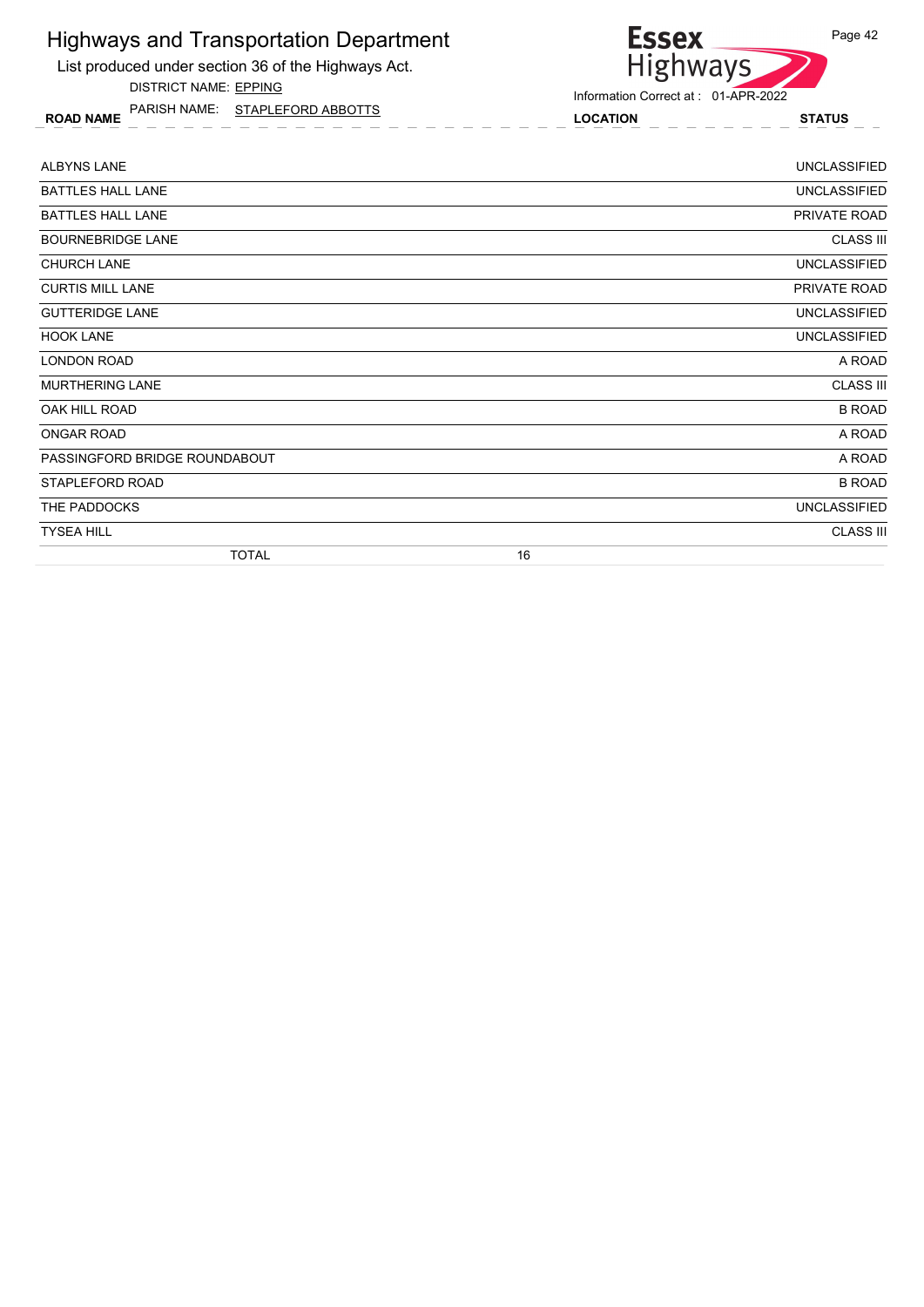List produced under section 36 of the Highways Act. DISTRICT NAME: EPPING

ROAD NAME LOCATION STATUS PARISH NAME: STAPLEFORD TAWNEY

#### **Essex** Page 43 Highways

| <b>EPPING LANE</b>              | <b>CLASS III</b>    |
|---------------------------------|---------------------|
| <b>EPPING ROAD</b>              | <b>CLASS III</b>    |
| LONDON ROAD                     | A ROAD              |
| LONDON ROAD                     | <b>UNCLASSIFIED</b> |
| M25 BETWEEN JUNCTIONS 27 AND 28 | <b>MOTORWAY</b>     |
| <b>TAWNEY COMMON</b>            | <b>UNCLASSIFIED</b> |
| <b>TAWNEY LANE</b>              | <b>UNCLASSIFIED</b> |
| <b>TOTAL</b>                    |                     |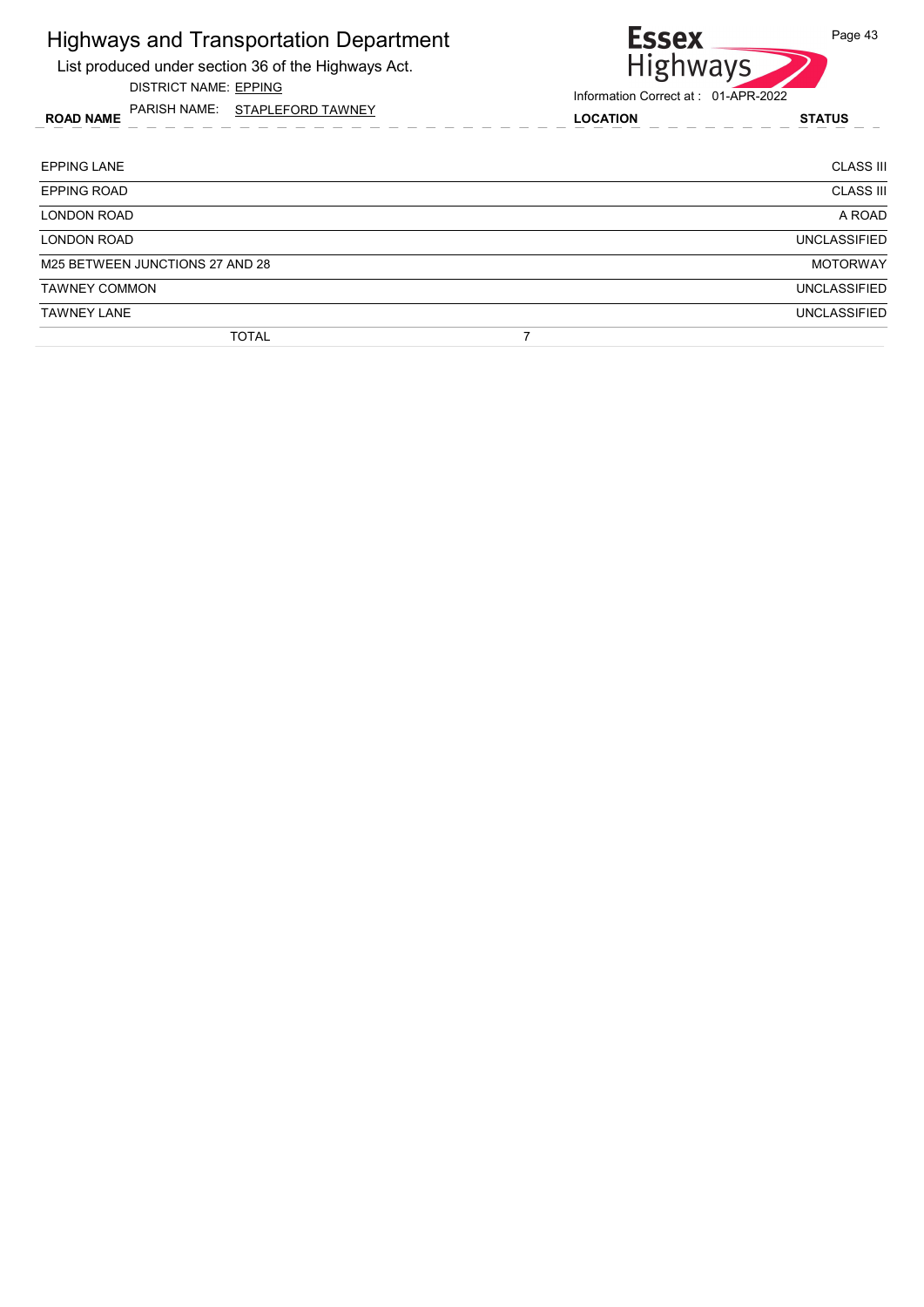List produced under section 36 of the Highways Act.

DISTRICT NAME: EPPING

ROAD NAME LOCATION STATUS PARISH NAME: THEYDON BOIS



Information Correct at : 01-APR-2022

| <b>ABRIDGE ROAD</b>                            | <b>B ROAD</b>       |
|------------------------------------------------|---------------------|
| <b>AVENUE ROAD</b>                             | <b>UNCLASSIFIED</b> |
| <b>BALDOCKS ROAD</b>                           | <b>UNCLASSIFIED</b> |
| <b>BARN MEAD</b>                               | <b>UNCLASSIFIED</b> |
| <b>BLACKACRE ROAD</b>                          | <b>UNCLASSIFIED</b> |
| <b>BUXTON ROAD</b>                             | <b>UNCLASSIFIED</b> |
| <b>COOPERSALE LANE</b>                         | <b>UNCLASSIFIED</b> |
| <b>COPPICE ROW</b>                             | <b>B ROAD</b>       |
| <b>DUKES AVENUE</b>                            | <b>UNCLASSIFIED</b> |
| <b>ELIZABETH DRIVE</b>                         | <b>UNCLASSIFIED</b> |
| <b>EPPING LANE</b>                             | <b>CLASS III</b>    |
| <b>FOREST DRIVE</b>                            | <b>UNCLASSIFIED</b> |
| <b>FOREST SIDE</b>                             | PRIVATE ROAD        |
| <b>GRAYLANDS</b>                               | <b>UNCLASSIFIED</b> |
| <b>GREAT GREGORIES LANE</b>                    | <b>UNCLASSIFIED</b> |
| <b>GREEN GLADE</b>                             | <b>UNCLASSIFIED</b> |
| <b>HAREWOOD HILL</b>                           | <b>UNCLASSIFIED</b> |
| <b>HEATH DRIVE</b>                             | <b>UNCLASSIFIED</b> |
| <b>HILL ROAD</b>                               | <b>UNCLASSIFIED</b> |
| <b>HORNBEAM CLOSE</b>                          | <b>UNCLASSIFIED</b> |
| <b>HORNBEAM ROAD</b>                           | <b>UNCLASSIFIED</b> |
| LINK FROM M11 NORTHBOUND TO M25 ANTI CLOCKWISE | <b>MOTORWAY</b>     |
| LITTLE GREGORIES LANE                          | <b>UNCLASSIFIED</b> |
| <b>LOUGHTON LANE</b>                           | <b>CLASS III</b>    |
| M11 BETWEEN JUNCTIONS 5 AND 6                  | <b>MOTORWAY</b>     |
| M25 BETWEEN JUNCTIONS 26 AND 27                | <b>MOTORWAY</b>     |
| <b>MORGAN CRESCENT</b>                         | <b>UNCLASSIFIED</b> |
| ORCHARD DRIVE                                  | <b>UNCLASSIFIED</b> |
| <b>PAKES WAY</b>                               | <b>UNCLASSIFIED</b> |
| PIERCING HILL                                  | <b>CLASS III</b>    |
| POPLAR ROW                                     | <b>UNCLASSIFIED</b> |
| PURLIEU WAY                                    | <b>UNCLASSIFIED</b> |
| <b>RED OAKS MEAD</b>                           | <b>UNCLASSIFIED</b> |
| SIDNEY ROAD                                    | <b>UNCLASSIFIED</b> |
| <b>SLADE END</b>                               | <b>UNCLASSIFIED</b> |
| <b>STATION APPROACH</b>                        | <b>UNCLASSIFIED</b> |
| <b>STATION HILL</b>                            | <b>UNCLASSIFIED</b> |
| THE GREEN                                      | <b>CLASS III</b>    |
| THE GREEN                                      | <b>UNCLASSIFIED</b> |
| THE WEIND                                      | <b>UNCLASSIFIED</b> |
| THEYDON GREEN                                  | <b>UNCLASSIFIED</b> |
| THEYDON PARK ROAD                              | PRIVATE ROAD        |
| THEYDON PARK ROAD                              | <b>UNCLASSIFIED</b> |
| THEYDON ROAD                                   | <b>CLASS III</b>    |
| THRIFTS MEAD                                   | <b>UNCLASSIFIED</b> |
| WOBURN AVENUE                                  | <b>UNCLASSIFIED</b> |
|                                                |                     |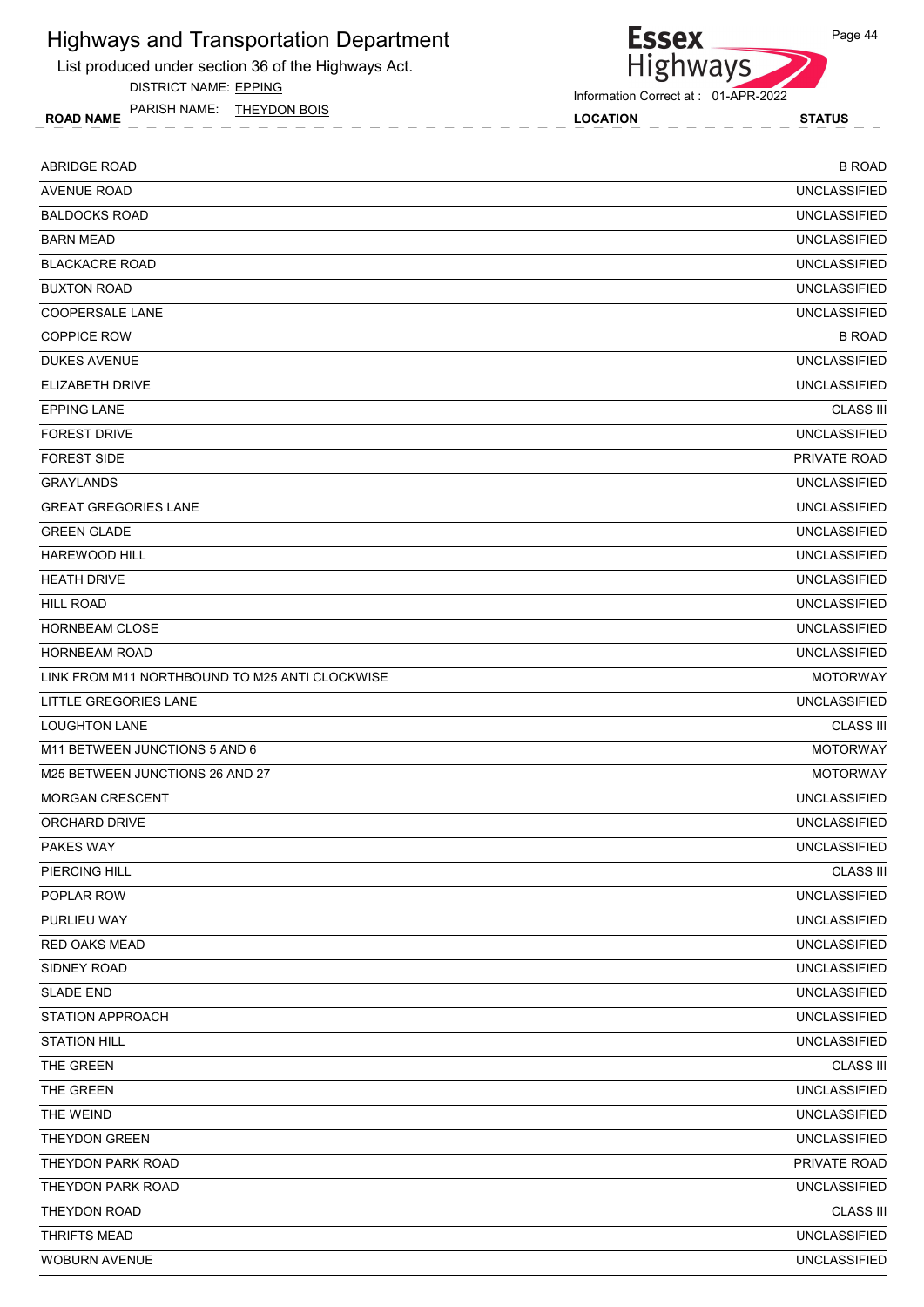| <b>Highways and Transportation Department</b><br>List produced under section 36 of the Highways Act. | <b>Essex</b>                                                            | Page 45<br><b>Highways</b> |
|------------------------------------------------------------------------------------------------------|-------------------------------------------------------------------------|----------------------------|
| <b>DISTRICT NAME: EPPING</b><br>PARISH NAME: THEYDON BOIS<br><b>ROAD NAME</b>                        | Information Correct at: 01-APR-2022<br><b>LOCATION</b><br><b>STATUS</b> |                            |
| WOODLAND WAY                                                                                         |                                                                         | <b>UNCLASSIFIED</b>        |
| TOTAL                                                                                                | 47                                                                      |                            |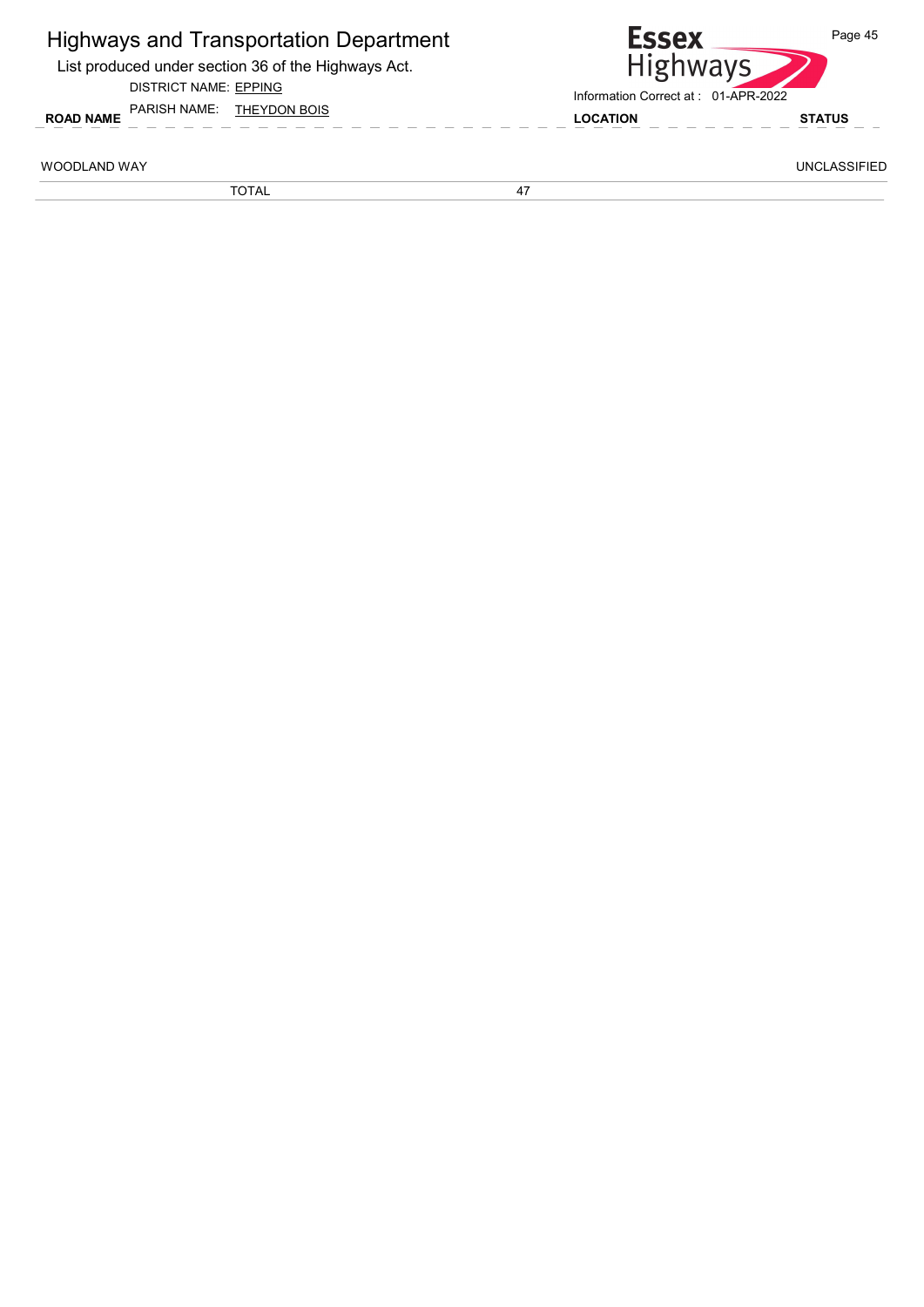List produced under section 36 of the Highways Act.

DISTRICT NAME: EPPING

ROAD NAME LOCATION STATUS PARISH NAME: THEYDON GARNON

#### Information Correct at : 01-APR-2022

Essex<br>Highways

| <b>BANKS LANE</b>                              |                                      | <b>UNCLASSIFIED</b> |
|------------------------------------------------|--------------------------------------|---------------------|
| <b>CHURCH ROAD</b>                             |                                      | <b>UNCLASSIFIED</b> |
| <b>COOPERSALE LANE</b>                         |                                      | <b>UNCLASSIFIED</b> |
| <b>EPPING LANE</b>                             |                                      | <b>CLASS III</b>    |
| <b>GARNON MEAD</b>                             |                                      | <b>UNCLASSIFIED</b> |
| <b>HOBBS CROSS ROAD</b>                        |                                      | <b>CLASS III</b>    |
| <b>KILN ROAD</b>                               |                                      | <b>UNCLASSIFIED</b> |
| LINK FROM M11 NORTHBOUND TO M25                |                                      | <b>MOTORWAY</b>     |
| LINK FROM M11 NORTHBOUND TO M25 ANTI CLOCKWISE |                                      | <b>MOTORWAY</b>     |
| LINK FROM M11 NORTHBOUND TO M25 CLOCKWISE      |                                      | <b>MOTORWAY</b>     |
| LINK FROM M11 SOUTHBOUND TO M25                |                                      | <b>MOTORWAY</b>     |
| LINK FROM M11 SOUTHBOUND TO M25 ANTI CLOCKWISE |                                      | <b>MOTORWAY</b>     |
| LINK FROM M11 SOUTHBOUND TO M25 CLOCKWISE      |                                      | <b>MOTORWAY</b>     |
| LINK FROM M25 ANTI CLOCKWISE TO M11            | <b>THEYDON</b><br><b>INTERCHANGE</b> | <b>MOTORWAY</b>     |
| LINK FROM M25 ANTI CLOCKWISE TO M11 NORTHBOUND | <b>THEYDON</b><br><b>INTERCHANGE</b> | <b>MOTORWAY</b>     |
| LINK FROM M25 ANTI CLOCKWISE TO M11 SOUTHBOUND | <b>THEYDON</b><br><b>INTERCHANGE</b> | <b>MOTORWAY</b>     |
| LINK FROM M25 CLOCKWISE TO M11 SOUTHBOUND      | <b>THEYDON INTERCH</b>               | <b>MOTORWAY</b>     |
| M11 BETWEEN JUNCTIONS 5 AND 6                  |                                      | <b>MOTORWAY</b>     |
| M11 BETWEEN JUNCTIONS 6 AND 7                  |                                      | <b>MOTORWAY</b>     |
| M25 BETWEEN JUNCTIONS 26 AND 27                |                                      | <b>MOTORWAY</b>     |
| M25 BETWEEN JUNCTIONS 27 AND 28                |                                      | <b>MOTORWAY</b>     |
| <b>MOUNT ROAD</b>                              |                                      | <b>CLASS III</b>    |
| <b>TOTAL</b>                                   | 22                                   |                     |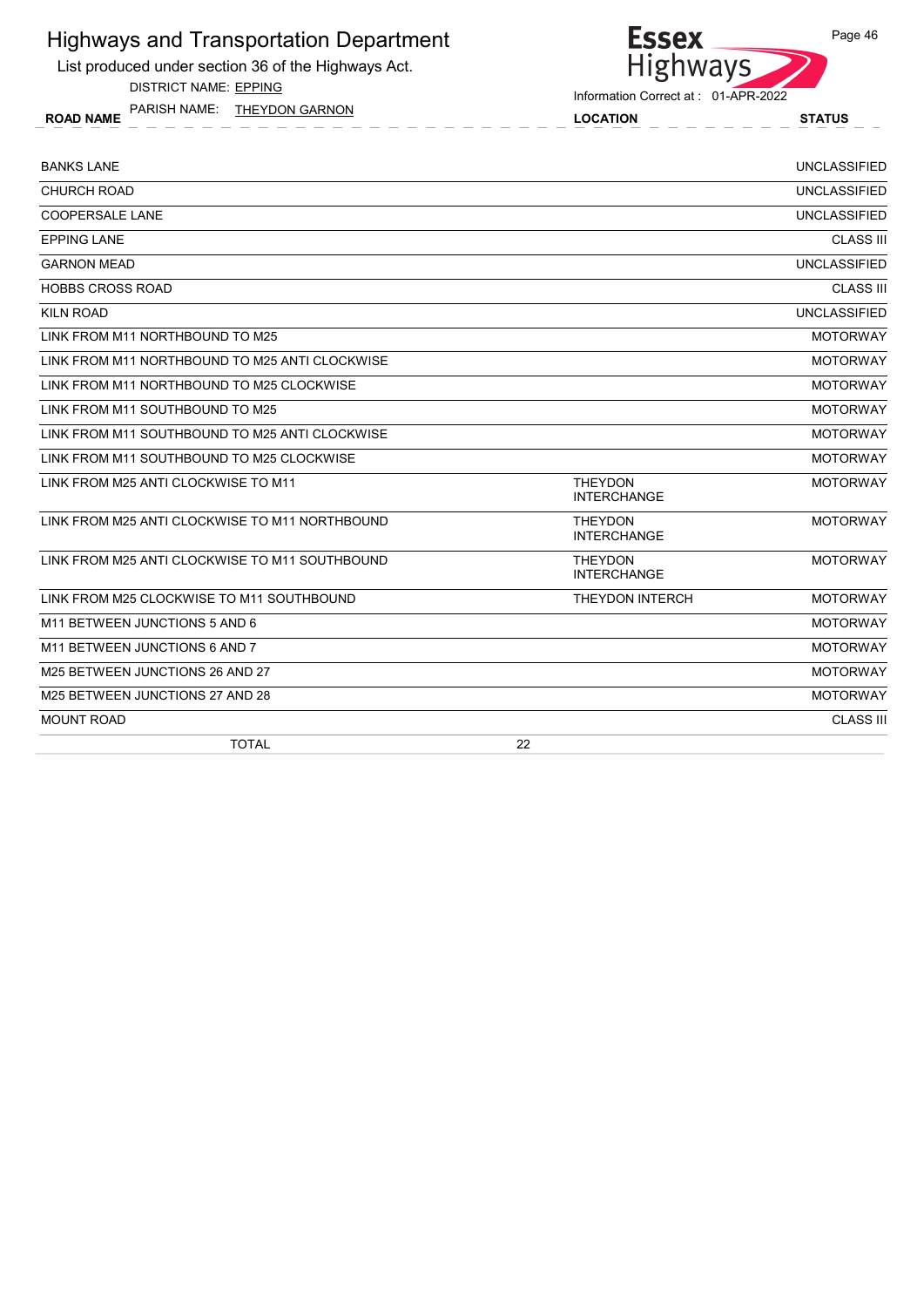| <b>Highways and Transportation Department</b><br>List produced under section 36 of the Highways Act.<br><b>DISTRICT NAME: EPPING</b> | <b>Essex</b><br><b>Highways</b><br>Information Correct at: 01-APR-2022 | Page 47             |
|--------------------------------------------------------------------------------------------------------------------------------------|------------------------------------------------------------------------|---------------------|
| PARISH NAME: THEYDON MOUNT<br><b>ROAD NAME</b>                                                                                       | <b>LOCATION</b>                                                        | <b>STATUS</b>       |
| <b>BANKS LANE</b>                                                                                                                    |                                                                        | <b>UNCLASSIFIED</b> |
| <b>COLEMANS FARM LANE</b>                                                                                                            |                                                                        | <b>UNCLASSIFIED</b> |
| <b>EPPING LANE</b>                                                                                                                   |                                                                        | <b>CLASS III</b>    |
| <b>EPPING ROAD</b>                                                                                                                   |                                                                        | <b>CLASS III</b>    |
| LINK FROM M11 SOUTHBOUND TO M25 CLOCKWISE                                                                                            |                                                                        | <b>MOTORWAY</b>     |
| LINK FROM M25 ANTI CLOCKWISE TO M11                                                                                                  | <b>THEYDON</b><br><b>INTERCHANGE</b>                                   | <b>MOTORWAY</b>     |
| M25 BETWEEN JUNCTIONS 27 AND 28                                                                                                      |                                                                        | <b>MOTORWAY</b>     |
| <b>MOUNT END ROAD</b>                                                                                                                |                                                                        | <b>CLASS III</b>    |
| <b>MOUNT ROAD</b>                                                                                                                    |                                                                        | <b>CLASS III</b>    |
| <b>MOUNTWOOD LANE</b>                                                                                                                |                                                                        | <b>UNCLASSIFIED</b> |
| <b>TAWNEY COMMON</b>                                                                                                                 |                                                                        | <b>UNCLASSIFIED</b> |

TOTAL 11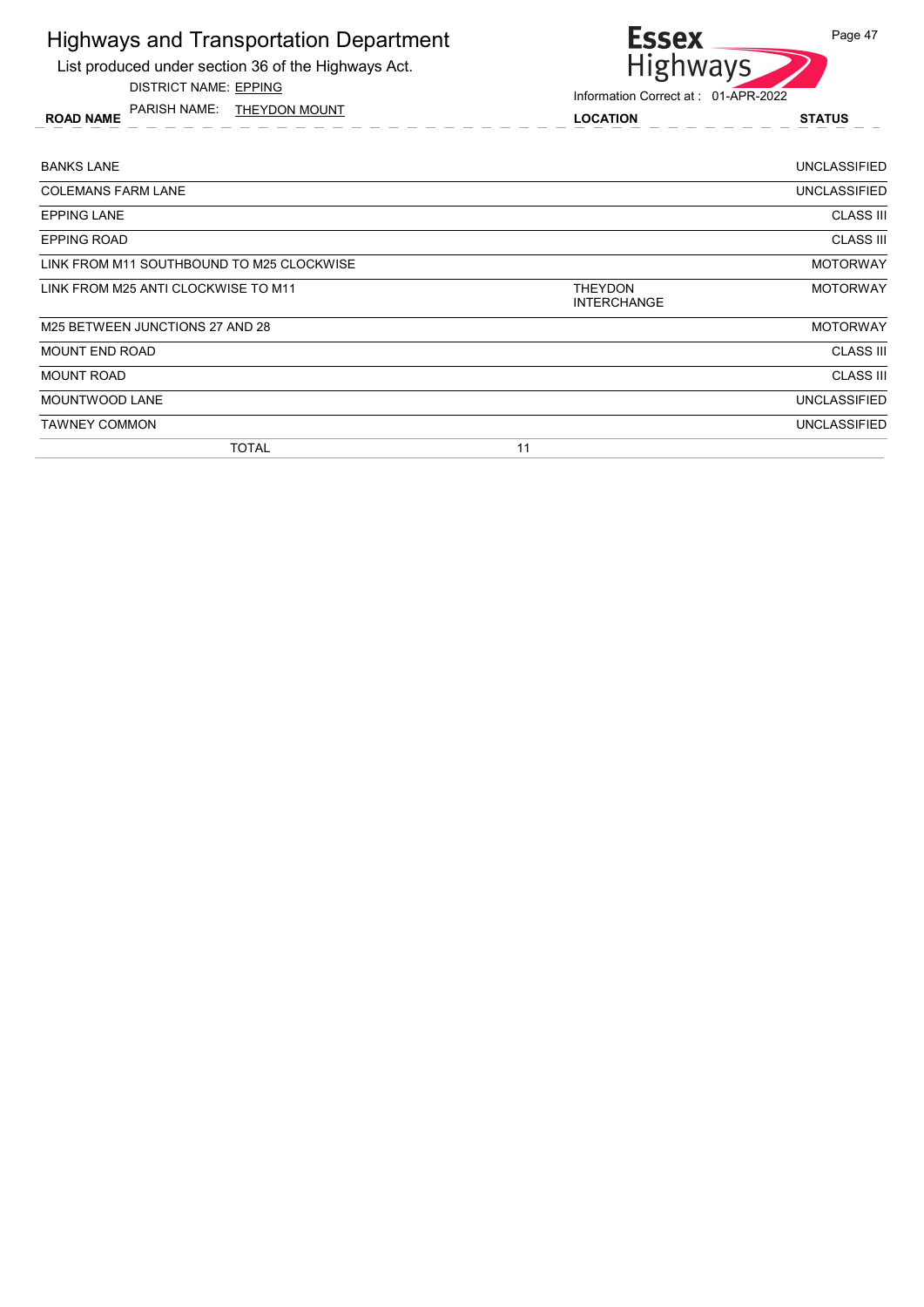List produced under section 36 of the Highways Act.

DISTRICT NAME: EPPING

ROAD NAME LOCATION STATUS PARISH NAME: WALTHAM ABBEY



Information Correct at : 01-APR-2022

| ABBEY COURT                                                         |                                    | <b>UNCLASSIFIED</b> |
|---------------------------------------------------------------------|------------------------------------|---------------------|
| ABBEYVIEW                                                           |                                    | <b>B ROAD</b>       |
| ABBEYVIEW ROUNDABOUT                                                |                                    | <b>B ROAD</b>       |
| <b>ABBOTTS DRIVE</b>                                                |                                    | <b>UNCLASSIFIED</b> |
| ACCESS OFF RUSKIN AVENUE                                            | HONEY LANE                         | <b>UNCLASSIFIED</b> |
| ACCESS REAR OF PATMORE ROAD                                         | <b>HONEY LANE</b>                  | <b>UNCLASSIFIED</b> |
| ACCESS ROAD BETWEEN MILTON STREET AND VICTORIA ROAD                 |                                    | PRIVATE ROAD        |
| ALLISON CLOSE                                                       |                                    | <b>UNCLASSIFIED</b> |
| AMESBURY                                                            |                                    | <b>UNCLASSIFIED</b> |
| AMWELL COURT                                                        |                                    | <b>UNCLASSIFIED</b> |
| ARNOLD ROAD                                                         |                                    | <b>PRIVATE ROAD</b> |
| <b>ARNOLD ROAD</b>                                                  |                                    | <b>UNCLASSIFIED</b> |
| <b>ASHLEIGH COURT</b>                                               |                                    | PRIVATE ROAD        |
| AUDLEY GARDENS                                                      |                                    | <b>UNCLASSIFIED</b> |
| <b>AVEY LANE</b>                                                    |                                    | <b>CLASS III</b>    |
| <b>BADBURGHAM COURT</b>                                             |                                    | <b>UNCLASSIFIED</b> |
| <b>BADEN DRIVE</b>                                                  |                                    | <b>UNCLASSIFIED</b> |
| <b>BEAULIEU DRIVE</b>                                               |                                    | <b>UNCLASSIFIED</b> |
| <b>BEECH HILL GARDENS</b>                                           |                                    | <b>UNCLASSIFIED</b> |
| <b>BEECHFIELD WALK</b>                                              |                                    | <b>UNCLASSIFIED</b> |
| BETWEEN LINK ROAD ROUNDABOUT AND DEER PARK WAY<br><b>ROUNDABOUT</b> |                                    | <b>UNCLASSIFIED</b> |
| <b>BLACKMORE COURT</b>                                              |                                    | <b>UNCLASSIFIED</b> |
| <b>BRADLEY ROAD</b>                                                 |                                    | PRIVATE ROAD        |
| <b>BRADLEY ROAD</b>                                                 |                                    | <b>UNCLASSIFIED</b> |
| <b>BRAMLEY SHAW</b>                                                 |                                    | <b>UNCLASSIFIED</b> |
| <b>BRICKENDEN COURT</b>                                             |                                    | <b>UNCLASSIFIED</b> |
| <b>BROADGATE</b>                                                    |                                    | <b>UNCLASSIFIED</b> |
| <b>BROMEFIELD COURT</b>                                             |                                    | <b>UNCLASSIFIED</b> |
| <b>BROOKER ROAD</b>                                                 | TOWN MEAD ESTATE                   | <b>UNCLASSIFIED</b> |
| <b>BROOKLAND DRIVE</b>                                              |                                    | PRIVATE STREET      |
| <b>BROOKSIDE</b>                                                    |                                    | <b>UNCLASSIFIED</b> |
| <b>BROOMSTICK HALL ROAD</b>                                         |                                    | <b>UNCLASSIFIED</b> |
| <b>BURROWS CHASE</b>                                                |                                    | <b>UNCLASSIFIED</b> |
| <b>BURY ROAD</b>                                                    | <b>SEWARDSTONE</b><br><b>GREEN</b> | <b>CLASS III</b>    |
| <b>BUTLERS DRIVE</b>                                                | SEWARDSTONE                        | <b>UNCLASSIFIED</b> |
| <b>BUXTON ROAD</b>                                                  |                                    | <b>UNCLASSIFIED</b> |
| <b>CALDBECK</b>                                                     |                                    | PRIVATE ROAD        |
| CANELAND COURT                                                      |                                    | <b>UNCLASSIFIED</b> |
| <b>CANNON MEWS</b>                                                  |                                    | <b>UNCLASSIFIED</b> |
| <b>CAR PARK ROAD</b>                                                | RGAR OF SUN ST                     | <b>UNCLASSIFIED</b> |
| <b>CARTERSFIELD ROAD</b>                                            |                                    | <b>UNCLASSIFIED</b> |
| <b>CATERHAM COURT</b>                                               |                                    | <b>UNCLASSIFIED</b> |
| CHARTWELL CLOSE                                                     |                                    | <b>UNCLASSIFIED</b> |
| <b>CHRISTIE ROAD</b>                                                |                                    | <b>UNCLASSIFIED</b> |
| CHURCH LANE                                                         |                                    | <b>UNCLASSIFIED</b> |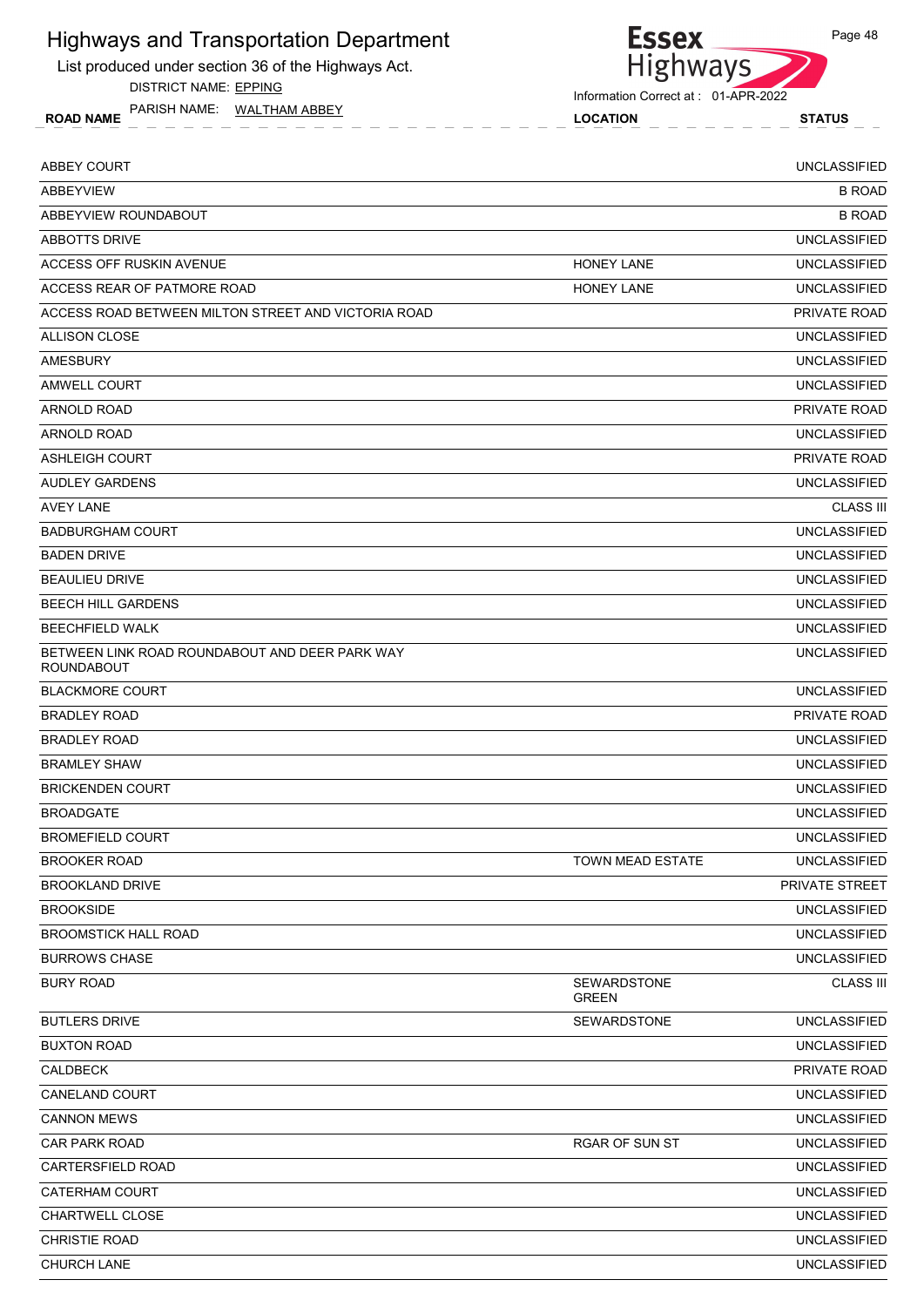List produced under section 36 of the Highways Act.

DISTRICT NAME: EPPING

ROAD NAME LOCATION STATUS PARISH NAME: WALTHAM ABBEY



**Essex** 

| <b>CHURCH ROAD</b>         |                             | <b>UNCLASSIFIED</b> |
|----------------------------|-----------------------------|---------------------|
| <b>CHURCH STREET</b>       |                             | <b>UNCLASSIFIED</b> |
| CLAVERHAMBURY ROAD         |                             | <b>UNCLASSIFIED</b> |
| <b>CLAYPIT HILL</b>        |                             | <b>UNCLASSIFIED</b> |
| <b>CLEALL AVENUE</b>       |                             | <b>UNCLASSIFIED</b> |
| <b>COBBINSEND ROAD</b>     |                             | <b>UNCLASSIFIED</b> |
| <b>CONGREVE ROAD</b>       |                             | <b>UNCLASSIFIED</b> |
| <b>CONSERVATION CENTRE</b> |                             | <b>UNCLASSIFIED</b> |
| <b>CONYBURY CLOSE</b>      |                             | <b>UNCLASSIFIED</b> |
| COPT HALL GREEN            |                             | <b>CLASS III</b>    |
| <b>CORNMILL</b>            |                             | <b>UNCLASSIFIED</b> |
| <b>CORNWALL PLACE</b>      |                             | <b>UNCLASSIFIED</b> |
| <b>CROOKED MILE</b>        |                             | <b>UNCLASSIFIED</b> |
| <b>CROOKED MILE</b>        |                             | <b>CLASS III</b>    |
| <b>CROOKED MILE</b>        |                             | <b>B ROAD</b>       |
| CROOKED MILE ROUNDABOUT    |                             | <b>B ROAD</b>       |
| <b>CROSS ROADS</b>         |                             | <b>CLASS III</b>    |
| <b>CROWN HILL</b>          |                             | <b>CLASS III</b>    |
| <b>CULLINGS COURT</b>      |                             | <b>UNCLASSIFIED</b> |
| <b>CYPRESS CLOSE</b>       |                             | <b>UNCLASSIFIED</b> |
| DARBY DRIVE                |                             | <b>UNCLASSIFIED</b> |
| <b>DAWS HILL</b>           | SEWARDSTONE<br><b>GREEN</b> | <b>CLASS III</b>    |
| <b>DEER PARK WAY</b>       |                             | PRIVATE ROAD        |
| <b>DEER PARK WAY</b>       |                             | <b>UNCLASSIFIED</b> |
| <b>DENNY AVENUE</b>        |                             | <b>UNCLASSIFIED</b> |
| <b>DOWDING WAY</b>         |                             | A ROAD              |
| <b>DOWNLANDS</b>           |                             | <b>UNCLASSIFIED</b> |
| DRAYSON CLOSE              |                             | <b>UNCLASSIFIED</b> |
| EAGLE CLOSE                |                             | <b>UNCLASSIFIED</b> |
| <b>EASTBROOK ROAD</b>      |                             | <b>UNCLASSIFIED</b> |
| <b>EDWARD COURT</b>        |                             | UNCLASSIFIED        |
| <b>ELM CLOSE</b>           |                             | <b>UNCLASSIFIED</b> |
| <b>EPPING NEW ROAD</b>     |                             | A ROAD              |
| <b>EPPING ROAD</b>         |                             | <b>B ROAD</b>       |
| <b>FAIRMEAD ROAD</b>       |                             | <b>UNCLASSIFIED</b> |
| <b>FALCON CLOSE</b>        |                             | <b>UNCLASSIFIED</b> |
| <b>FARM END</b>            | <b>SEWARDSTONEBURY</b>      | PRIVATE ROAD        |
| <b>FARM HILL ROAD</b>      |                             | <b>CLASS III</b>    |
| <b>FARMER COURT</b>        |                             | <b>UNCLASSIFIED</b> |
| <b>FARTHINGALE COURT</b>   |                             | PRIVATE ROAD        |
| <b>FARTHINGALE LANE</b>    |                             | <b>UNCLASSIFIED</b> |
| <b>FERNHALL LANE</b>       |                             | <b>UNCLASSIFIED</b> |
| <b>FISHERS GREEN</b>       |                             | PRIVATE ROAD        |
| <b>FLAGSTAFF CLOSE</b>     |                             | <b>UNCLASSIFIED</b> |
| <b>FLAGSTAFF ROAD</b>      |                             | PRIVATE ROAD        |
|                            |                             |                     |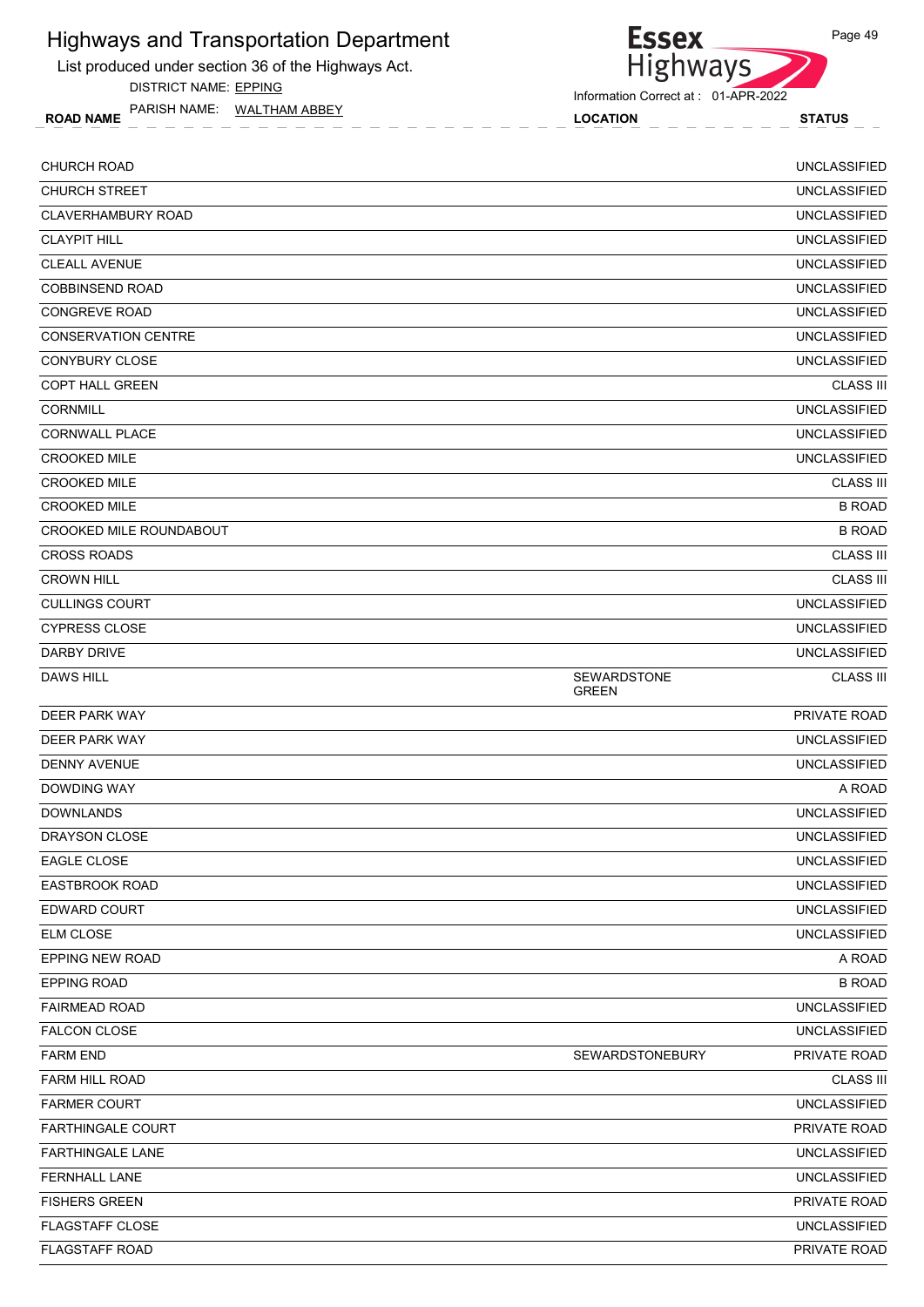List produced under section 36 of the Highways Act. DISTRICT NAME: EPPING

ROAD NAME LOCATION STATUS PARISH NAME: WALTHAM ABBEY



| <b>FLAGSTAFF ROAD</b>    |                         | <b>UNCLASSIFIED</b> |
|--------------------------|-------------------------|---------------------|
| <b>FOREST CLOSE</b>      |                         | <b>UNCLASSIFIED</b> |
| <b>FOREST SIDE</b>       |                         | <b>UNCLASSIFIED</b> |
| <b>FOUNTAIN PLACE</b>    |                         | <b>UNCLASSIFIED</b> |
| <b>FOXWOOD CHASE</b>     |                         | <b>UNCLASSIFIED</b> |
| <b>FULLERS CLOSE</b>     |                         | <b>UNCLASSIFIED</b> |
| <b>GALLEYHILL ROAD</b>   |                         | <b>UNCLASSIFIED</b> |
| <b>GANT COURT</b>        |                         | <b>UNCLASSIFIED</b> |
| <b>GEISTHORP COURT</b>   |                         | <b>UNCLASSIFIED</b> |
| <b>GILSLAND</b>          |                         | <b>PRIVATE ROAD</b> |
| <b>GODWIN CLOSE</b>      | <b>SEWARDSTONE</b>      | <b>UNCLASSIFIED</b> |
| <b>GRANGE COURT</b>      | <b>GRANGE ESTATE</b>    | <b>UNCLASSIFIED</b> |
| <b>GREENFIELD STREET</b> | <b>TOWN MEAD ESTATE</b> | <b>UNCLASSIFIED</b> |
| <b>GREENLEAS</b>         |                         | <b>UNCLASSIFIED</b> |
| <b>GREENWICH WAY</b>     |                         | <b>UNCLASSIFIED</b> |
| <b>GREENYARD</b>         |                         | <b>UNCLASSIFIED</b> |
| <b>GROVE COURT</b>       |                         | PRIVATE ROAD        |
| <b>HALFHIDES</b>         | <b>FARM HILL ESTATE</b> | <b>UNCLASSIFIED</b> |
| <b>HALLEY ROAD</b>       |                         | <b>UNCLASSIFIED</b> |
| <b>HAROLD CRESCENT</b>   |                         | <b>UNCLASSIFIED</b> |
| <b>HARRIER WAY</b>       |                         | <b>UNCLASSIFIED</b> |
| <b>HARRIES COURT</b>     |                         | <b>UNCLASSIFIED</b> |
| <b>HARRISON ROAD</b>     |                         | <b>UNCLASSIFIED</b> |
| <b>HARRISON ROAD</b>     |                         | PRIVATE ROAD        |
| <b>HARVEYFIELDS</b>      |                         | <b>UNCLASSIFIED</b> |
| <b>HAWES LANE</b>        | <b>SEWARDSTONE</b>      | <b>UNCLASSIFIED</b> |
| <b>HAWES LANE</b>        | SEWARDSTONE             | PRIVATE ROAD        |
| <b>HAWK CLOSE</b>        |                         | <b>UNCLASSIFIED</b> |
| <b>HAYDEN ROAD</b>       |                         | <b>UNCLASSIFIED</b> |
| HAYWOOD COURT            |                         | <b>UNCLASSIFIED</b> |
| <b>HEATHER GARDENS</b>   |                         | <b>UNCLASSIFIED</b> |
| HEREWARD CLOSE           |                         | <b>UNCLASSIFIED</b> |
| <b>HEWINS CLOSE</b>      |                         | <b>UNCLASSIFIED</b> |
| <b>HIGHBRIDGE STREET</b> |                         | A ROAD              |
| <b>HIGHBRIDGE STREET</b> |                         | <b>B ROAD</b>       |
| <b>HIGHBRIDGE STREET</b> |                         | <b>UNCLASSIFIED</b> |
| HIGHFIELD CLOSE          |                         | PRIVATE STREET      |
| <b>HILLHOUSE</b>         |                         | <b>UNCLASSIFIED</b> |
| <b>HOLECROFT</b>         |                         | <b>UNCLASSIFIED</b> |
| <b>HOLYFIELD ROAD</b>    |                         | <b>B ROAD</b>       |
| <b>HOMEFIELD</b>         |                         | <b>UNCLASSIFIED</b> |
| HONEY BROOK              |                         | <b>UNCLASSIFIED</b> |
| HONEY LANE               |                         | A ROAD              |
| HONEY LANE               |                         | <b>CLASS III</b>    |
| HONEY LANE ROUNDABOUT    | Skillet Hill Farm       | A ROAD              |
| HORNBEAM LANE            | <b>SEWARDSTONEBURY</b>  | <b>UNCLASSIFIED</b> |
|                          |                         |                     |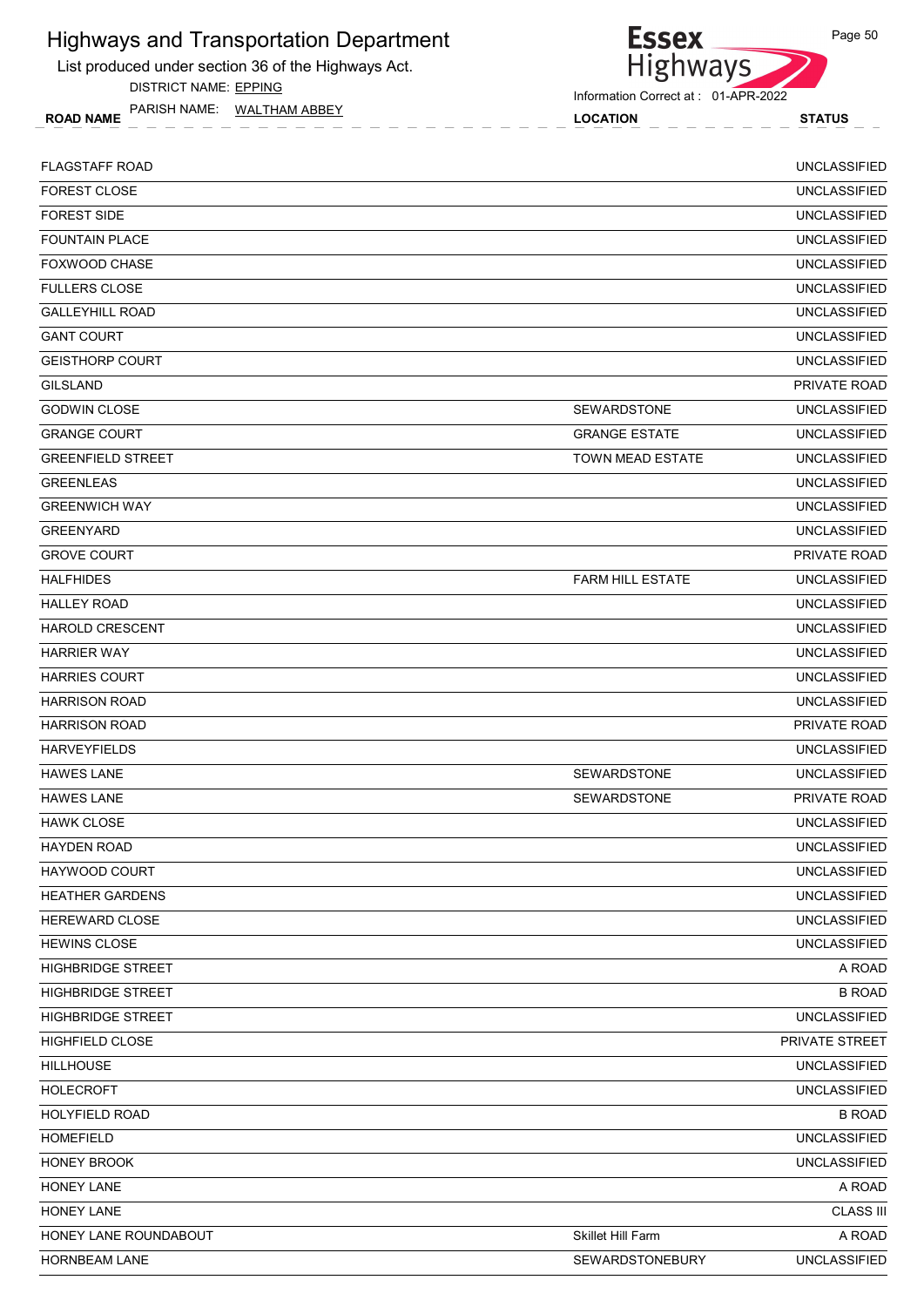List produced under section 36 of the Highways Act.

DISTRICT NAME: EPPING

ROAD NAME LOCATION STATUS PARISH NAME: WALTHAM ABBEY

Information Correct at : 01-APR-2022

Highways

**Essex** 

| <b>HORSESHOE CLOSE</b>          |                                      | <b>UNCLASSIFIED</b> |
|---------------------------------|--------------------------------------|---------------------|
| HORSESHOE HILL                  |                                      | <b>CLASS III</b>    |
| <b>HOWARD CLOSE</b>             |                                      | <b>UNCLASSIFIED</b> |
| <b>HOWSE ROAD</b>               |                                      | <b>UNCLASSIFIED</b> |
| <b>JACK'S HILL</b>              |                                      | <b>B ROAD</b>       |
| JOYCE COURT                     |                                      | <b>UNCLASSIFIED</b> |
| <b>KENDAL ROAD</b>              |                                      | <b>UNCLASSIFIED</b> |
| <b>KESTREL ROAD</b>             |                                      | <b>UNCLASSIFIED</b> |
| KING GEORGE ROAD                |                                      | <b>UNCLASSIFIED</b> |
| KING GEORGE WAY                 |                                      | <b>UNCLASSIFIED</b> |
| KINGSDALE COURT                 |                                      | <b>UNCLASSIFIED</b> |
| <b>LAMPLIGHTERS CLOSE</b>       |                                      | <b>UNCLASSIFIED</b> |
| <b>LARSEN DRIVE</b>             |                                      | <b>UNCLASSIFIED</b> |
| <b>LEAVIEW</b>                  |                                      | <b>UNCLASSIFIED</b> |
| <b>LEVERTON WAY</b>             |                                      | <b>UNCLASSIFIED</b> |
| <b>LIPPITTS HILL</b>            |                                      | <b>UNCLASSIFIED</b> |
| LITTLE STREET                   |                                      | <b>UNCLASSIFIED</b> |
| <b>LODGE LANE</b>               |                                      | <b>UNCLASSIFIED</b> |
| <b>LODGE ROAD</b>               |                                      | <b>UNCLASSIFIED</b> |
| <b>LONG STREET</b>              | <b>UPSHIRE</b>                       | <b>UNCLASSIFIED</b> |
| <b>LOUGHTON COURT</b>           |                                      | <b>UNCLASSIFIED</b> |
| <b>LUCAS COURT</b>              |                                      | PRIVATE ROAD        |
| M25 BETWEEN JUNCTIONS 25 AND 26 |                                      | <b>MOTORWAY</b>     |
| M25 BETWEEN JUNCTIONS 26 AND 27 |                                      | <b>MOTORWAY</b>     |
| M25 BETWEEN JUNCTIONS 27 AND 28 |                                      | <b>MOTORWAY</b>     |
| <b>MALLION COURT</b>            |                                      | <b>UNCLASSIFIED</b> |
| <b>MANOR ROAD</b>               |                                      | <b>UNCLASSIFIED</b> |
| <b>MAPLE SPRINGS</b>            | <b>PRINCESFIELD</b><br><b>ESTATE</b> | <b>UNCLASSIFIED</b> |
| MARGARET CLOSE                  |                                      | <b>UNCLASSIFIED</b> |
| <b>MARGHERITA PLACE</b>         |                                      | PRIVATE ROAD        |
| <b>MARGHERITA ROAD</b>          |                                      | PRIVATE ROAD        |
| <b>MARGHERITA ROAD</b>          |                                      | <b>UNCLASSIFIED</b> |
| <b>MARKET SQUARE</b>            |                                      | <b>UNCLASSIFIED</b> |
| <b>MARLE GARDENS</b>            |                                      | <b>UNCLASSIFIED</b> |
| <b>MASON WAY</b>                |                                      | <b>UNCLASSIFIED</b> |
| <b>MAYER ROAD</b>               |                                      | <b>UNCLASSIFIED</b> |
| MAYFIELD COURT                  |                                      | PRIVATE ROAD        |
| <b>MAYNARD COURT</b>            |                                      | <b>UNCLASSIFIED</b> |
| <b>MEAD COURT</b>               | <b>GRANGE ESTATE</b>                 | <b>UNCLASSIFIED</b> |
| <b>MEADOW CROSS</b>             |                                      | <b>UNCLASSIFIED</b> |
| <b>MERIDIAN WAY</b>             |                                      | A ROAD              |
| <b>MERLIN CLOSE</b>             |                                      | <b>UNCLASSIFIED</b> |
| MILE CLOSE                      |                                      | <b>UNCLASSIFIED</b> |
| <b>MILTON COURT</b>             |                                      | <b>UNCLASSIFIED</b> |
| <b>MILTON STREET</b>            |                                      | <b>UNCLASSIFIED</b> |
|                                 |                                      |                     |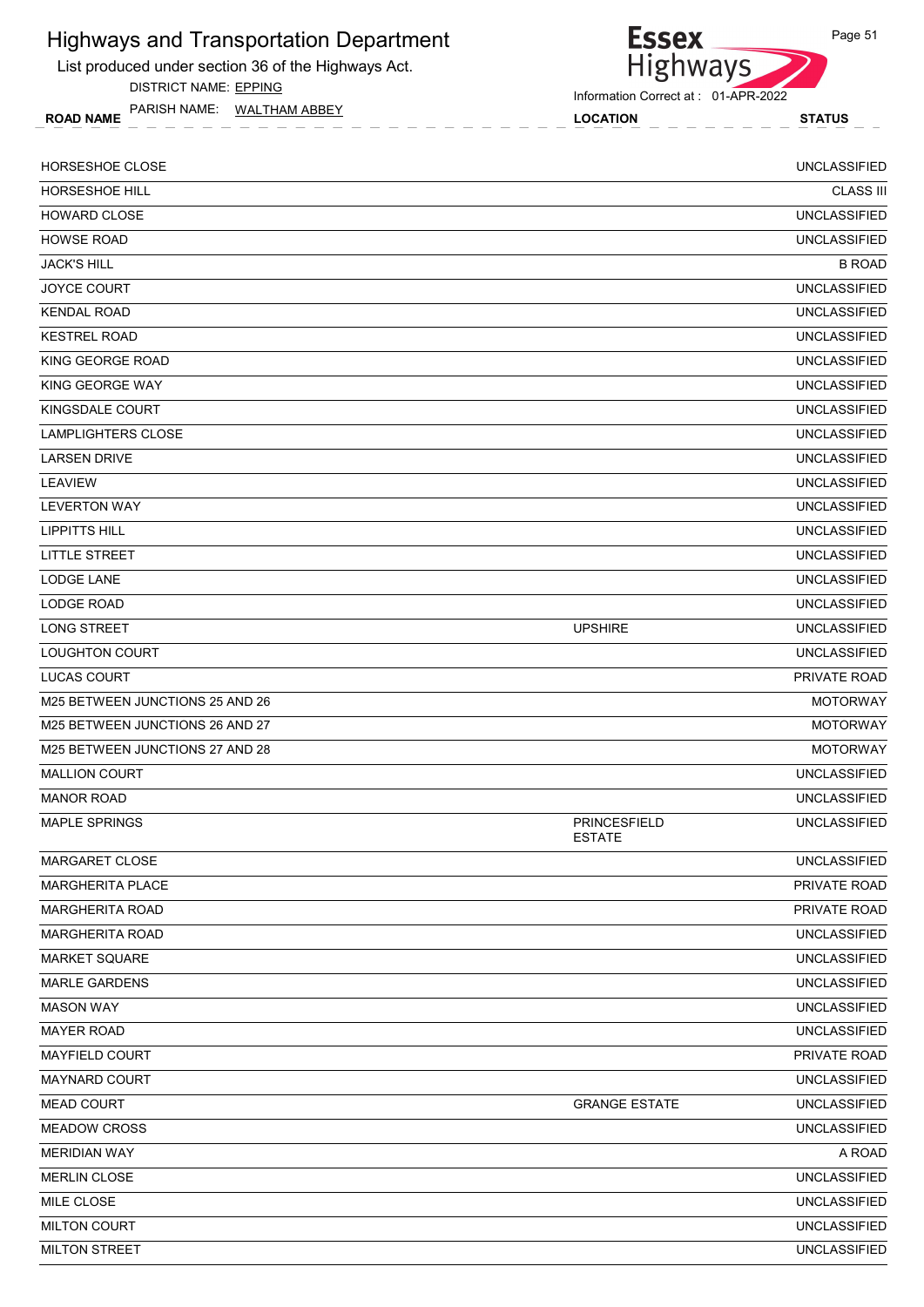List produced under section 36 of the Highways Act.

DISTRICT NAME: EPPING

ROAD NAME LOCATION STATUS PARISH NAME: WALTHAM ABBEY



**Essex** 

| MONKSWOOD AVENUE       |                    | <b>UNCLASSIFIED</b> |
|------------------------|--------------------|---------------------|
| <b>MOREMEAD</b>        |                    | <b>UNCLASSIFIED</b> |
| <b>MORRIS COURT</b>    |                    | <b>UNCLASSIFIED</b> |
| <b>MOTT STREET</b>     |                    | <b>UNCLASSIFIED</b> |
| <b>NEAL COURT</b>      |                    | <b>UNCLASSIFIED</b> |
| NEWHALL COURT          |                    | <b>UNCLASSIFIED</b> |
| NEWTESWELL DRIVE       |                    | <b>UNCLASSIFIED</b> |
| <b>NINEFIELDS</b>      |                    | <b>UNCLASSIFIED</b> |
| <b>NORMAN CLOSE</b>    | ABBEY NURSERY SITE | <b>UNCLASSIFIED</b> |
| <b>NORTH PLACE</b>     |                    | <b>UNCLASSIFIED</b> |
| <b>NURSERY RISE</b>    |                    | PRIVATE STREET      |
| OAK CLOSE              |                    | <b>UNCLASSIFIED</b> |
| OLD FORGE COURT        |                    | <b>PRIVATE ROAD</b> |
| <b>OLD OAKS</b>        |                    | <b>UNCLASSIFIED</b> |
| <b>OLD SHIRE LANE</b>  |                    | <b>UNCLASSIFIED</b> |
| <b>ORCHARD GARDENS</b> |                    | <b>UNCLASSIFIED</b> |
| <b>OSPREY COURT</b>    |                    | PRIVATE ROAD        |
| <b>OSPREY COURT</b>    |                    | <b>UNCLASSIFIED</b> |
| <b>OSPREY ROAD</b>     |                    | <b>UNCLASSIFIED</b> |
| <b>OXLEYS ROAD</b>     |                    | <b>UNCLASSIFIED</b> |
| <b>PARADISE ROAD</b>   |                    | <b>UNCLASSIFIED</b> |
| <b>PARKLANDS</b>       |                    | <b>CLASS III</b>    |
| <b>PARVILLS</b>        |                    | <b>UNCLASSIFIED</b> |
| PASFIELD CLOSE         |                    | <b>UNCLASSIFIED</b> |
| PATERNOSTER CLOSE      |                    | <b>UNCLASSIFIED</b> |
| PATERNOSTER HILL       |                    | <b>CLASS III</b>    |
| PATMORE ROAD           |                    | <b>UNCLASSIFIED</b> |
| PAULS NURSERY ROAD     |                    | <b>UNCLASSIFIED</b> |
| PEREGRINE ROAD         |                    | <b>UNCLASSIFIED</b> |
| PICK HILL              |                    | <b>UNCLASSIFIED</b> |
| <b>PINNACLES</b>       |                    | <b>UNCLASSIFIED</b> |
| PLANTAGANET PLACE      |                    | PRIVATE ROAD        |
| POPLAR SHAW            |                    | <b>UNCLASSIFIED</b> |
| POWDERMILL LANE        |                    | PRIVATE ROAD        |
| POWDERMILL LANE        |                    | <b>UNCLASSIFIED</b> |
| POWDERMILL MEWS        |                    | <b>UNCLASSIFIED</b> |
| POWDERMILL WAY         |                    | PRIVATE ROAD        |
| POWELL DRIVE           |                    | <b>UNCLASSIFIED</b> |
| PRINCESFIELD ROAD      |                    | <b>UNCLASSIFIED</b> |
| PYNEST GREEN LANE      |                    | <b>UNCLASSIFIED</b> |
| QUAKER LANE            |                    | <b>UNCLASSIFIED</b> |
| QUAKER LANE            |                    | PRIVATE ROAD        |
| QUENDON DRIVE          |                    | <b>UNCLASSIFIED</b> |
| RATS LANE              |                    | <b>UNCLASSIFIED</b> |
| <b>READ COURT</b>      |                    | <b>UNCLASSIFIED</b> |
| <b>RESERVOIR ROAD</b>  |                    | <b>UNCLASSIFIED</b> |
|                        |                    |                     |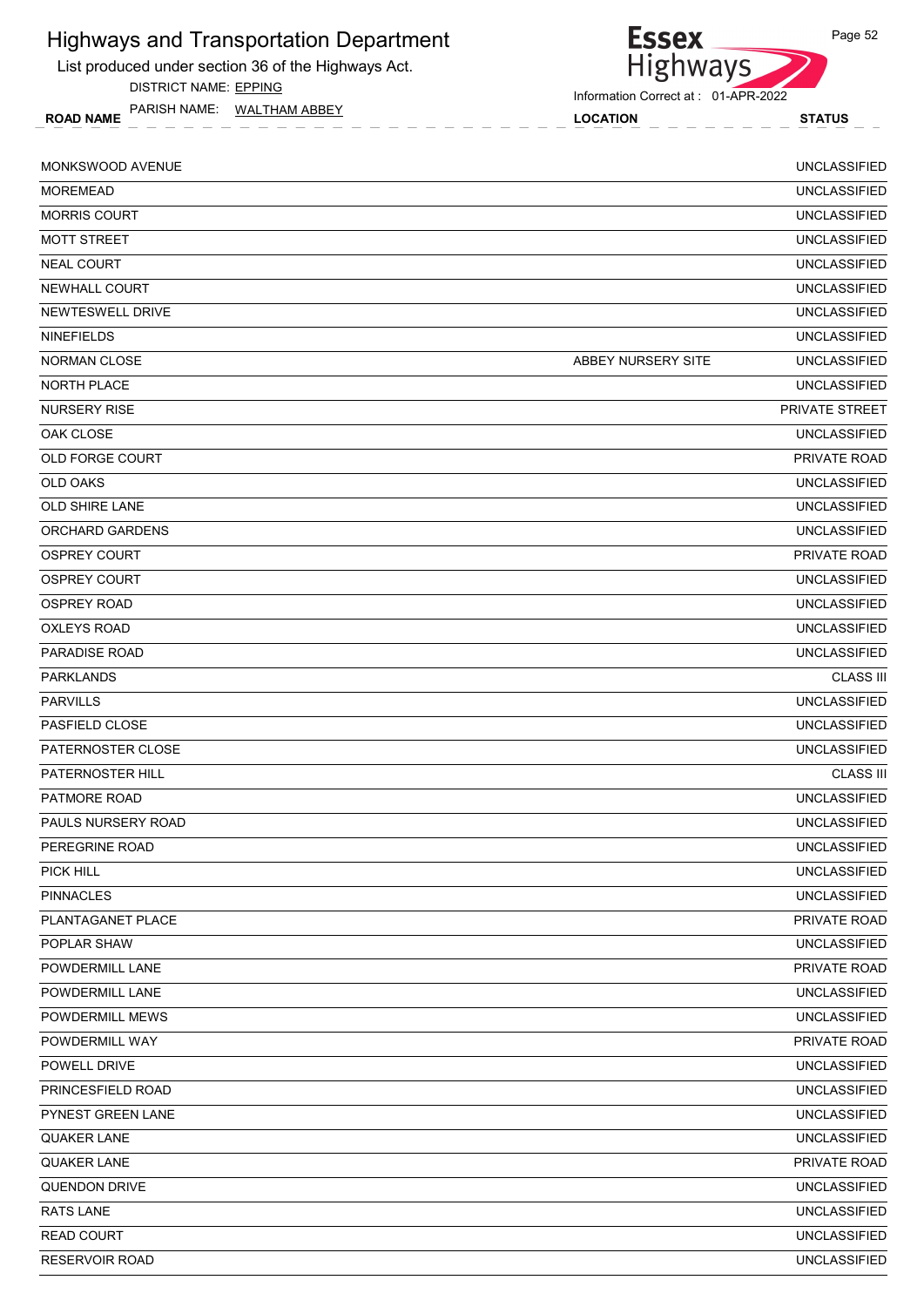List produced under section 36 of the Highways Act.

DISTRICT NAME: EPPING

ROAD NAME LOCATION STATUS PARISH NAME: WALTHAM ABBEY



**Essex** 

| ROCHFORD AVENUE                                      |                      | <b>UNCLASSIFIED</b> |
|------------------------------------------------------|----------------------|---------------------|
| <b>ROMAN WAY</b>                                     |                      | PRIVATE ROAD        |
| <b>ROMELAND</b>                                      |                      | <b>PRIVATE ROAD</b> |
| <b>ROMELAND</b>                                      |                      | <b>UNCLASSIFIED</b> |
| <b>ROSEBANK</b>                                      |                      | <b>UNCLASSIFIED</b> |
| <b>ROUNDHILLS</b>                                    |                      | <b>UNCLASSIFIED</b> |
| ROUNTON ROAD                                         |                      | <b>UNCLASSIFIED</b> |
| RUE DE ST LAWRENCE                                   |                      | <b>UNCLASSIFIED</b> |
| <b>RUSH DRIVE</b>                                    |                      | <b>UNCLASSIFIED</b> |
| <b>RUSH DRIVE</b>                                    |                      | <b>UNCLASSIFIED</b> |
| <b>RUSKIN AVENUE</b>                                 |                      | <b>UNCLASSIFIED</b> |
| <b>SAXON WAY</b>                                     | ABBEY NURSERY SITE   | <b>UNCLASSIFIED</b> |
| SEWARDSTONE ROAD                                     |                      | A ROAD              |
| SEWARDSTONE ROAD                                     |                      | <b>CLASS III</b>    |
| SEWARDSTONE ROAD ROUNDABOUT                          |                      | A ROAD              |
| SEWARDSTONE STREET                                   |                      | <b>UNCLASSIFIED</b> |
| SHERNBROKE ROAD                                      |                      | <b>UNCLASSIFIED</b> |
| <b>SHINGLE COURT</b>                                 |                      | <b>UNCLASSIFIED</b> |
| SILVER STREET                                        |                      | <b>UNCLASSIFIED</b> |
| <b>SKARNINGS COURT</b>                               |                      | <b>UNCLASSIFIED</b> |
| <b>SKILLET HILL</b>                                  |                      | A ROAD              |
| SLIP FROM HONEY LANE ROUNDABOUT TO M25 CLOCKWISE     | <b>WALTHAM ABBEY</b> | <b>MOTORWAY</b>     |
| SLIP FROM M25 ANTI CLOCKWISE TO VOLUNTEER ROUNDABOUT |                      | <b>MOTORWAY</b>     |
| SLIP FROM M25 CLOCKWISE TO HONEY LANE ROUNDABOUT     | <b>WALTHAM ABBEY</b> | <b>MOTORWAY</b>     |
| SLIP FROM VOLUNTEER ROUNDABOUT TO M25 ANTI CLOCKWISE |                      | <b>MOTORWAY</b>     |
| SMEATON CLOSE                                        |                      | <b>UNCLASSIFIED</b> |
| SOUTHEND LANE                                        |                      | <b>UNCLASSIFIED</b> |
| SOUTHWEALD DRIVE                                     |                      | <b>UNCLASSIFIED</b> |
| <b>ST PAULS WAY</b>                                  |                      | <b>UNCLASSIFIED</b> |
| ST THOMAS'S CLOSE                                    |                      | <b>UNCLASSIFIED</b> |
| STANFORD COURT                                       |                      | <b>UNCLASSIFIED</b> |
| STANWAY ROAD                                         |                      | <b>UNCLASSIFIED</b> |
| <b>STONEY BRIDGE DRIVE</b>                           |                      | PRIVATE ROAD        |
| <b>STONYSHOTTS</b>                                   |                      | <b>UNCLASSIFIED</b> |
| <b>STUBBINGS HALL LANE</b>                           |                      | <b>UNCLASSIFIED</b> |
| <b>SUDICAMPS COURT</b>                               |                      | UNCLASSIFIED        |
| SUN STREET                                           |                      | <b>FOOTPATH</b>     |
| SUN STREET                                           |                      | <b>UNCLASSIFIED</b> |
| <b>TAKELEY CLOSE</b>                                 |                      | <b>UNCLASSIFIED</b> |
| <b>TENNYSON AVENUE</b>                               |                      | <b>UNCLASSIFIED</b> |
| THAXTED WAY                                          |                      | UNCLASSIFIED        |
| THE COBBINS                                          |                      | <b>UNCLASSIFIED</b> |
| THE DALE                                             |                      | <b>UNCLASSIFIED</b> |
| THE DELL                                             |                      | <b>UNCLASSIFIED</b> |
| THE GLADEWAY                                         |                      | PRIVATE ROAD        |
| THE GLADEWAY                                         |                      | <b>UNCLASSIFIED</b> |
|                                                      |                      |                     |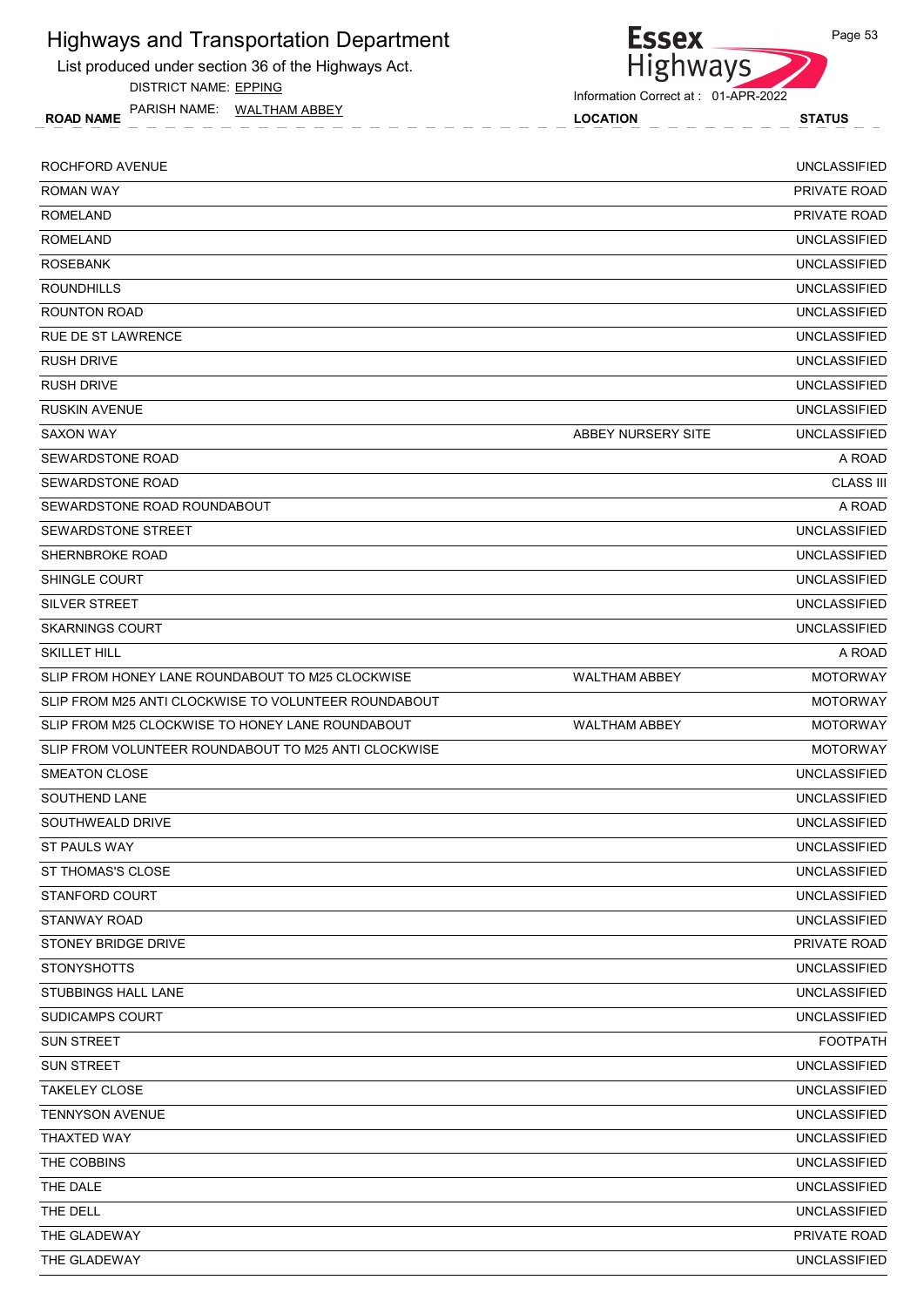List produced under section 36 of the Highways Act.

DISTRICT NAME: EPPING

ROAD NAME LOCATION STATUS PARISH NAME: WALTHAM ABBEY

**Essex** Highways

Information Correct at : 01-APR-2022

| THE GRANARIES               | <b>PRIVATE ROAD</b>                    |
|-----------------------------|----------------------------------------|
| THE GREEN                   | <b>UNCLASSIFIED</b>                    |
| THE STRAITS                 | PRIVATE ROAD                           |
| <b>THEYDON COURT</b>        | <b>UNCLASSIFIED</b>                    |
| <b>TILLINGHAM COURT</b>     | <b>UNCLASSIFIED</b>                    |
| <b>TOWNMEAD ROAD</b>        | <b>UNCLASSIFIED</b>                    |
| <b>TUDOR WAY</b>            | <b>UNCLASSIFIED</b>                    |
| <b>UPSHIRE ROAD</b>         | <b>CLASS III</b>                       |
| <b>UPSHIRE ROAD</b>         | <b>UNCLASSIFIED</b>                    |
| <b>VALLEY CLOSE</b>         | <b>UNCLASSIFIED</b>                    |
| <b>VICARAGE COURT</b>       | PRIVATE ROAD                           |
| <b>VICTORIA ROAD</b>        | <b>UNCLASSIFIED</b>                    |
| <b>VOLUNTEER ROUNDABOUT</b> | A ROAD                                 |
| <b>WAKE ARMS ROUNDABOUT</b> | A ROAD                                 |
| <b>WAKE ROAD</b>            | <b>UNCLASSIFIED</b>                    |
| <b>WALTON GARDENS</b>       | <b>UNCLASSIFIED</b>                    |
| <b>WEBSTER CLOSE</b>        | <b>UNCLASSIFIED</b>                    |
| <b>WELLINGTON HILL</b>      | <b>UNCLASSIFIED</b>                    |
| <b>WHEATFIELD COURT</b>     | PRIVATE ROAD                           |
| <b>WILLINGHALL CLOSE</b>    | <b>UNCLASSIFIED</b>                    |
| <b>WINDMILL CLOSE</b>       | <b>PRIVATE ROAD</b>                    |
| WINDSOR WOOD                | PRIVATE ROAD                           |
| <b>WINTERS WAY</b>          | <b>UNCLASSIFIED</b>                    |
| <b>WOODBROOK GARDENS</b>    | <b>UNCLASSIFIED</b>                    |
| WOODFORD COURT              | <b>UNCLASSIFIED</b>                    |
| <b>WOODGREEN ROAD</b>       | <b>UNCLASSIFIED</b>                    |
| <b>WOODMAN LANE</b>         | <b>SEWARDSTONEBURY</b><br>PRIVATE ROAD |
| <b>WOODREDON FARM LANE</b>  | <b>UNCLASSIFIED</b>                    |
| WOODRIDDEN HILL             | A ROAD                                 |
| WOOLLARD STREET             | <b>UNCLASSIFIED</b>                    |
| <b>WORMLEY COURT</b>        | <b>UNCLASSIFIED</b>                    |
| WORMYNGFORD COURT           | PRIVATE ROAD                           |
| <b>WRANGLEY COURT</b>       | <b>UNCLASSIFIED</b>                    |
| <b>WREN DRIVE</b>           | <b>UNCLASSIFIED</b>                    |
| <b>TOTAL</b>                | 307                                    |